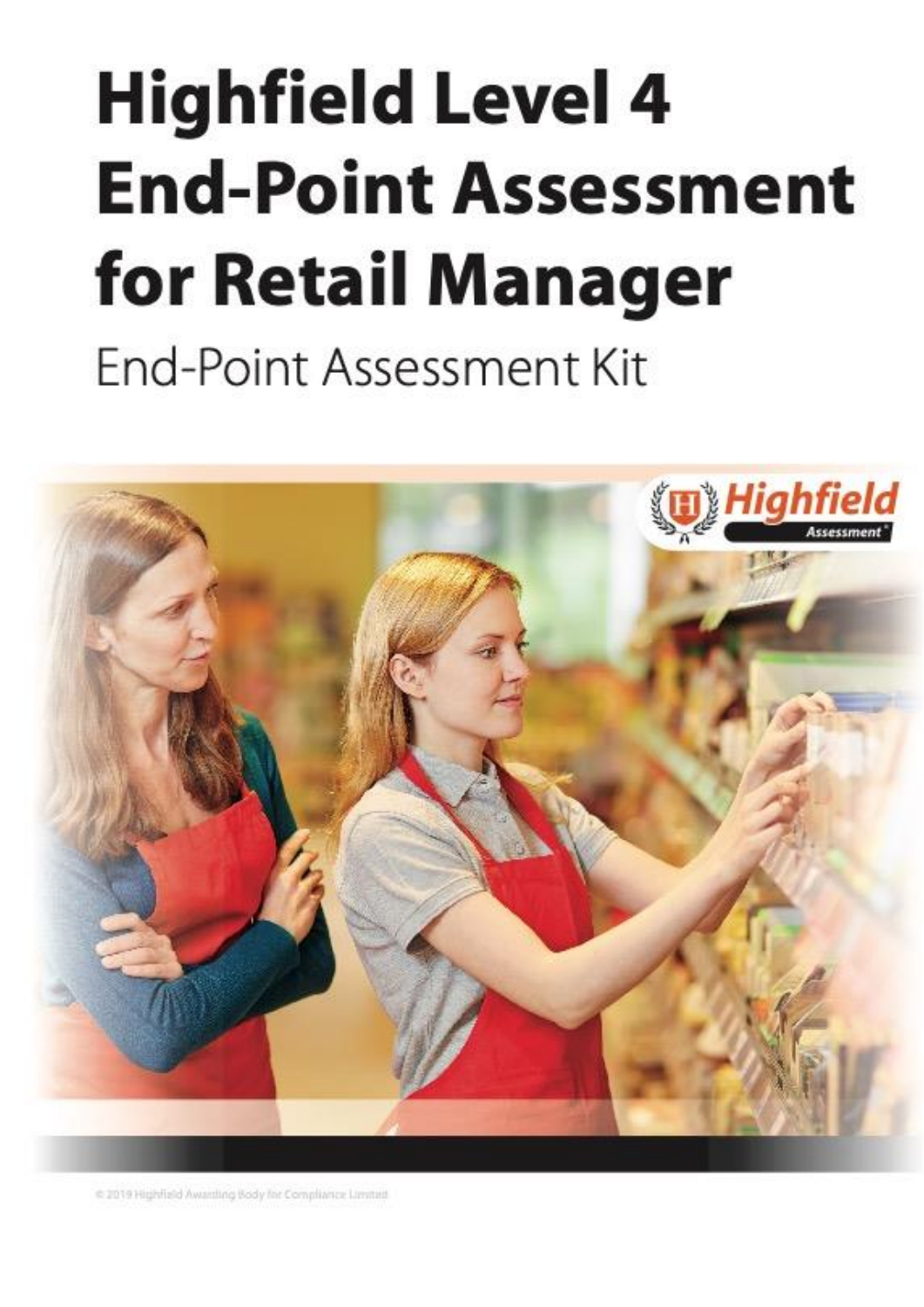# Highfield Level 4 End-Point Assessment for Retail Manager

# EPA Kit

# Contents

Please click on the headings below to navigate to the associated section of the EPA kit.

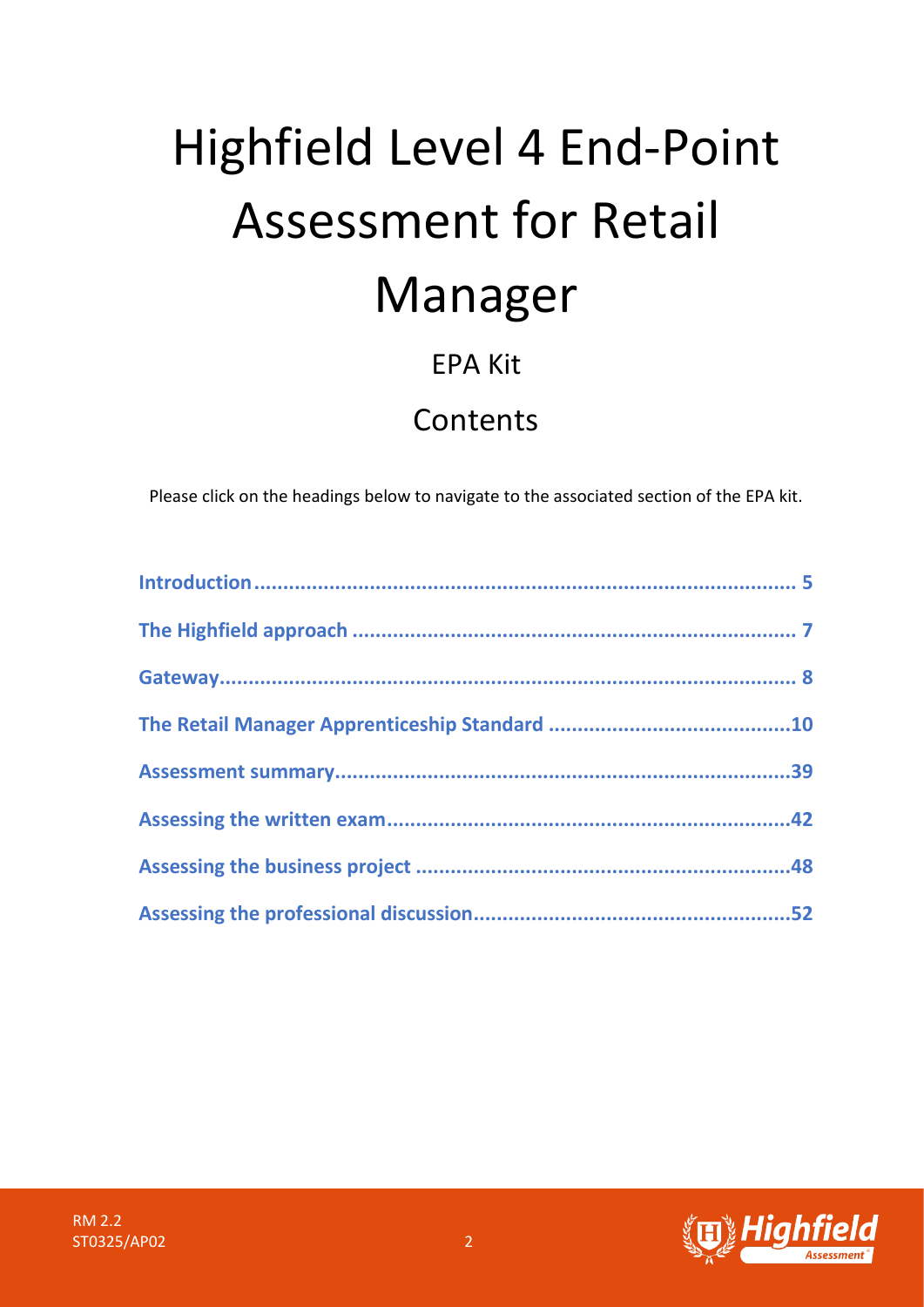# **How to Use This EPA Kit**

Welcome to the Highfield end-point assessment kit for the Level 4 Retail Manager Apprenticeship Standard.

Highfield is an independent end-point assessment organisation that has been approved to offer and carry out the independent end-point assessments for the Level 4 Retail Manager Apprenticeship Standard. Highfield internally quality assure all end-point assessments in accordance with its IQA process. Additionally, all end-point assessments are externally quality assured by the relevant EQA organisation, in this case this is People 1st.

This kit is designed to outline all you need to know about the end-point assessments for this standard and will also provide an overview of the on-programme delivery requirements. In addition, advice and guidance for trainers on how to prepare apprentices for the end-point assessment is included. The approaches suggested are not the only way in which an apprentice may be prepared for their assessments, but trainers may find them helpful as a starting point.

Highfield also offers the Highfield Retail Manager Apprenti-kit that is a comprehensive learning resource which is designed to be used on-programme.

For more information, please go to the Highfield Products website. Please note that the use of this kit is not a prerequisite for apprentices undertaking the Retail Manager endpoint assessment.

| <b>Key facts</b>                     |                                                            |
|--------------------------------------|------------------------------------------------------------|
| <b>Apprenticeship standard:</b>      | <b>Retail Manager</b>                                      |
| Level:                               | 4                                                          |
| <b>On Programme Duration:</b>        | Minimum of 12 months                                       |
| Grading:                             | Pass/distinction                                           |
| <b>End-Point Assessment Window:</b>  | Maximum of 4 months                                        |
| <b>End-Point Assessment methods:</b> | Written exam, business project, professional<br>discussion |

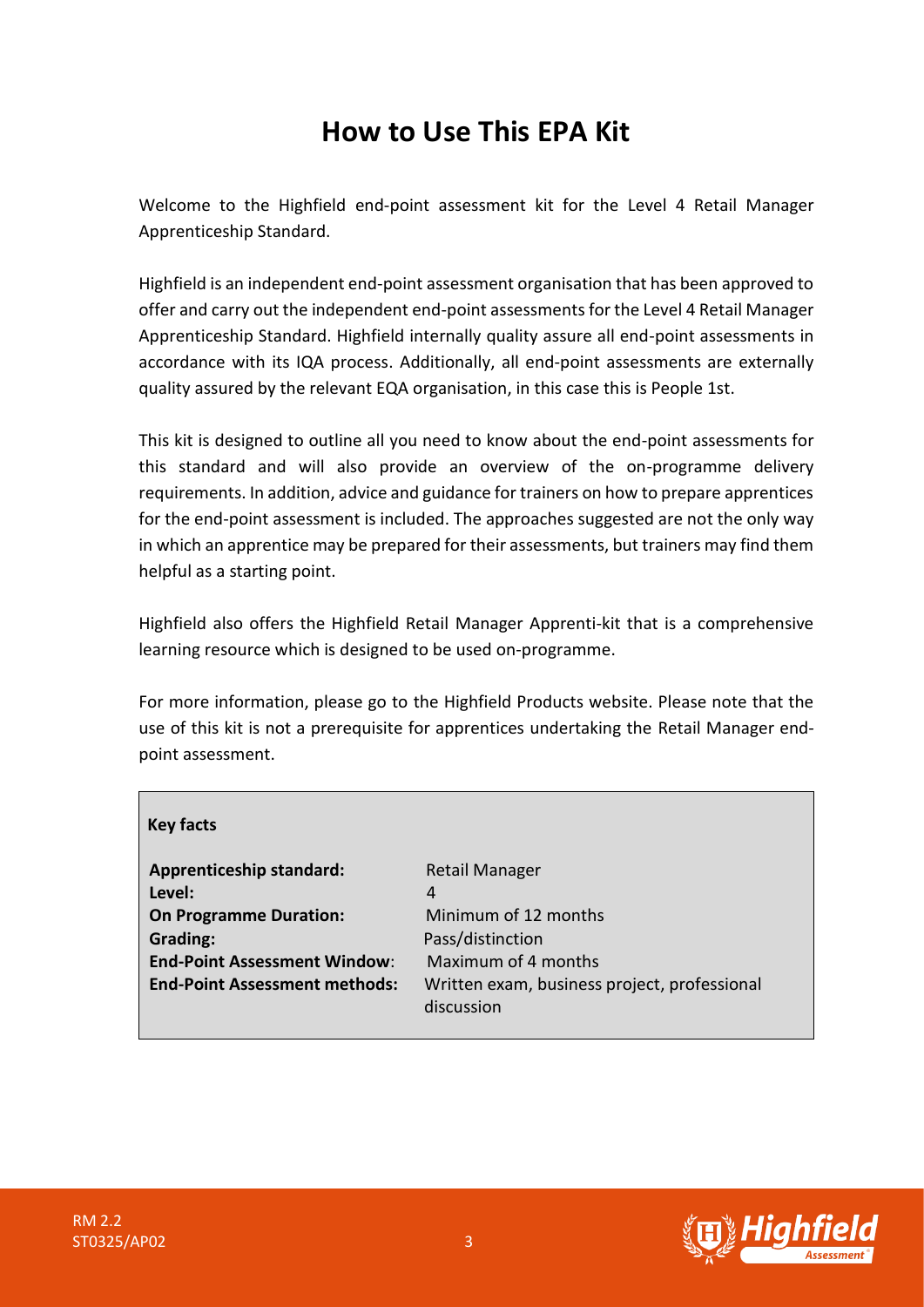## **In this kit, you will find:**

- an overview of the standard and any on-programme requirements
- a section focused on delivery, where the standard and assessment criteria are presented in a suggested format that is suitable for delivery
- guidance on how to prepare the apprentice for gateway
- detailed information on which part of the standard is assessed by which assessment method
- suggestions on how to prepare the apprentice for each part of the end-point assessment
- a section focused on the end-point assessment method where the assessment criteria are presented in a format suitable for carrying out 'mock' assessments

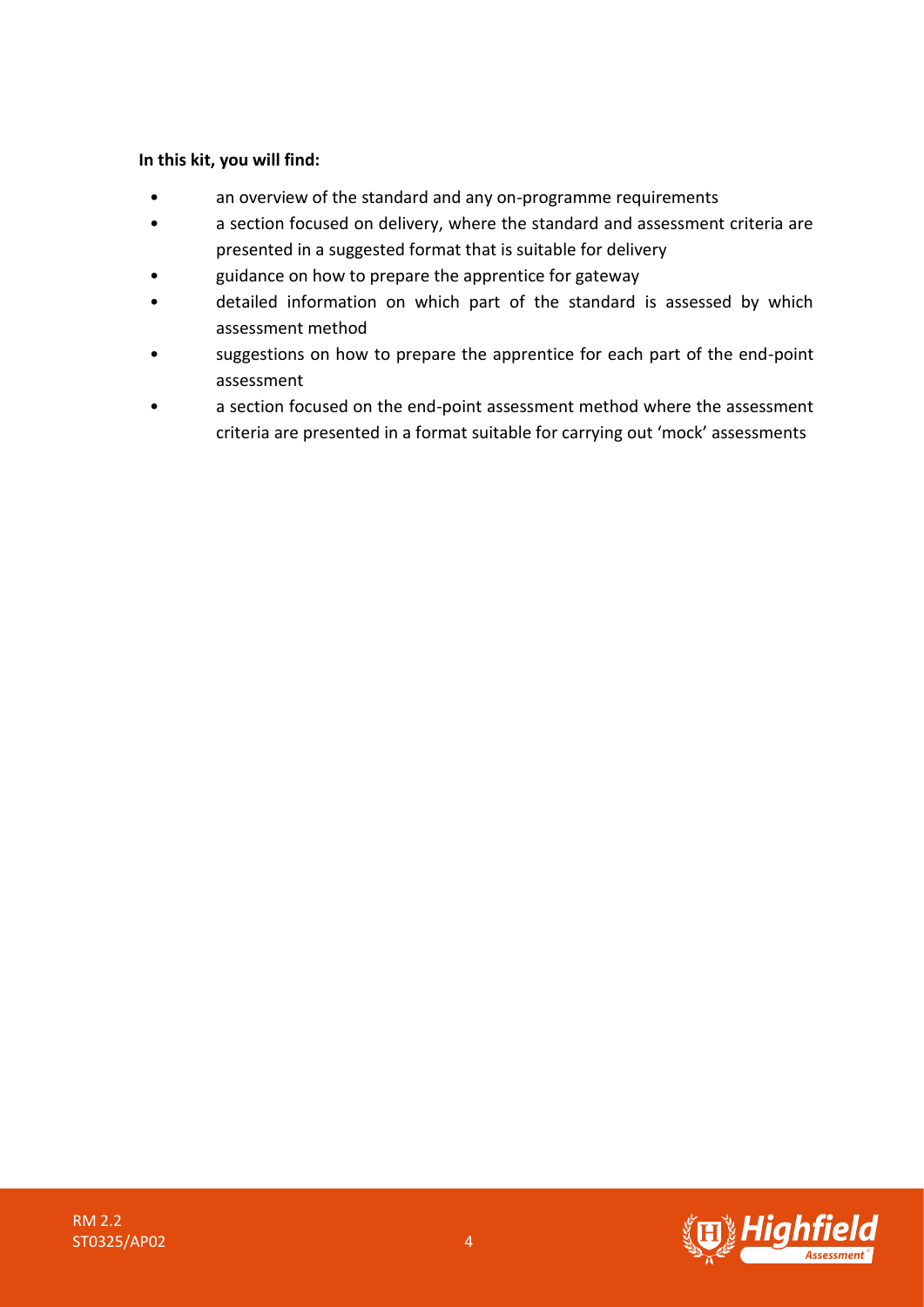# **Introduction**

# <span id="page-4-0"></span>**Standard overview**

Retail managers are responsible for delivering sales targets and a positive experience to customers that will encourage repeat custom and loyalty to the brand/business. It is a diverse role that includes leading and developing a team to achieve business objectives and work with a wide range of people, requiring excellent communication skills. Maximising income and minimising wastage are essential to the job and therefore individuals must develop a sound understanding of business and people management principles to support the achievement of the vision and objectives of the business. Retail managers champion the way for personal development, training and continuous improvement, encouraging their team to develop their own skills and abilities to enhance business performance and productivity.

# **On-programme requirements**

Although learning, development and on-programme assessment is flexible, and the process is not prescribed, the following is the recommended baseline expectation for an apprentice to achieve full competence in line with the retail manager standard.

Throughout the period of learning and development, and at least every 2 months, the apprentice should meet with the on-programme assessor to record their progress against the standard using on-programme progression documentation. At these reviews, evidence should be discussed and recorded by the apprentice. Once the apprentice is deemed competent, the relevant section(s) of the standard should be signed off by the on-programme assessor and employer.

The maintenance of an on-programme record is important to support the apprentice, onprogramme assessor and employer in monitoring the progress of learning and development and to determine when the apprentice has achieved full competence in their job role and is ready for the end-point assessment. The on-programme assessment log is **not** a portfolio of evidence, but a record of what the apprentice can do following periods of training, development and assessment. A minimum of 6 meetings and completed records are recommended to show ongoing competence across the entire standard, over a minimum of a 12-month period prior to starting the end-point assessment.

Further guidance and support on planning and managing a retail manager apprentice's training and development journey is available from the Retail Apprenticeship Board via People1st.co.uk.

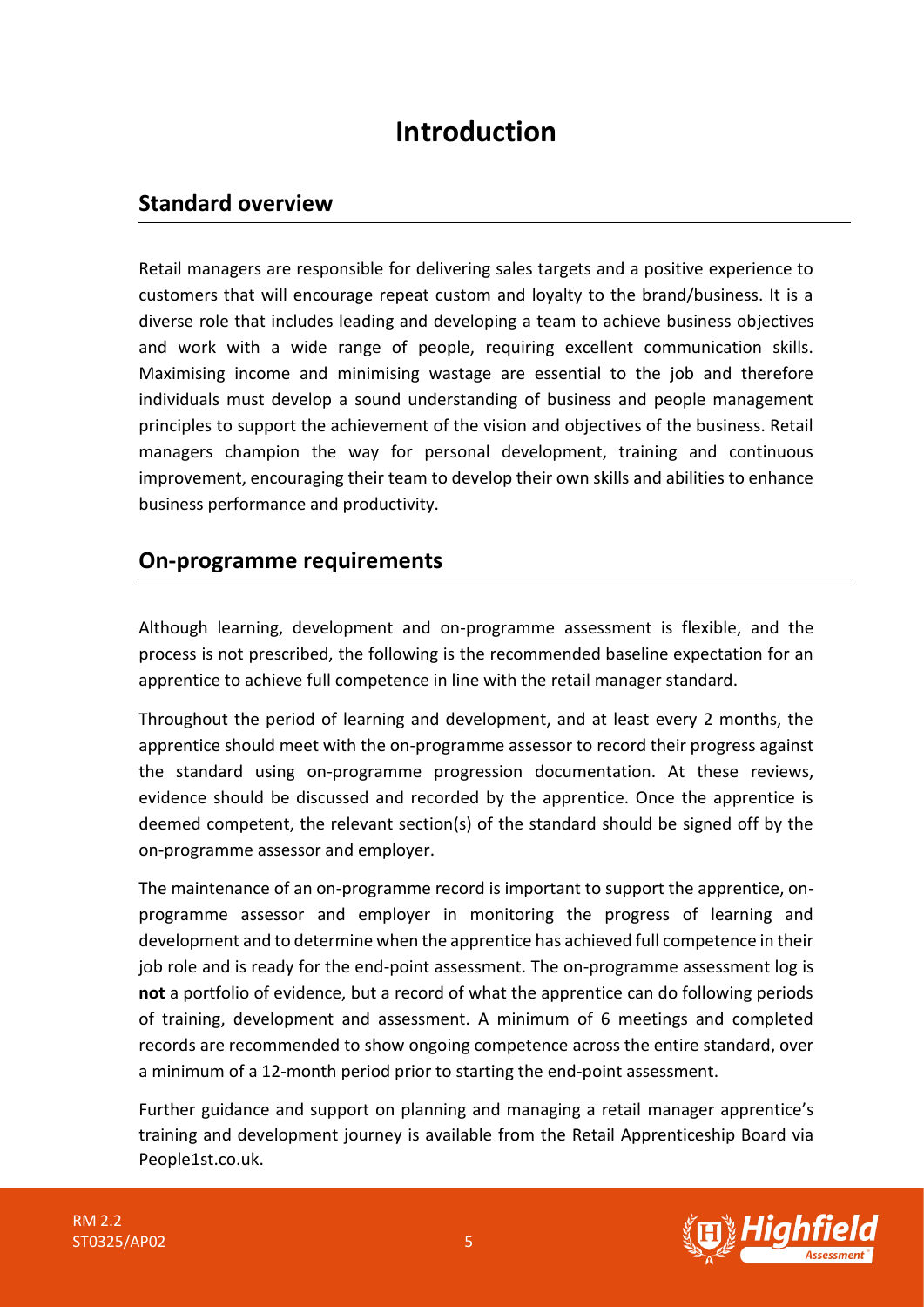# **Additional, relevant on-programme qualification**

There are no mandatory qualifications for apprentices for this standard. The Highfield Level 4 Certificate in Retail Management (RQF) and the Highfield Level 4 Diploma in Retail Management (RQF) are available as qualifications that may be taken alongside the retail manager apprenticeship while on programme, if required.

# **Readiness for end-point assessment**

In order for an apprentice to be ready for the end-point assessments:

- they must have successfully completed the level 2 English and maths components of the apprenticeship
- the employer must be confident that the apprentice has developed all the knowledge, skills and behaviours defined in the apprenticeship standard. To ensure this, the apprentice must attend a formal meeting with their employer to complete the gateway readiness report
- the apprentice and the employer should then engage with Highfield to agree a plan and schedule for each assessment activity to ensure all components can be completed within a 4-month end-assessment window. Further information about the gateway process is covered later in this kit

# **Order of end-point assessments**

The written exam must be the first assessment component, followed by the business project and finally the professional discussion.

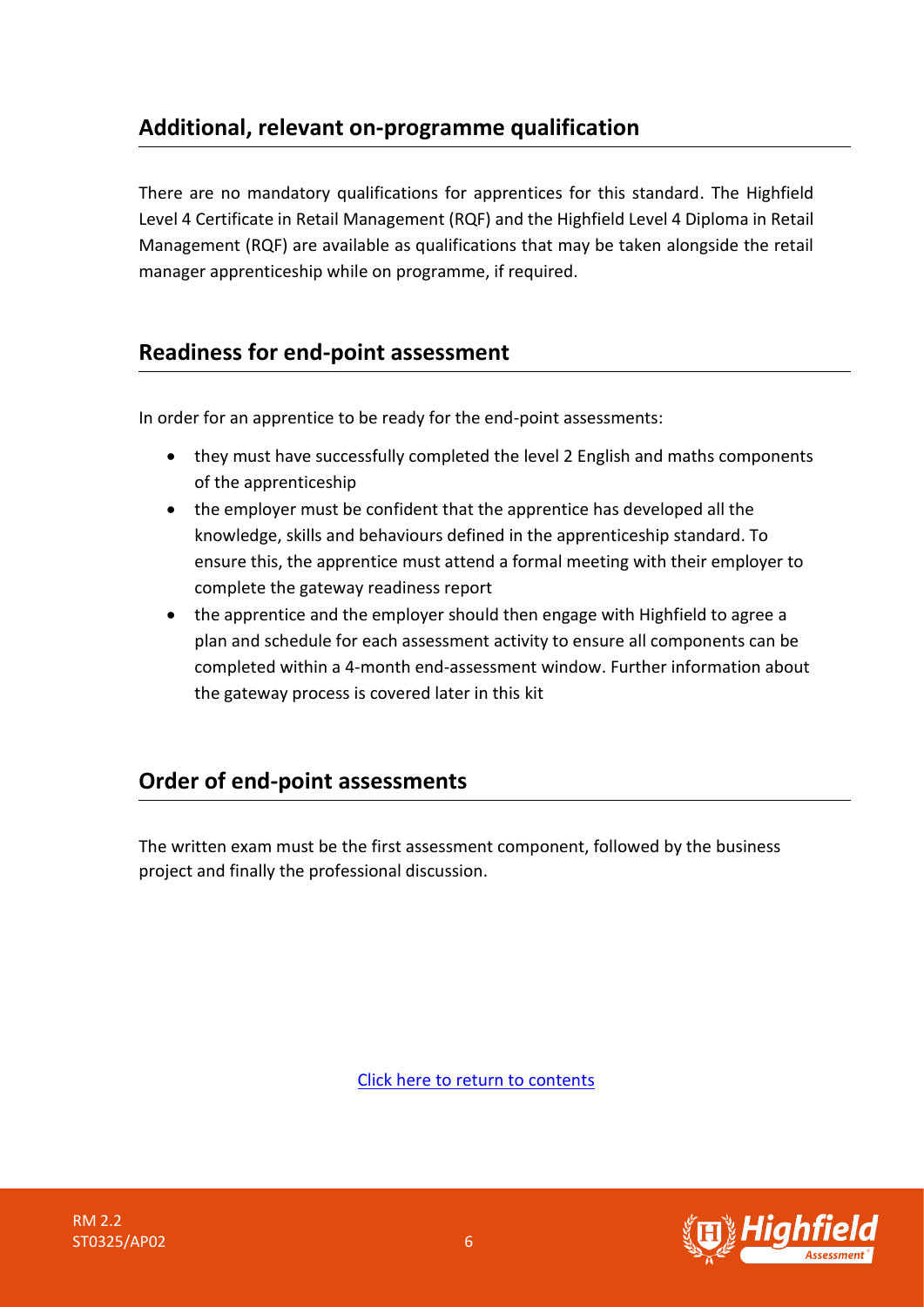# **The Highfield Approach**

<span id="page-6-0"></span>This section describes the approach Highfield has adopted in the development of this endpoint assessment in terms of its interpretation of the requirements of the end-point assessment plan and other relevant documents.

## **Documents used in developing this end-point assessment**

Standard (2016)

<https://www.instituteforapprenticeships.org/apprenticeship-standards/retail-manager/>

End-point assessment plan (2019, ST0325 AP02)

[https://www.instituteforapprenticeships.org/media/2732/st0325\\_retail-manager\\_level-](https://www.instituteforapprenticeships.org/media/2732/st0325_retail-manager_level-4_assessment-plan-for-publication_18022019.pdf)[4\\_assessment-plan-for-publication\\_18022019.pdf](https://www.instituteforapprenticeships.org/media/2732/st0325_retail-manager_level-4_assessment-plan-for-publication_18022019.pdf)

Common approach

People 1st – Edition 2, September 2017

## **Special Considerations**

Highfield has used the following criteria for the written exam, as the retail manager assessment plan does not provide parameters for marks. The first six questions are shorter answer questions, totalling 40 marks and the last two questions are longer answer questions, totalling 40 marks. There are 80 marks available all together. The assessment plan states the percentage of coverage for each area of the standard, which is detailed later in this kit. The pass mark is 48 out of 80 and the mark for a distinction is 68 out of 80. The duration of this examination is 2 hours and the apprentice will be given 5 minutes to read the question paper before attempting to provide any answers. In total the examination will last 2 hours and 5 minutes.

<span id="page-6-1"></span>

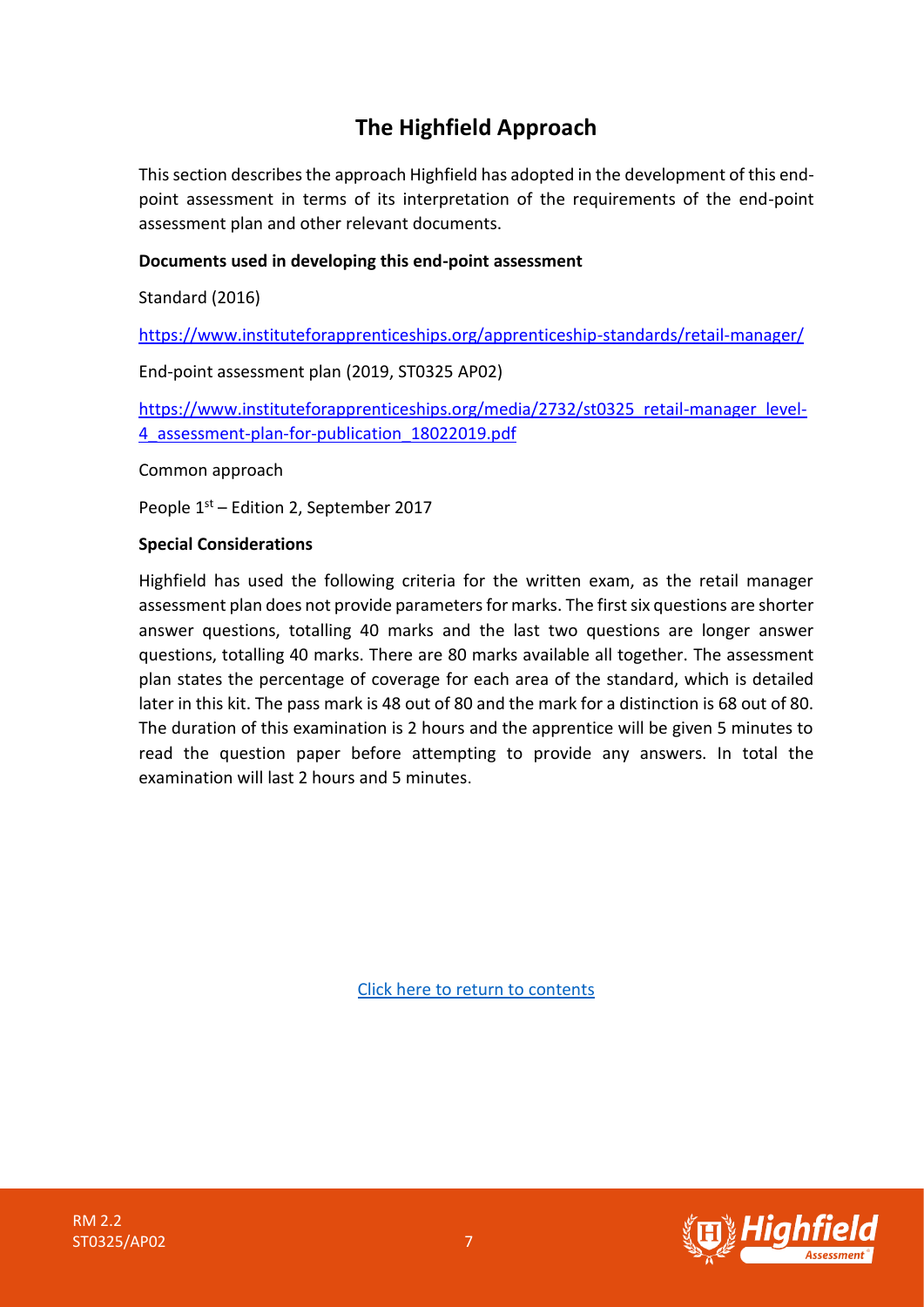# **Gateway**

# **How to prepare for gateway**

After apprentices have completed their on-programme learning they should be ready to pass through 'gateway' to their end-point assessment.

Gateway is a meeting that should be arranged between the apprentice, their employer and training provider to determine that the apprentice is ready to undertake their endpoint assessment. The apprentice should prepare for this meeting by bringing along workbased evidence, including:

- customer feedback
- recordings
- manager statements
- witness statements

As well as evidence from others, such as:

- mid and end-of-year performance reviews
- feedback to show how they have met the apprenticeship standards while onprogramme
- on-programme records

In advance of gateway, apprentices will need to have:

- achieved Level 2 English
- achieved Level 2 maths
- synopsis of their proposed business research project

Therefore, apprentices should be advised by employers and providers to gather this evidence throughout their on-programme training. It is recommended that employers and providers complete regular checks and reviews of this evidence to ensure the apprentice is progressing and achieving the standards before the formal gateway meeting is arranged.



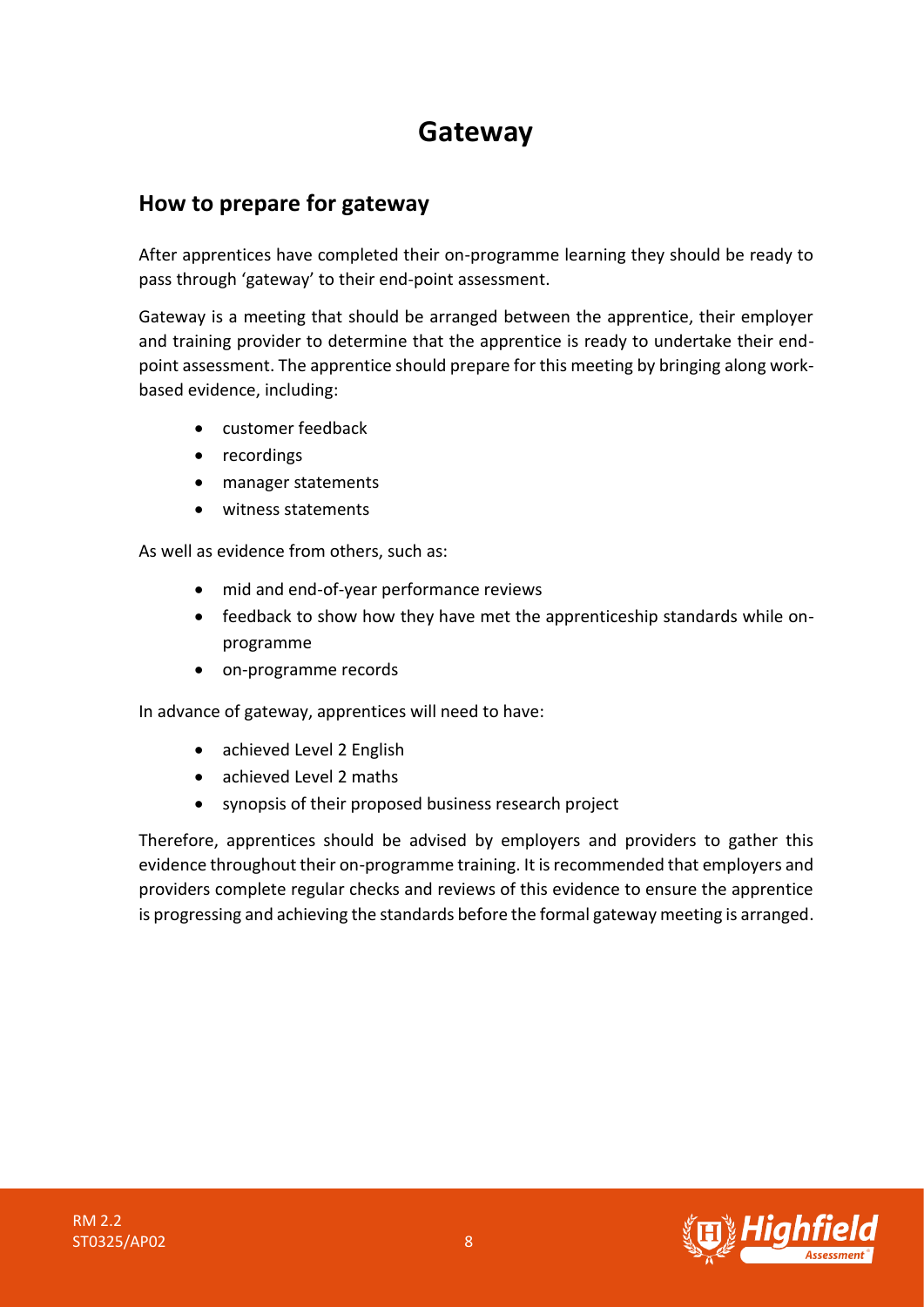# **The gateway meeting**

The gateway meeting should last around 1 hour and must be completed on or after the apprenticeship on-programme end date. It should be attended by the apprentice and the relevant people who have worked with the apprentice on-programme, such as the line manager/employer or mentor, the on-programme trainer/training provider and/or a senior manager (as appropriate to the business).

During the meeting, the apprentice, employer and training provider will discuss the apprentice's progress to date and confirm if the apprentice has met the full criteria of the apprenticeship standard during their on-programme training. The **gateway readiness report** should be used to log the outcomes of the meeting and should be agreed by all 3 parties. This report is available to download from the Highfield Assessment website.

The report should then be submitted to Highfield to initiate the end-point assessment process. If you require any support completing the gateway readiness report, please contact your employer engagement manager at Highfield Assessment.

**Please note:** a copy of the standard should be made available to all attendees during the gateway meeting.

## **Reasonable adjustments and special considerations**

Highfield Assessment has measures in place for apprentices who require additional support. Please refer to the Highfield Assessment's Reasonable Adjustments Policy for further information/guidance.

## **ID requirements**

Highfield Assessment will need to ensure that the person undertaking an assessment is indeed the person they are claiming to be. All employers are therefore required to ensure that each apprentice has their identification with them on the day of the assessment so the end-point assessor can check.

Highfield Assessment will accept the following as proof of an apprentice's identity:

- a valid passport (any nationality)
- a signed UK photocard driving license
- a valid warrant card issued by HM forces or the police
- another photographic ID card, e.g. employee ID card or travel card

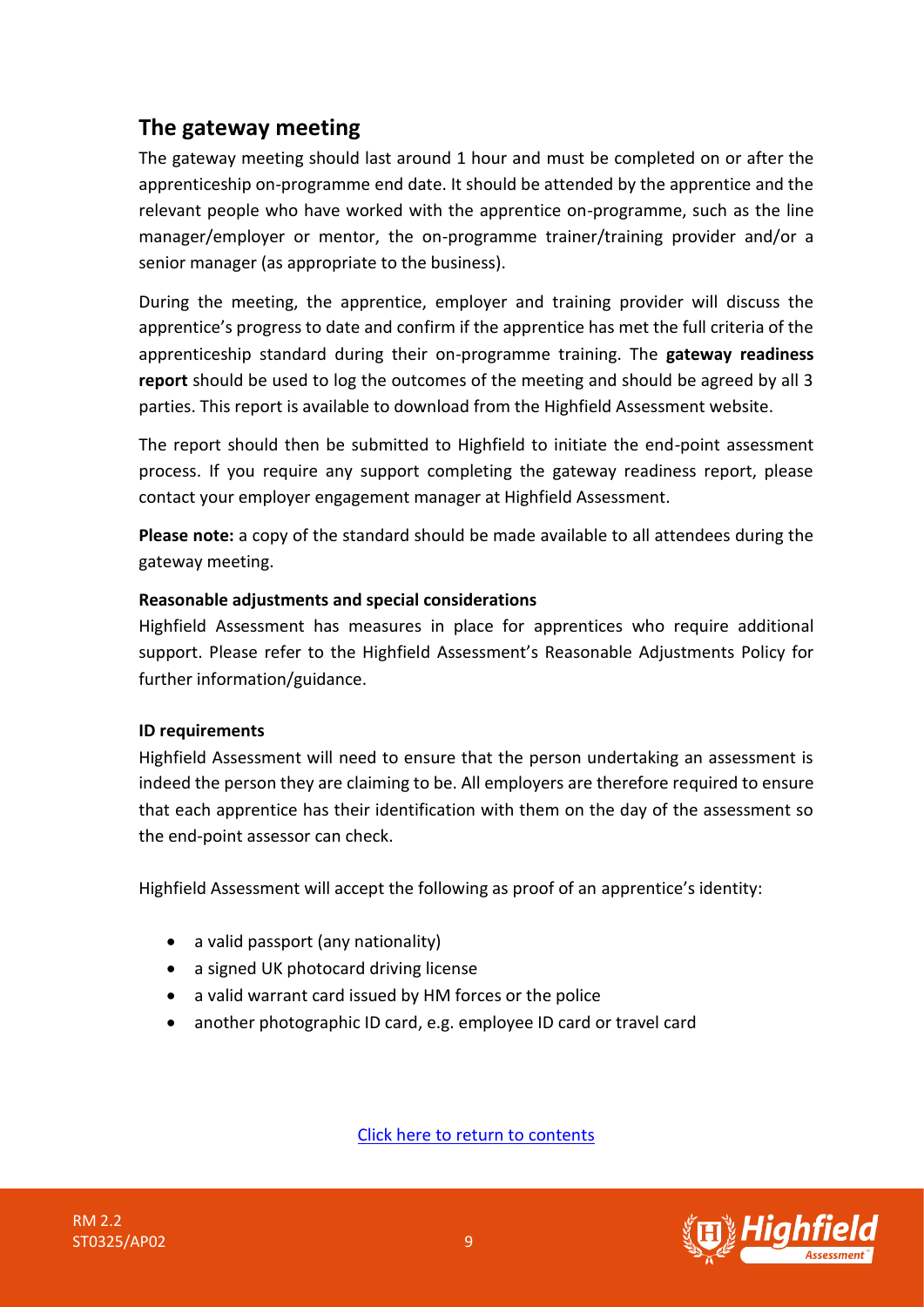# **The Retail Manager Apprenticeship Standard**

The following pages contain the Level 4 Retail Manager Apprenticeship Standard and the assessment criteria in a format that is suitable for delivery.

<span id="page-9-0"></span>

| <b>Customer</b>                                                                                                                                                                                                                                                                                                                                                                                                                |                                                                                                                                                                                                                                               |                                     |                                                                                                                                                                         |
|--------------------------------------------------------------------------------------------------------------------------------------------------------------------------------------------------------------------------------------------------------------------------------------------------------------------------------------------------------------------------------------------------------------------------------|-----------------------------------------------------------------------------------------------------------------------------------------------------------------------------------------------------------------------------------------------|-------------------------------------|-------------------------------------------------------------------------------------------------------------------------------------------------------------------------|
| Knowledge                                                                                                                                                                                                                                                                                                                                                                                                                      |                                                                                                                                                                                                                                               | <b>Skills</b>                       | Behaviour                                                                                                                                                               |
| Understand key drivers of customer journeys<br>and how managing positive customer<br>experiences increased sales, customer spend<br>and loyalty, and the resulting financial impact on<br>the business                                                                                                                                                                                                                         | Manage the customer experience, including<br>remotely e.g. on-line, through ensuring<br>the team deliver to customers a positive<br>experience that benchmarks favourably to<br>its main competitors and meets customer<br>service objectives |                                     | Take overall accountability and responsibility<br>for the customers' experience. Make effective<br>decisions by balancing the needs of the<br>customer and the business |
|                                                                                                                                                                                                                                                                                                                                                                                                                                |                                                                                                                                                                                                                                               | Professional discussion             |                                                                                                                                                                         |
| To pass, the following must be evidenced                                                                                                                                                                                                                                                                                                                                                                                       |                                                                                                                                                                                                                                               | To gain a distinction               |                                                                                                                                                                         |
| CU1<br>Demonstrate how feedback has been sought from managers and<br>customers and how this has been effectively dealt with                                                                                                                                                                                                                                                                                                    |                                                                                                                                                                                                                                               | CU <sub>2</sub><br>of self and team | Proactively invite feedback from all stakeholders and use this to<br>develop and implement measurable improvements in performance                                       |
|                                                                                                                                                                                                                                                                                                                                                                                                                                |                                                                                                                                                                                                                                               | <b>Amplification and guidance</b>   |                                                                                                                                                                         |
| <b>Customers:</b><br>definition, types of customers (internal and external), own company policies, dealing with queries and complaints<br>$\circ$<br>customer demographics, including changing demographics and ensuring that the store product selection meets this<br>$\circ$<br>Feedback:<br>customer - surveys, questionnaires (online, front till receipts, email, postal, in store), loyalty card information<br>$\circ$ |                                                                                                                                                                                                                                               |                                     |                                                                                                                                                                         |

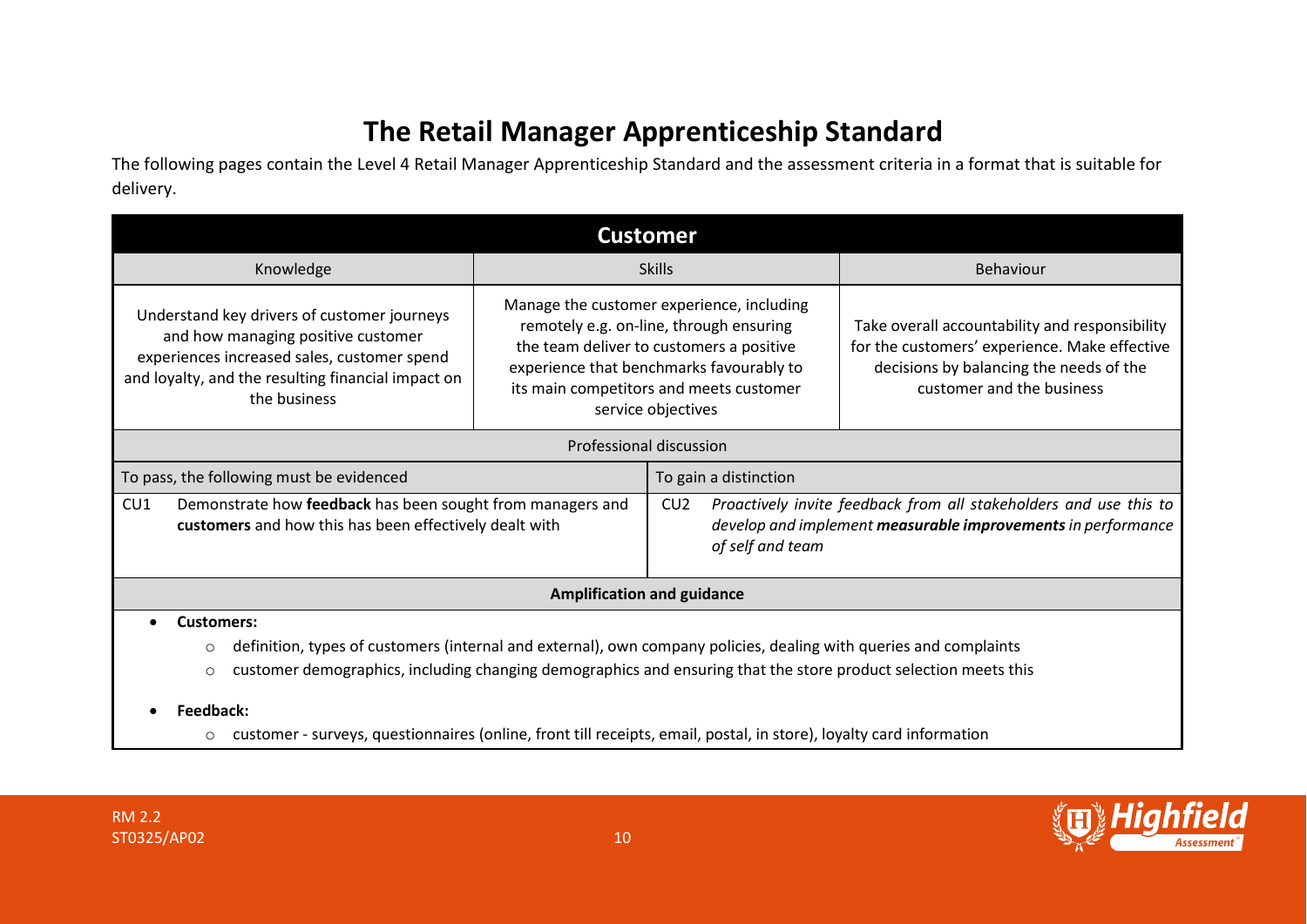- o manager reviews, one-to-one's, appraisals, performance reviews, store walks (manager walks the store providing feedback to the team on store standards).
- o stakeholders getting the views of other departments buying/merchandising, marketing, finance

#### • **Measurable improvements:**

o measurement factors - surveys - customer service and mystery shopping, units per transaction (UPT), average transaction value (ATV / basket size)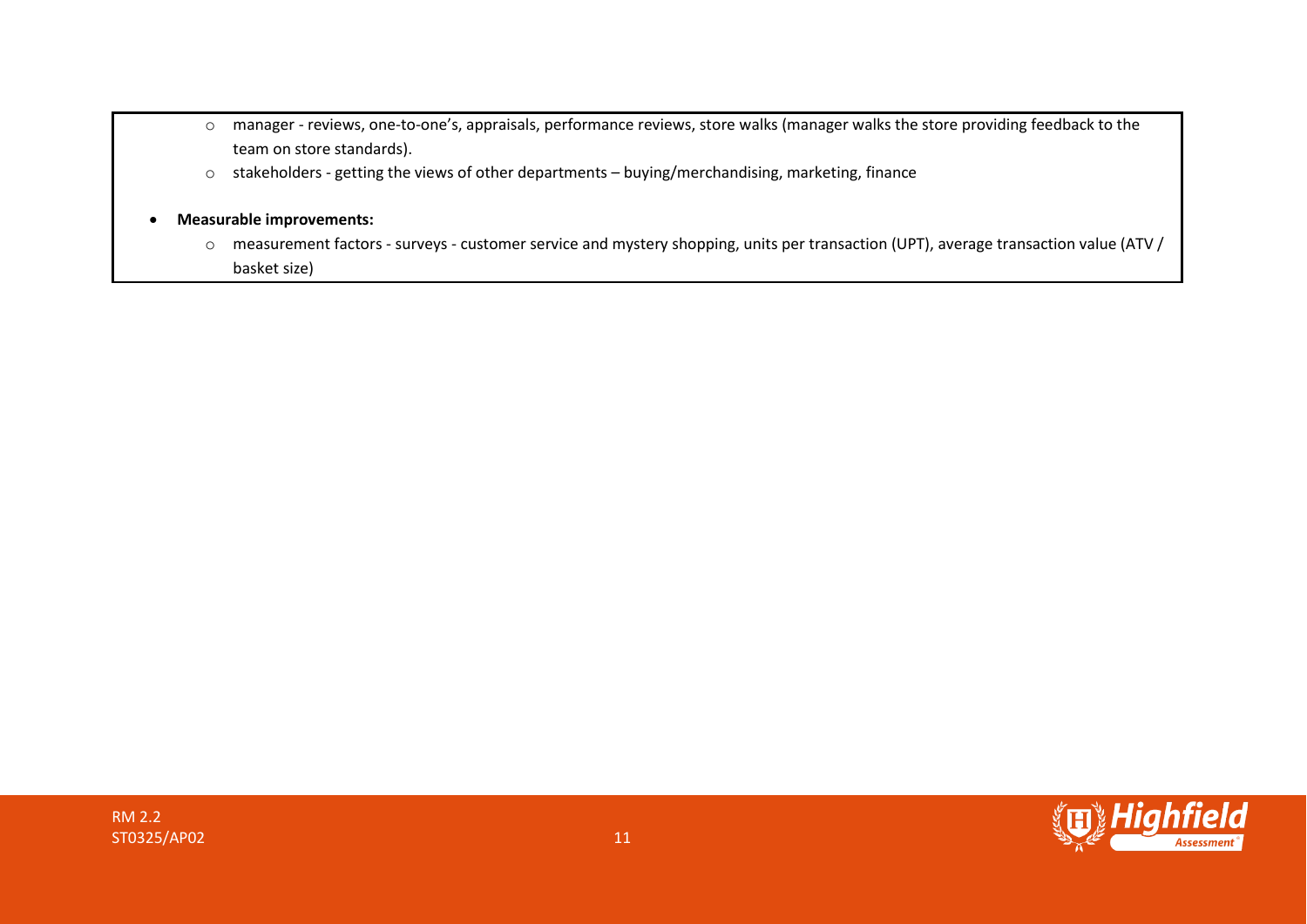| <b>Financial</b>                                                                                                                                                                                                                                                                                                                                                                                                                                                                                                                                                                                                                                                                                                                             |               |                                                                                                                                                                                            |  |  |  |
|----------------------------------------------------------------------------------------------------------------------------------------------------------------------------------------------------------------------------------------------------------------------------------------------------------------------------------------------------------------------------------------------------------------------------------------------------------------------------------------------------------------------------------------------------------------------------------------------------------------------------------------------------------------------------------------------------------------------------------------------|---------------|--------------------------------------------------------------------------------------------------------------------------------------------------------------------------------------------|--|--|--|
| Knowledge                                                                                                                                                                                                                                                                                                                                                                                                                                                                                                                                                                                                                                                                                                                                    | <b>Skills</b> | <b>Behaviour</b>                                                                                                                                                                           |  |  |  |
| Manage the overall performance of the<br>Understand the key drivers of profitable<br>team to achieve financial targets taking into<br>retail performance and the relationship of<br>account the retail calendar year. Analyse<br>forecasting to the retail calendar; know how to<br>reports to identify and determine key actions<br>analyse and use information for forecasting, and<br>and recommendations. Produce and report<br>how to report on financial results. Identify the<br>on financial plans as required by the business, and<br>impact of different types of costs on the business<br>identify and implement opportunities to increase<br>and understand how to make effective use of<br>profit and reduce waste<br>resources |               | Demonstrate commercial acumen and<br>confidence to initiate change to improve<br>the financial performance and profitability<br>in line with business policy, objectives and<br>procedures |  |  |  |
| <b>Written exam</b>                                                                                                                                                                                                                                                                                                                                                                                                                                                                                                                                                                                                                                                                                                                          |               |                                                                                                                                                                                            |  |  |  |
| To pass, the following must be evidenced                                                                                                                                                                                                                                                                                                                                                                                                                                                                                                                                                                                                                                                                                                     |               |                                                                                                                                                                                            |  |  |  |
| FN1<br>How to apply general principles of operating commercially in a retail environment<br>Scope and content of a business strategy and future plans/influencing factors<br>FN <sub>2</sub><br>Profit margin specifications and implications thereof for different products/services<br>FN <sub>3</sub><br>Principles of budgeting and forecasting<br>FN4<br>The difference between a budget, 'actuals' and cash flow<br>FN <sub>5</sub><br>FN <sub>6</sub><br>Key financial data in a retail business, it's importance and how it should be used to analyse performance and inform planning                                                                                                                                                |               |                                                                                                                                                                                            |  |  |  |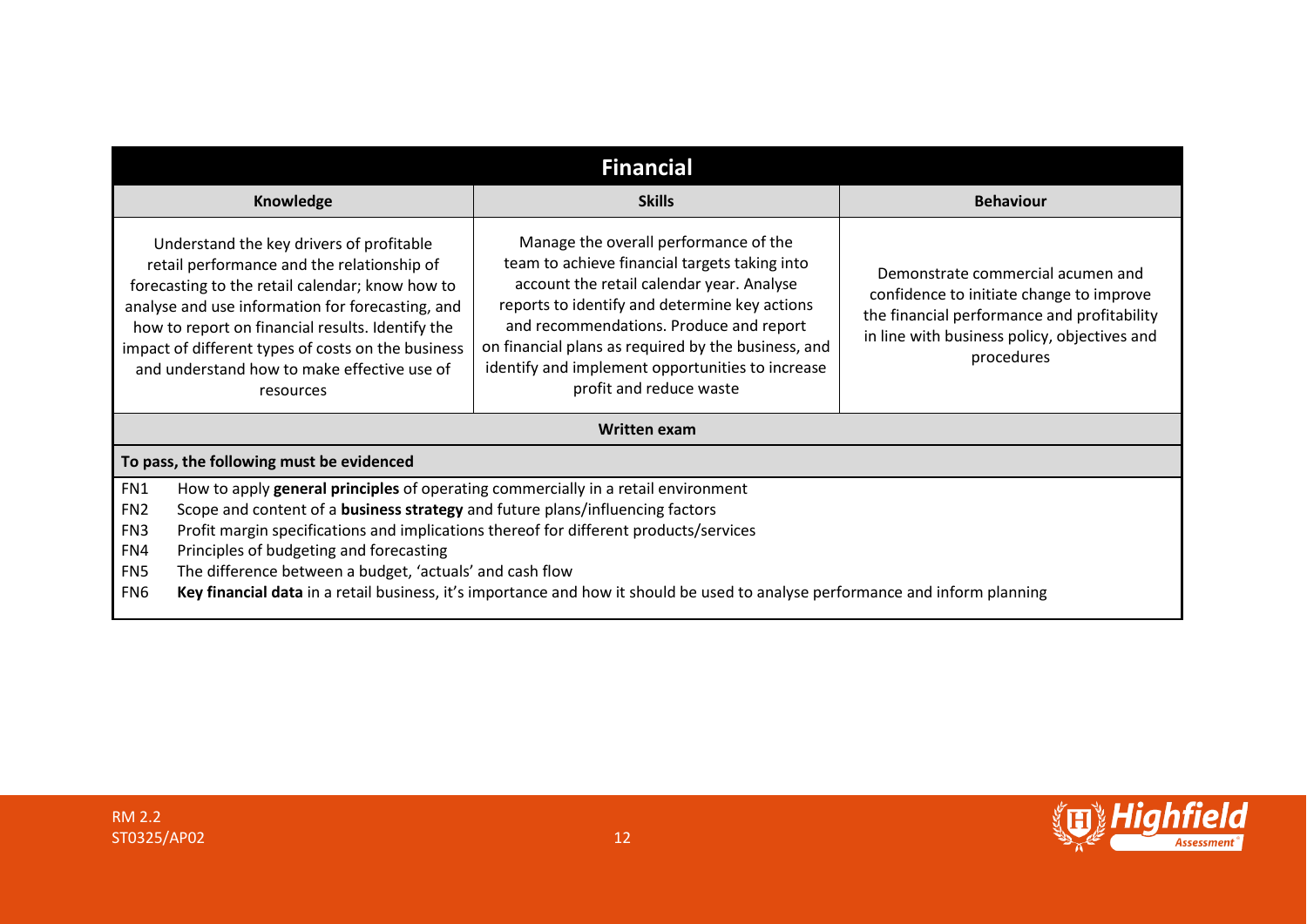| <b>Professional discussion</b> |                                                                                                                                                                                                                                                            |                                                                                                                                                                                                     |                 |                                                                                                                                                 |
|--------------------------------|------------------------------------------------------------------------------------------------------------------------------------------------------------------------------------------------------------------------------------------------------------|-----------------------------------------------------------------------------------------------------------------------------------------------------------------------------------------------------|-----------------|-------------------------------------------------------------------------------------------------------------------------------------------------|
|                                |                                                                                                                                                                                                                                                            | To pass, the following must be evidenced                                                                                                                                                            |                 | To gain a distinction                                                                                                                           |
| FN7                            |                                                                                                                                                                                                                                                            | Provide evidence to show they have been part of the budgeting<br>and cost control in the organisation                                                                                               | FN <sub>8</sub> | Describe how recommendations for the improvement of quality,<br>cost, value or efficiency have been made and implemented in the<br>organisation |
|                                |                                                                                                                                                                                                                                                            | <b>Amplification and guidance</b>                                                                                                                                                                   |                 |                                                                                                                                                 |
| $\bullet$                      |                                                                                                                                                                                                                                                            | Key financial data:                                                                                                                                                                                 |                 |                                                                                                                                                 |
|                                | $\circ$                                                                                                                                                                                                                                                    | for example, profit and loss statements, current ratio, balance sheet                                                                                                                               |                 |                                                                                                                                                 |
|                                | $\circ$                                                                                                                                                                                                                                                    | understand the key drivers of profitable retail performance and the relationship of forecasting to the retail calendar                                                                              |                 |                                                                                                                                                 |
|                                | $\circ$                                                                                                                                                                                                                                                    | know how to analyse and use information for forecasting, and how to report on financial results                                                                                                     |                 |                                                                                                                                                 |
|                                | $\circ$                                                                                                                                                                                                                                                    | identify the impact of different types of costs on the business and understand how to make effective use of resources                                                                               |                 |                                                                                                                                                 |
|                                | $\circ$                                                                                                                                                                                                                                                    | analyse reports to identify and determine key actions and recommendations, being commercially aware                                                                                                 |                 |                                                                                                                                                 |
|                                | produce and report on financial plans as required by the business, and identify and implement opportunities to increase profit and<br>$\circ$<br>reduce waste                                                                                              |                                                                                                                                                                                                     |                 |                                                                                                                                                 |
|                                | $\circ$                                                                                                                                                                                                                                                    | central company costs compared with store costs.                                                                                                                                                    |                 |                                                                                                                                                 |
|                                | $\circ$                                                                                                                                                                                                                                                    | sales performance - budget, plan, like for like, comparable (or comp.), last year's performance                                                                                                     |                 |                                                                                                                                                 |
|                                | $\circ$                                                                                                                                                                                                                                                    | sales - key performance indicators, average transaction value (ATV), units per transaction (UPT), basket size, footfall, footfall<br>conversion rate (transactions as a percentage (%) of footfall) |                 |                                                                                                                                                 |
|                                | $\circ$                                                                                                                                                                                                                                                    | margin percentage (%) - selling price minus cost price, expressed as a percentage (%) of selling price                                                                                              |                 |                                                                                                                                                 |
|                                | $\circ$                                                                                                                                                                                                                                                    | mark up percentage (%)                                                                                                                                                                              |                 |                                                                                                                                                 |
|                                | cash margin and mark up £s<br>$\circ$                                                                                                                                                                                                                      |                                                                                                                                                                                                     |                 |                                                                                                                                                 |
|                                | wage cost key performance indicators (KPI's), wage cost percentage (%) to sales, man-hour budgeting, productivity (sales divided by<br>$\circ$<br>man hours), sales per full time equivalent (FTE), understanding the advantages and disadvantages of each |                                                                                                                                                                                                     |                 |                                                                                                                                                 |
|                                | $\circ$                                                                                                                                                                                                                                                    | stock loss percentage (%) calculation                                                                                                                                                               |                 |                                                                                                                                                 |
|                                | $\circ$                                                                                                                                                                                                                                                    | cash flow definition                                                                                                                                                                                |                 |                                                                                                                                                 |
|                                | $\circ$                                                                                                                                                                                                                                                    | promotional events                                                                                                                                                                                  |                 | how the retail plan/budget for the year is detailed by week and month in line with the retail calendar e.g. impact of seasonal and              |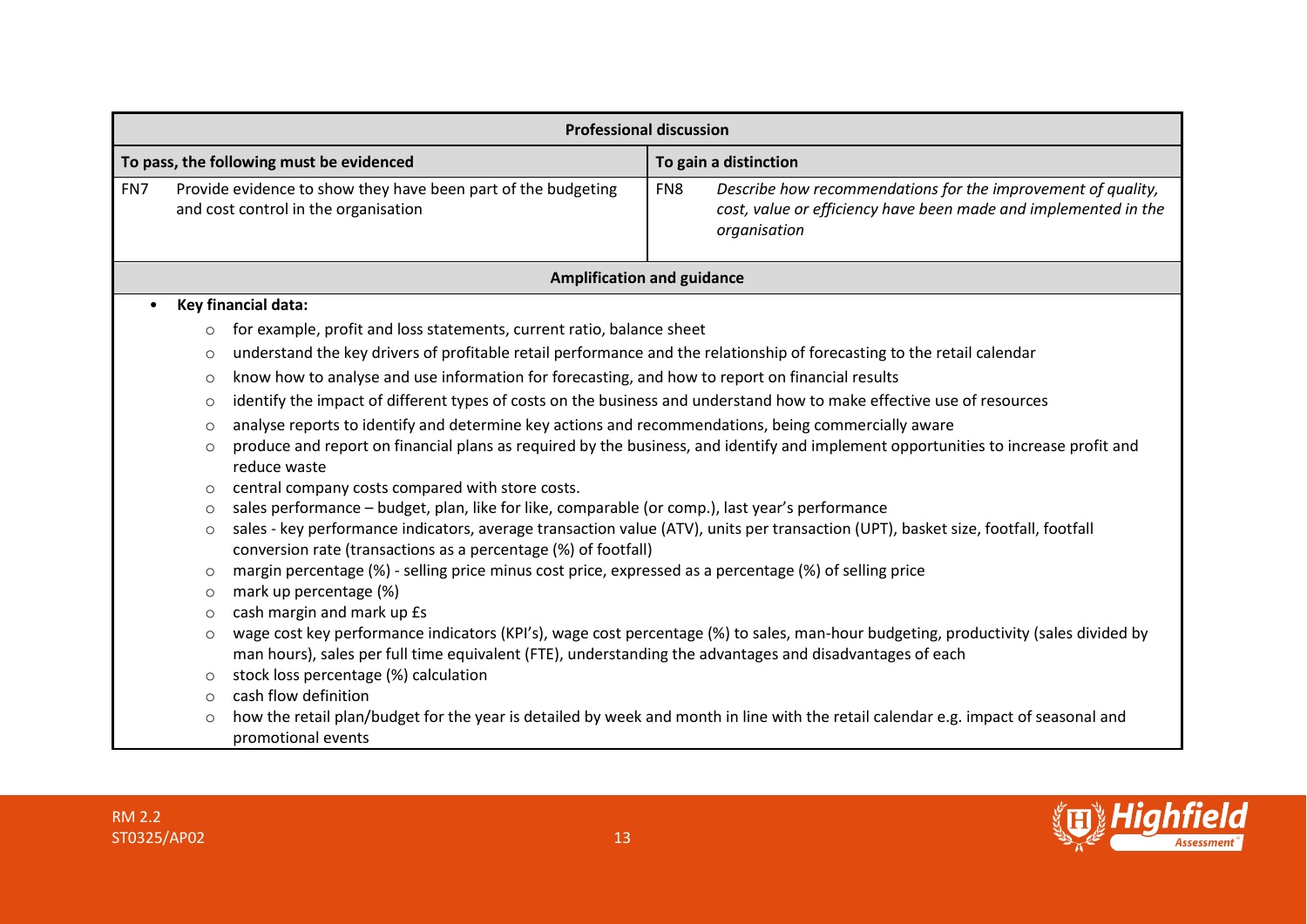- o different types of costs financial and non-financial
- o opportunity cost
- o depreciation- general understanding
- o capital expenditure general understanding of Return on Capital Expenditure (ROCE), Return on Capital Investment (ROCI)
- o basic cost benefit analysis for new projects
- **Business strategy** and influences:
	- o macro factors e.g. economy, employment level, inflation, industry factors e.g. shift to online sales
	- o barriers to entry what would stop a new competitor from entering the market e.g. cost of stores or the high cost of creating a brand, low barrier to entry by an online competitor
	- o multi-channel retailing e.g. stores, on-line, mail order
	- o manage the overall performance of the team to achieve financial targets taking into account the retail calendar year
	- o budgeting and forecasting
	- o top down and bottom up budgeting and planning how the terminology of budget and plan may mean different things in different organisations
	- o difference between budget/ plan and forecast
	- $\circ$  how to forecast- factors to take into account

#### • **General principles:**

o For example, ethical and sustainable procedures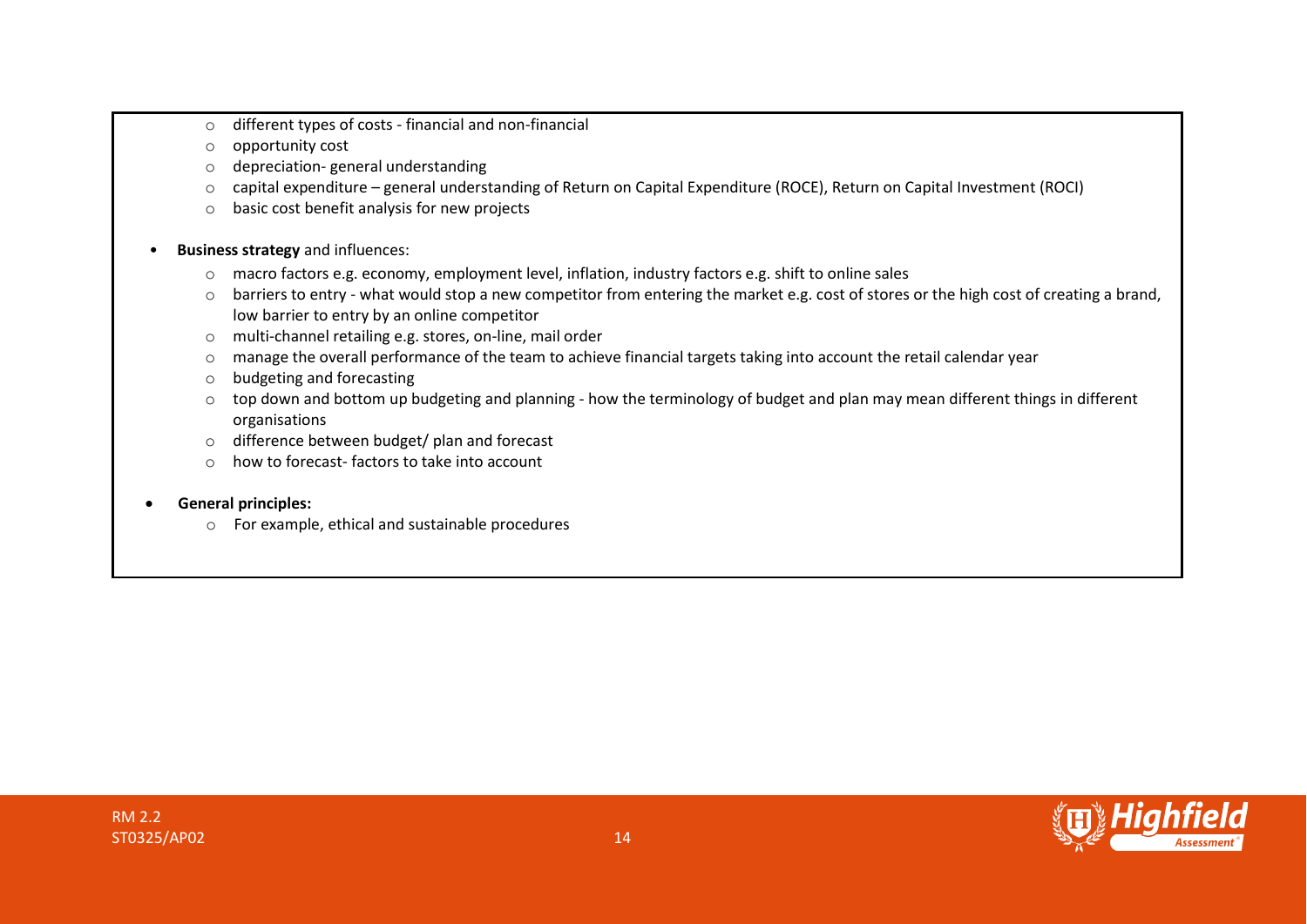|                                                                                                                                                                                                                                                                                                                                                                     | Leadership       |                                |                                  |                                                                                                                                                                                                                                                           |                  |
|---------------------------------------------------------------------------------------------------------------------------------------------------------------------------------------------------------------------------------------------------------------------------------------------------------------------------------------------------------------------|------------------|--------------------------------|----------------------------------|-----------------------------------------------------------------------------------------------------------------------------------------------------------------------------------------------------------------------------------------------------------|------------------|
|                                                                                                                                                                                                                                                                                                                                                                     | <b>Knowledge</b> |                                | <b>Skills</b>                    |                                                                                                                                                                                                                                                           | <b>Behaviour</b> |
| Provide clear direction and leadership to the<br>Understand different leadership styles used<br>team, giving open and honest feedback. Apply<br>in retail businesses and when to use them<br>and adapt own leadership style to different retail<br>effectively to motivate and inspire the team<br>situations and people to achieve the desired<br>to do their best |                  | outcome                        |                                  | Influence, challenge and involve<br>others, aligning personal values with<br>those of the company to instil a high<br>performance culture                                                                                                                 |                  |
| <b>Written exam</b>                                                                                                                                                                                                                                                                                                                                                 |                  |                                |                                  |                                                                                                                                                                                                                                                           |                  |
| To pass, the following must be evidenced                                                                                                                                                                                                                                                                                                                            |                  |                                |                                  |                                                                                                                                                                                                                                                           |                  |
| LE1<br>Leadership styles                                                                                                                                                                                                                                                                                                                                            |                  |                                |                                  |                                                                                                                                                                                                                                                           |                  |
| LE <sub>2</sub><br><b>Theories of motivation</b>                                                                                                                                                                                                                                                                                                                    |                  |                                |                                  |                                                                                                                                                                                                                                                           |                  |
|                                                                                                                                                                                                                                                                                                                                                                     |                  | <b>Professional discussion</b> |                                  |                                                                                                                                                                                                                                                           |                  |
| To pass, the following must be evidenced                                                                                                                                                                                                                                                                                                                            |                  |                                |                                  | To gain a distinction                                                                                                                                                                                                                                     |                  |
| Provide an effective evaluation of own performance, including<br>LE3<br>behaviours, identifying where opportunities for improvement<br>have been taken and results thereof evaluated                                                                                                                                                                                |                  | LE4<br>LE5                     | overall departmental performance | Explains how effective retail management and contingency planning<br>have been developed and implemented and how this has increased<br>Provides mentorship to team members with measurable<br>improvements to the performance of individuals and the team |                  |

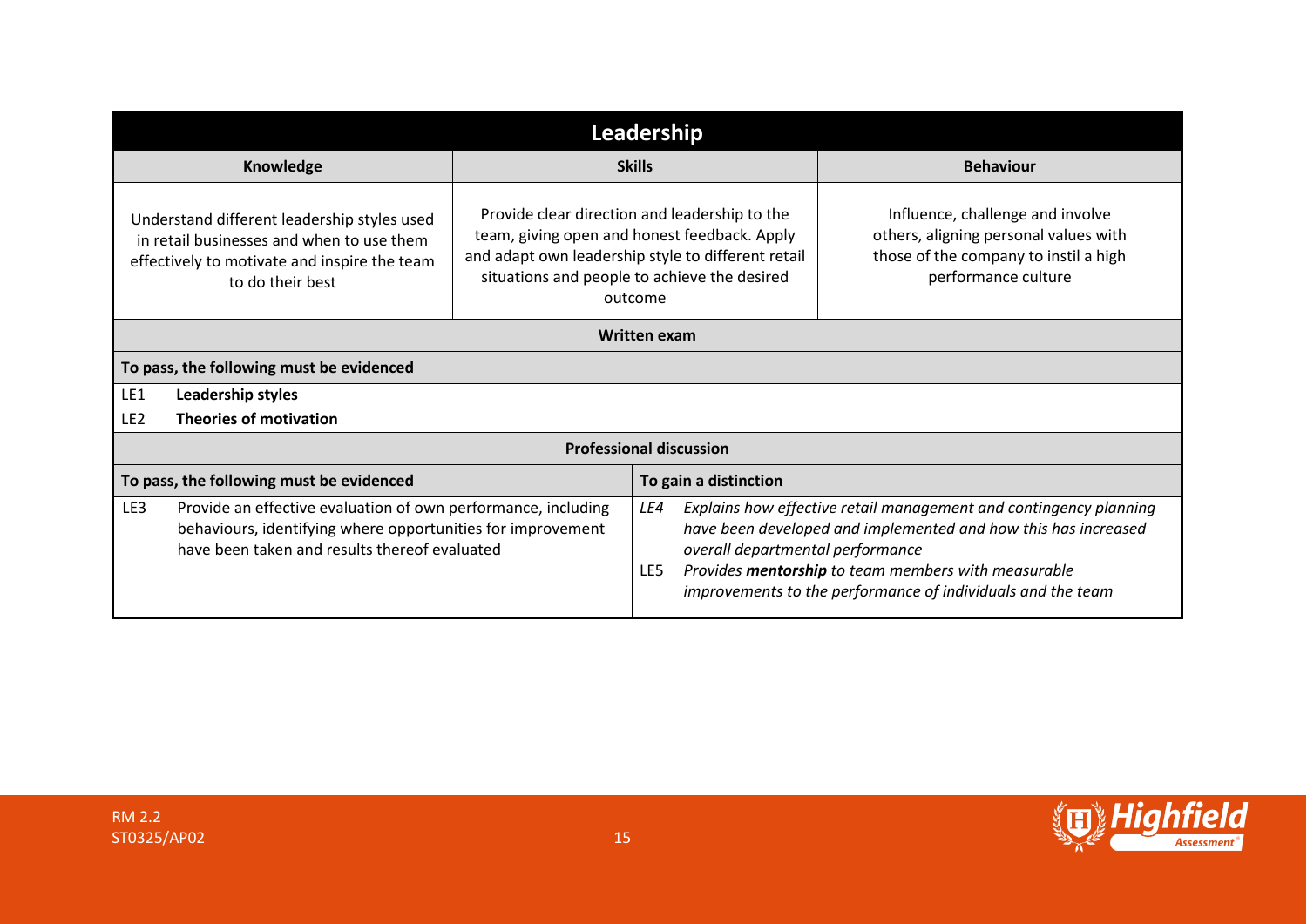#### **Amplification and guidance**

#### • **Leadership styles:**

- o for example, laissez-faire, autocratic, democratic, participative, transactional, transformational
- o methods of leading and supporting teams to achieve results

#### • **Theories of motivation:**

o e.g. Taylor, Mayo, Herzberg, Maslow's Need Hierarchy Theory, Herzberg Motivators and Hygiene Factors, McGregor's Participation Theory, Vroom's Expectancy Theory

#### • **Mentorship:**

- o mentorship definition
- o difference between mentoring and coaching

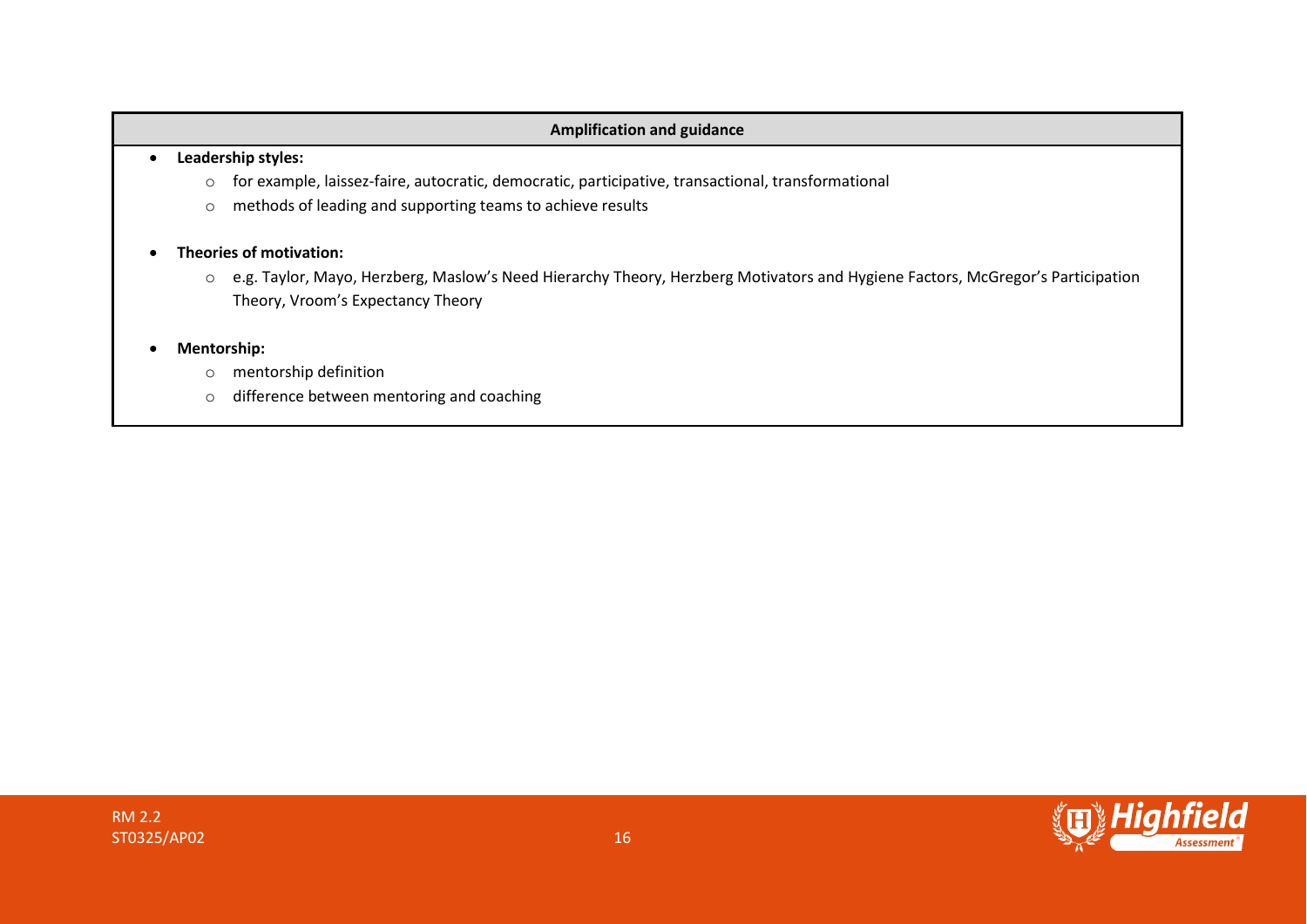| <b>Marketing</b>                                                                                                                                                                                                                                                                                                                                                     |                                                                                                                                                                                                                                                         |                                                                                                                                                                                                                                                                                               |  |  |  |
|----------------------------------------------------------------------------------------------------------------------------------------------------------------------------------------------------------------------------------------------------------------------------------------------------------------------------------------------------------------------|---------------------------------------------------------------------------------------------------------------------------------------------------------------------------------------------------------------------------------------------------------|-----------------------------------------------------------------------------------------------------------------------------------------------------------------------------------------------------------------------------------------------------------------------------------------------|--|--|--|
| Knowledge                                                                                                                                                                                                                                                                                                                                                            | <b>Skills</b>                                                                                                                                                                                                                                           | <b>Behaviour</b>                                                                                                                                                                                                                                                                              |  |  |  |
| Know the key factors influencing a marketing<br>plan such as product launch and life cycle,<br>pricing, discount and special offers and ways of<br>marketing via physical and other media.<br>Understand how own business has formed<br>marketing plan and how own role can best utilise<br>marketing strategies to address demand<br>throughout the retail calendar | Communicate marketing objectives to team<br>members and drive results. Analyse and evaluate<br>the impact of marketing activities e.g. sales and<br>customer feedback, and report the outcomes to<br>senior management with relevant<br>recommendations | Proactively seek to understand the marketing<br>strategy of the business, gain knowledge of<br>local area and competition, take action, or<br>upwardly communicate recommendations on<br>action, to improve the implementation and<br>drive marketing activities in area of<br>responsibility |  |  |  |
|                                                                                                                                                                                                                                                                                                                                                                      | <b>Written exam</b>                                                                                                                                                                                                                                     |                                                                                                                                                                                                                                                                                               |  |  |  |
| To pass, the following must be evidenced                                                                                                                                                                                                                                                                                                                             |                                                                                                                                                                                                                                                         |                                                                                                                                                                                                                                                                                               |  |  |  |
| MA1<br>Product launch/product life cycle<br>MA <sub>2</sub><br>Principles of price-based marketing (sales, discounting, special offers)<br>MA3<br>How marketing strategies link to the retail sales calendar<br>MA4                                                                                                                                                  | Online, print and in person marketing methods used in the retail industry, including the comparative benefits and limitations                                                                                                                           |                                                                                                                                                                                                                                                                                               |  |  |  |
| <b>Amplification and guidance</b>                                                                                                                                                                                                                                                                                                                                    |                                                                                                                                                                                                                                                         |                                                                                                                                                                                                                                                                                               |  |  |  |
| <b>Price-based marketing:</b><br>price sensitivity of customers<br>$\circ$<br>for example, sales, discounting, special offers<br>$\circ$<br>price skimming, penetration, economy, premium<br>O<br>buy one get one free (BOGOF), bundled offers<br>O<br>impulse purchases<br>O                                                                                        |                                                                                                                                                                                                                                                         |                                                                                                                                                                                                                                                                                               |  |  |  |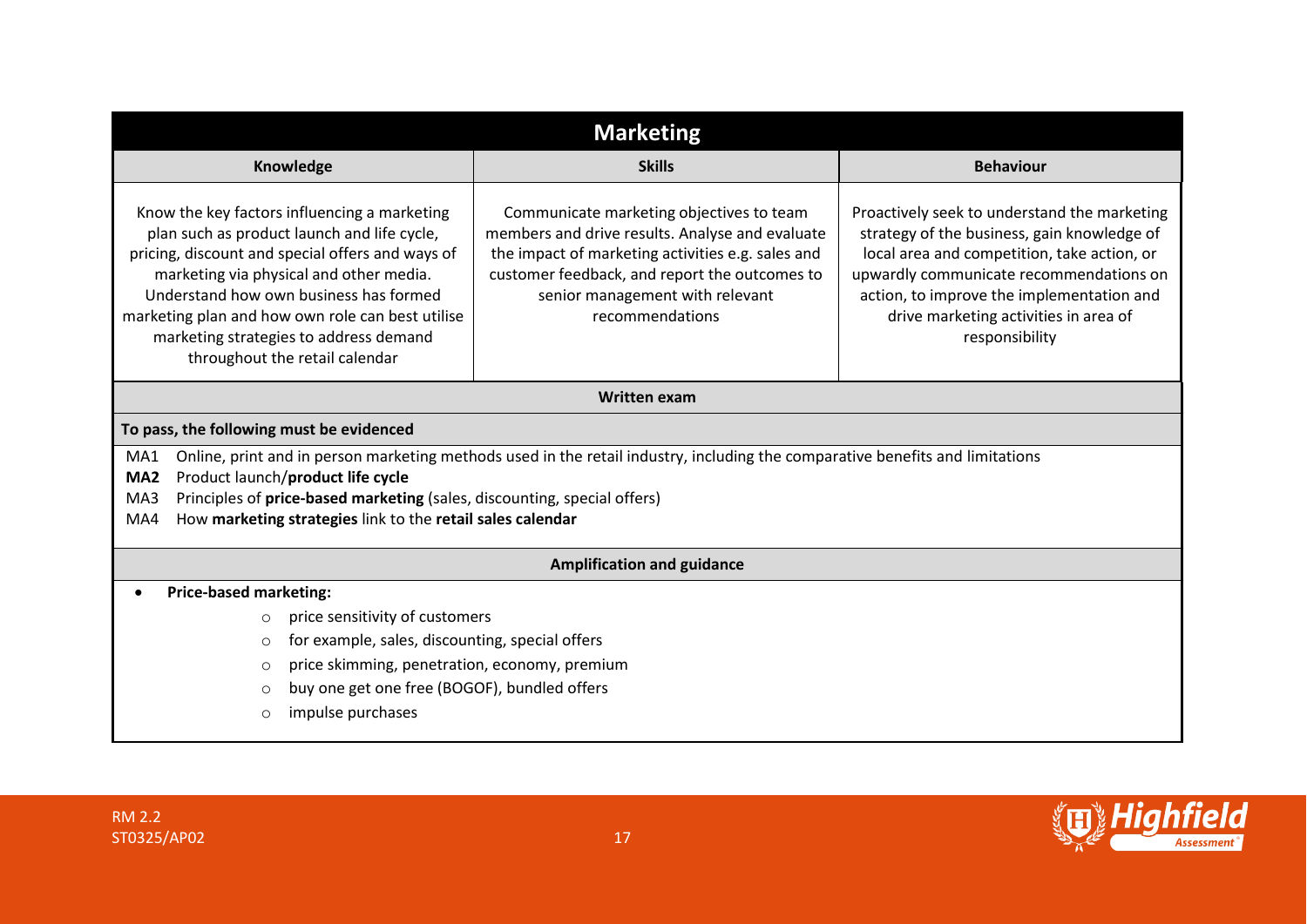#### • **Marketing strategies:**

- $\circ$  for example. new product, brand awareness, increasing sales of a current product or service
- o product introduction
- o positioning in the market
- o social Media the ability now to target very detailed customers with advertising due to the information they have supplied to the social media company e.g. Facebook, where the location, sex, age and interests can be targeted, influencers and bloggers
- o food tasting stations
- o loyalty programmes and incentives
- $\circ$  general understanding of the 4 P's
- o multi-channel sales in retail including hybrid methods combining two channels with positives and negatives of each
- o programmatic marketing
- $\circ$  socio-economic scale A, B, C1, C2, D, E and its use in marketing
- $\circ$  how High St retailers are combating on-line retailers e.g. service, experiences

#### • **Product life cycle:**

o introduction, growth, maturity, decline

#### • **Retail calendar:**

- o overview of all events and sales trends on a calendar
- $\circ$  regular annual events e.g. Christmas, Valentine's Day, back to school, other school holidays, Easter (taking place on different dates each year)
- o new marketing/ promotional trends e.g. Black Friday
- o definition of retail the sale of goods to the public in relatively small quantities for use or consumption rather than for resale e.g. retail does not necessarily mean stores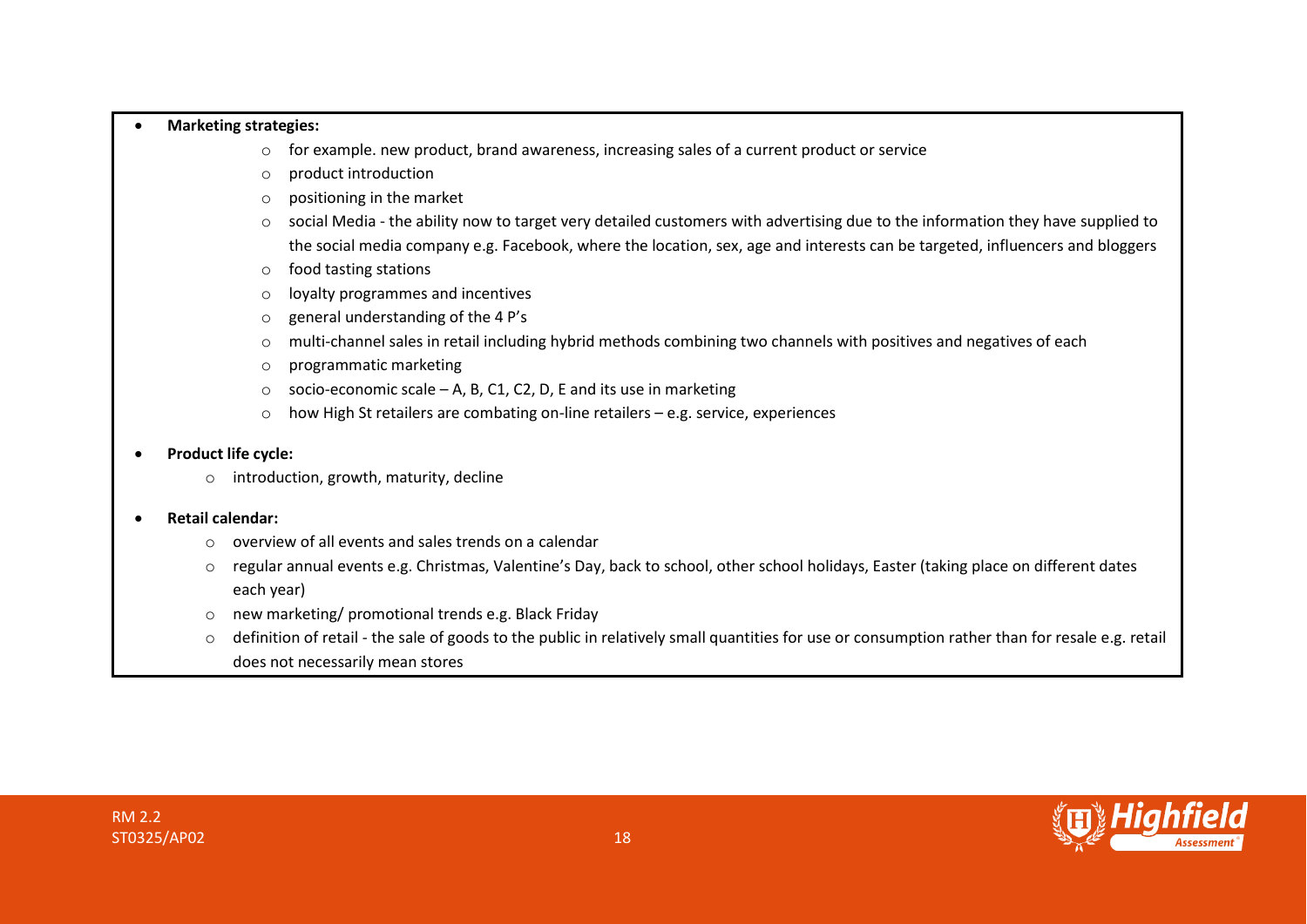|                                                                                                                                                                                                                                                                                                                                                                                                                       | <b>Communications</b> |                                                                                                                                                                                        |                                                                                                                                                                                                                                                           |                  |  |
|-----------------------------------------------------------------------------------------------------------------------------------------------------------------------------------------------------------------------------------------------------------------------------------------------------------------------------------------------------------------------------------------------------------------------|-----------------------|----------------------------------------------------------------------------------------------------------------------------------------------------------------------------------------|-----------------------------------------------------------------------------------------------------------------------------------------------------------------------------------------------------------------------------------------------------------|------------------|--|
|                                                                                                                                                                                                                                                                                                                                                                                                                       | Knowledge             |                                                                                                                                                                                        | <b>Skills</b>                                                                                                                                                                                                                                             | <b>Behaviour</b> |  |
| Understand how to communicate and cascade<br>information effectively at all levels and to a<br>diverse audience. Know how to identify the<br>information required for decision making, how it<br>should be gathered and reported internally and<br>externally                                                                                                                                                         |                       | Establish clear communication objectives, lead<br>communications in a style and manner that is<br>relevant to the target audience and achieves an<br>effective result for the business | Adapt style and method of communication to<br>the circumstances and needs of individuals<br>intuitively, demonstrating appropriate skills<br>such as empathy, fairness and authority as<br>appropriate; seek and provide feedback in a<br>positive manner |                  |  |
|                                                                                                                                                                                                                                                                                                                                                                                                                       |                       |                                                                                                                                                                                        | <b>Written exam</b>                                                                                                                                                                                                                                       |                  |  |
| To pass, the following must be evidenced                                                                                                                                                                                                                                                                                                                                                                              |                       |                                                                                                                                                                                        |                                                                                                                                                                                                                                                           |                  |  |
| CO <sub>1</sub><br>The variety of methods of communication available and how to use these effectively depending on the situation and audience<br>CO <sub>2</sub><br>Verbal/non-verbal/written, face to face, on-line, via telephone, brand standard/corporate image<br>How to establish the needs of individuals (team members and customers)<br>CO <sub>3</sub><br>CO <sub>4</sub><br>Principles of active listening |                       |                                                                                                                                                                                        |                                                                                                                                                                                                                                                           |                  |  |
| CO <sub>5</sub><br>The importance of giving constructive feedback and acting on feedback received<br><b>Professional discussion</b>                                                                                                                                                                                                                                                                                   |                       |                                                                                                                                                                                        |                                                                                                                                                                                                                                                           |                  |  |
| To pass, the following must be evidenced                                                                                                                                                                                                                                                                                                                                                                              |                       |                                                                                                                                                                                        | To gain a distinction                                                                                                                                                                                                                                     |                  |  |
| CO <sub>6</sub><br>Explain why it is essential to instill the importance of following<br>procedures to staff                                                                                                                                                                                                                                                                                                          |                       |                                                                                                                                                                                        | There are no distinction criteria for this component                                                                                                                                                                                                      |                  |  |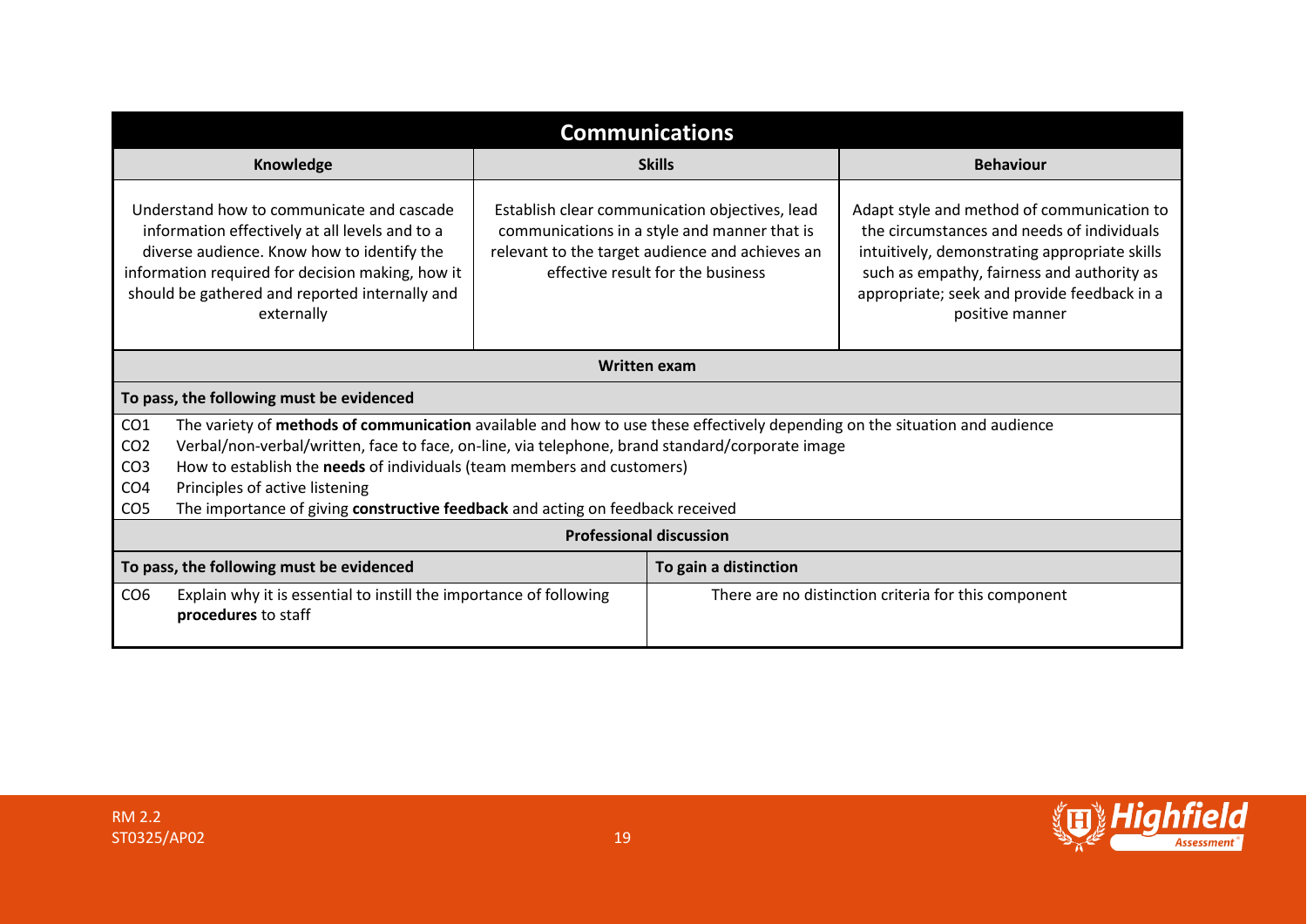# **Amplification and guidance** • **Methods of communication** and **needs:** o business ethics o how the business values, culture and ethics are communicated e.g. mission statement, values statement, corporate social responsibility o methods of communication in the workplace e.g. written, email, internal social media, meetings, formal, informal, differing methods to suit one to one and team  $\circ$  effective communication to achieve results o involvement of associated departments in the company e.g. human resources, marketing, merchandising o methods of communication to customers, depending on situation o active listening o non-verbal communication o feedback o communication of the brand image o 'Town Hall' meetings • **Constructive feedback:**  $\circ$  follow up to initial meeting

#### • **Procedures** in the workplace:

- o including health and safety, receipt of goods, till operation
- o political action, e.g. sabotage or terrorism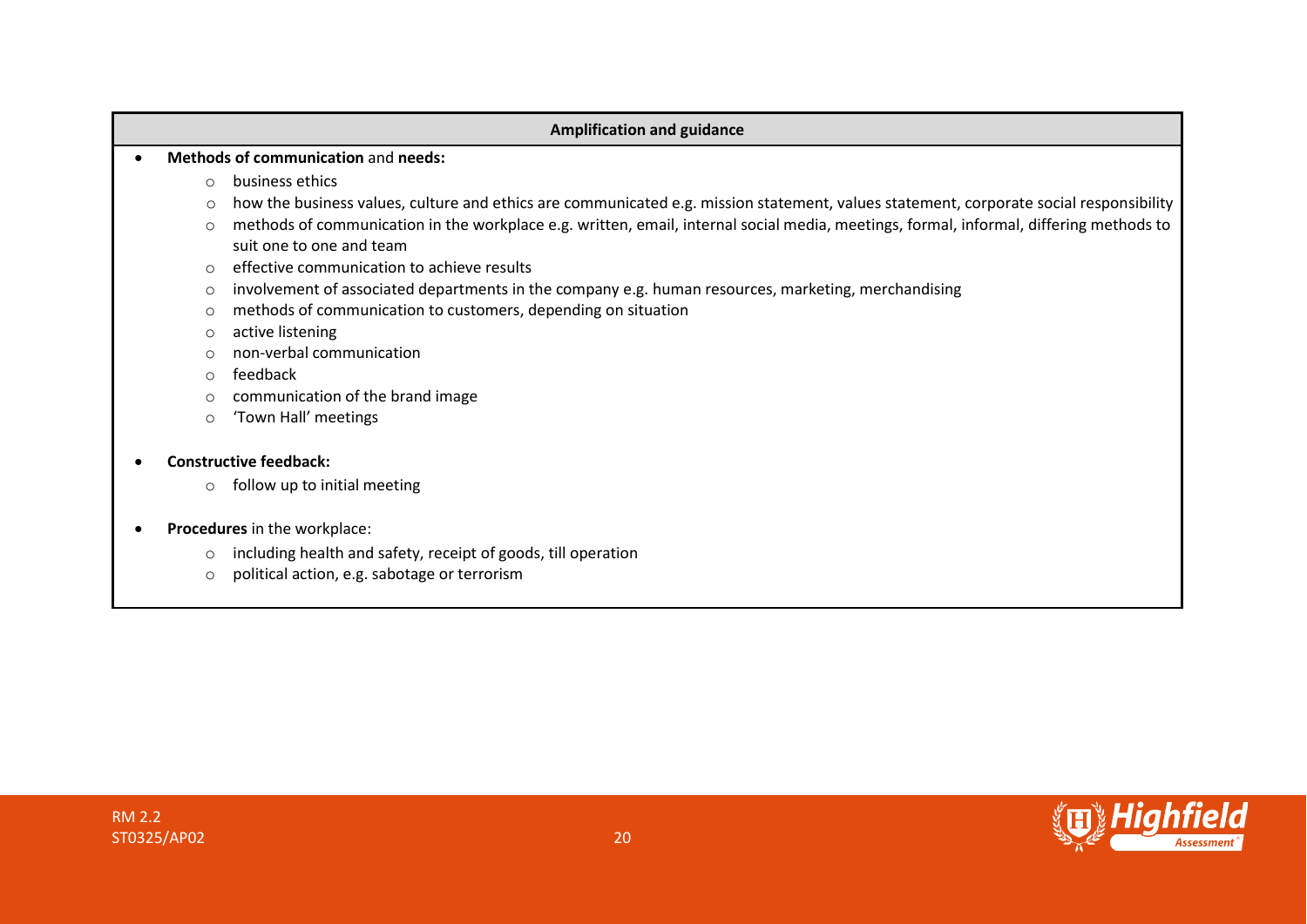|                                                                                                                                                                                                                                       | <b>Sales and promotion</b>                                             |                                                                                                                                                                                                                                                |                                                                                                                                                                                                               |                  |  |
|---------------------------------------------------------------------------------------------------------------------------------------------------------------------------------------------------------------------------------------|------------------------------------------------------------------------|------------------------------------------------------------------------------------------------------------------------------------------------------------------------------------------------------------------------------------------------|---------------------------------------------------------------------------------------------------------------------------------------------------------------------------------------------------------------|------------------|--|
|                                                                                                                                                                                                                                       | Knowledge                                                              |                                                                                                                                                                                                                                                | <b>Skills</b>                                                                                                                                                                                                 | <b>Behaviour</b> |  |
| Understand how to set sales targets that are<br>challenging but realistic and how to lead team<br>members to achieve sales targets, maximising<br>opportunities and reducing potential threats to<br>sales across the retail calendar |                                                                        | Manage the team to achieve sales targets<br>through regular monitoring of performance<br>against results, identifying high and low<br>performance products/services and taking<br>timely action to find and implement appropriate<br>solutions | Think ahead and take positive actions<br>to maximise opportunities for sales<br>and effective marketing activities, make<br>cost effective use of resources through<br>robust processes to meet sales targets |                  |  |
| <b>Written exam</b>                                                                                                                                                                                                                   |                                                                        |                                                                                                                                                                                                                                                |                                                                                                                                                                                                               |                  |  |
|                                                                                                                                                                                                                                       | To pass, the following must be evidenced                               |                                                                                                                                                                                                                                                |                                                                                                                                                                                                               |                  |  |
| SP <sub>1</sub>                                                                                                                                                                                                                       | Principles of setting team and individual sales targets                |                                                                                                                                                                                                                                                |                                                                                                                                                                                                               |                  |  |
| SP <sub>2</sub>                                                                                                                                                                                                                       | Data analysis                                                          |                                                                                                                                                                                                                                                |                                                                                                                                                                                                               |                  |  |
| SP <sub>3</sub>                                                                                                                                                                                                                       | Threats to sales targets                                               |                                                                                                                                                                                                                                                |                                                                                                                                                                                                               |                  |  |
| SP4                                                                                                                                                                                                                                   | Principles of the retail calendar                                      |                                                                                                                                                                                                                                                |                                                                                                                                                                                                               |                  |  |
|                                                                                                                                                                                                                                       | <b>Professional discussion</b>                                         |                                                                                                                                                                                                                                                |                                                                                                                                                                                                               |                  |  |
| To pass, the following must be evidenced                                                                                                                                                                                              |                                                                        | To gain a distinction                                                                                                                                                                                                                          |                                                                                                                                                                                                               |                  |  |
| SP <sub>5</sub><br>Provide an overview of how the retail operation meets the needs<br>of the business                                                                                                                                 |                                                                        |                                                                                                                                                                                                                                                | There are no distinction criteria for this component                                                                                                                                                          |                  |  |
| SP <sub>6</sub>                                                                                                                                                                                                                       | Provide reasoned examples of how the operation operates<br>efficiently |                                                                                                                                                                                                                                                |                                                                                                                                                                                                               |                  |  |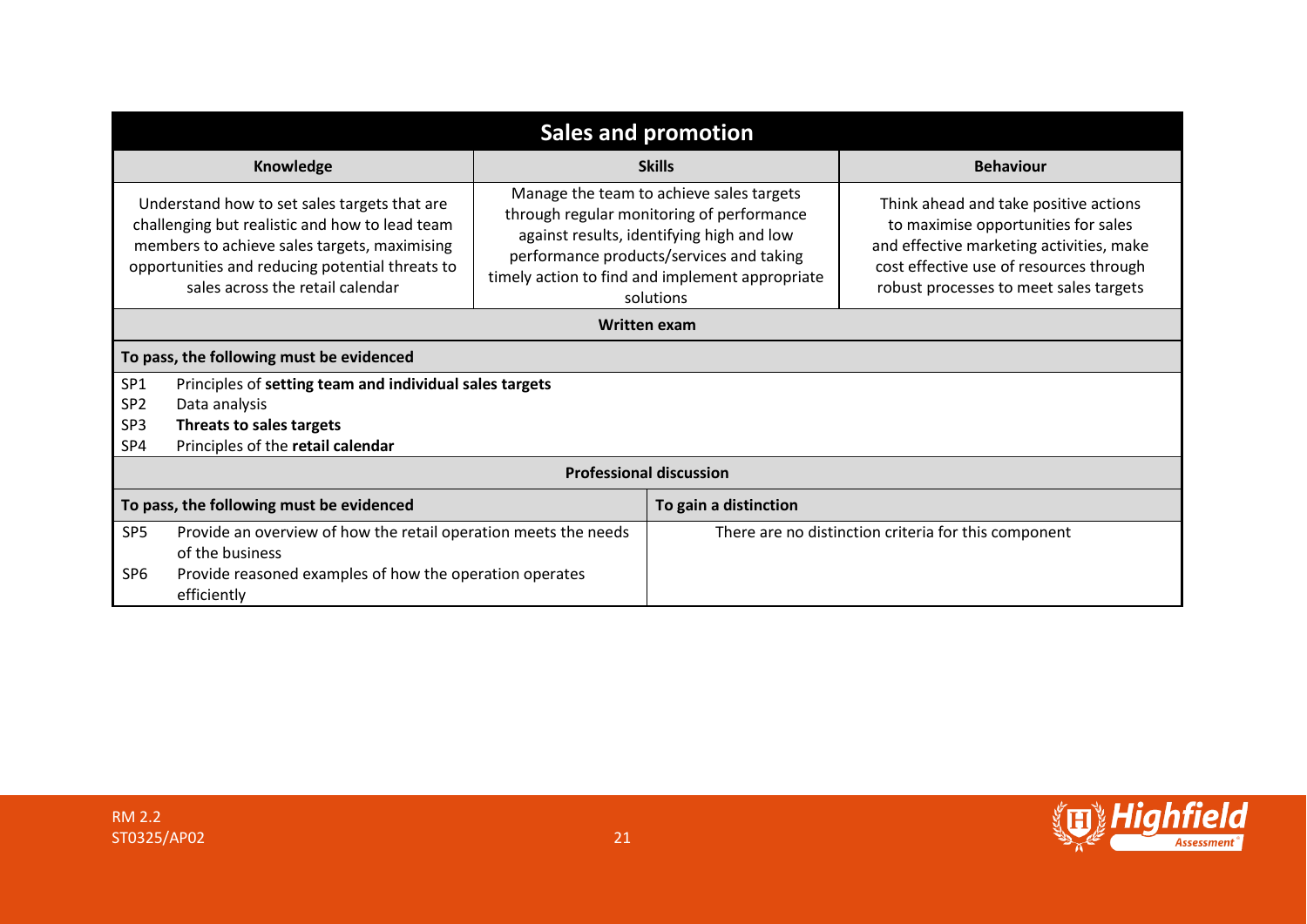#### **Amplification and guidance**

- **Threats to sales targets**  macro and micro:
	- o macro **-** economy, Ministry of Government and legislative changes, inflation, fluctuating disposable income, currency changes affecting products sourced overseas
	- o micro late delivery of stock, running out of stock, cash flow issues, closing of a local large employer near a store, refrigeration failure, theft, administrative loss (i.e. failure to declare a delivery discrepancy etc.)
- **Retail calendar** i.e. an overview of all events and sales trends on a calendar:
	- o regular annual events e.g. Christmas, Valentine's Day, back to school and regular School holidays, Easter, events happening on different dates each year
	- $\circ$  potential opportunities and threats of promotions and events e.g. margin / turnover / profit
	- $\circ$  new promotional trends e.g. Black Friday promotions (how named and date), food safety week
	- $\circ$  maximise opportunities for sales visual merchandising to support sales, stock management
	- o positioning of stock in store and within window display
	- $\circ$  co-ordinating of linked or associated merchandise, including impulse purchases
	- o how main sale promotions decelerate and methods of boosting e.g. additional markdowns, last days
	- o how to maximise impact in promotions and in particular sale promotions
	- o resources (space management) e.g. pounds sterling per square foot, pound sterling per linear foot, pound sterling per shelf space
- **Setting team and individual sales targets:**
	- $\circ$  performance management monitoring of store, department and individual sales performance with appropriate action to address deficits to sales plan/budget
	- o key performance indicators (KPI's) highlighting efficiency
		- wages percentage (%) to sales and other staff cost measures
		- sales per square foot and other space management tools
		- gross/net profit goals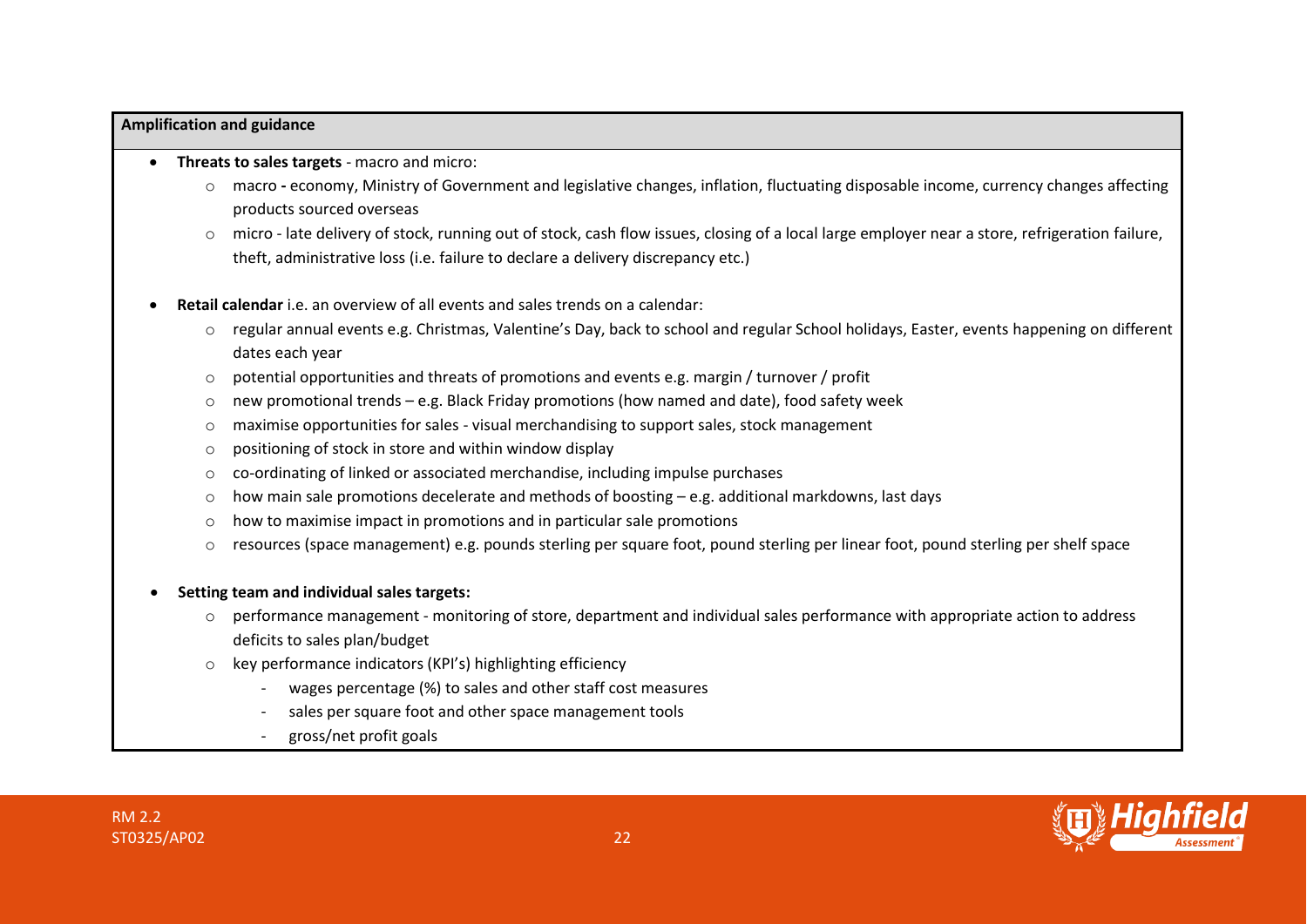- stock loss
- wastage
- o store profit also known as contribution towards central costs
- o SMART targets
- o key performance indicators (KPI's) including personal sales, department sales targets, units per transaction (UPT), average transaction value (ATV), sales of 'add-on' or linked items and how these fit into the store, area, region, company targets
- o effective communication of targets to staff
- o top down and bottom up planning of sales budgets/plans
- o obtaining buy-in by the store sales team

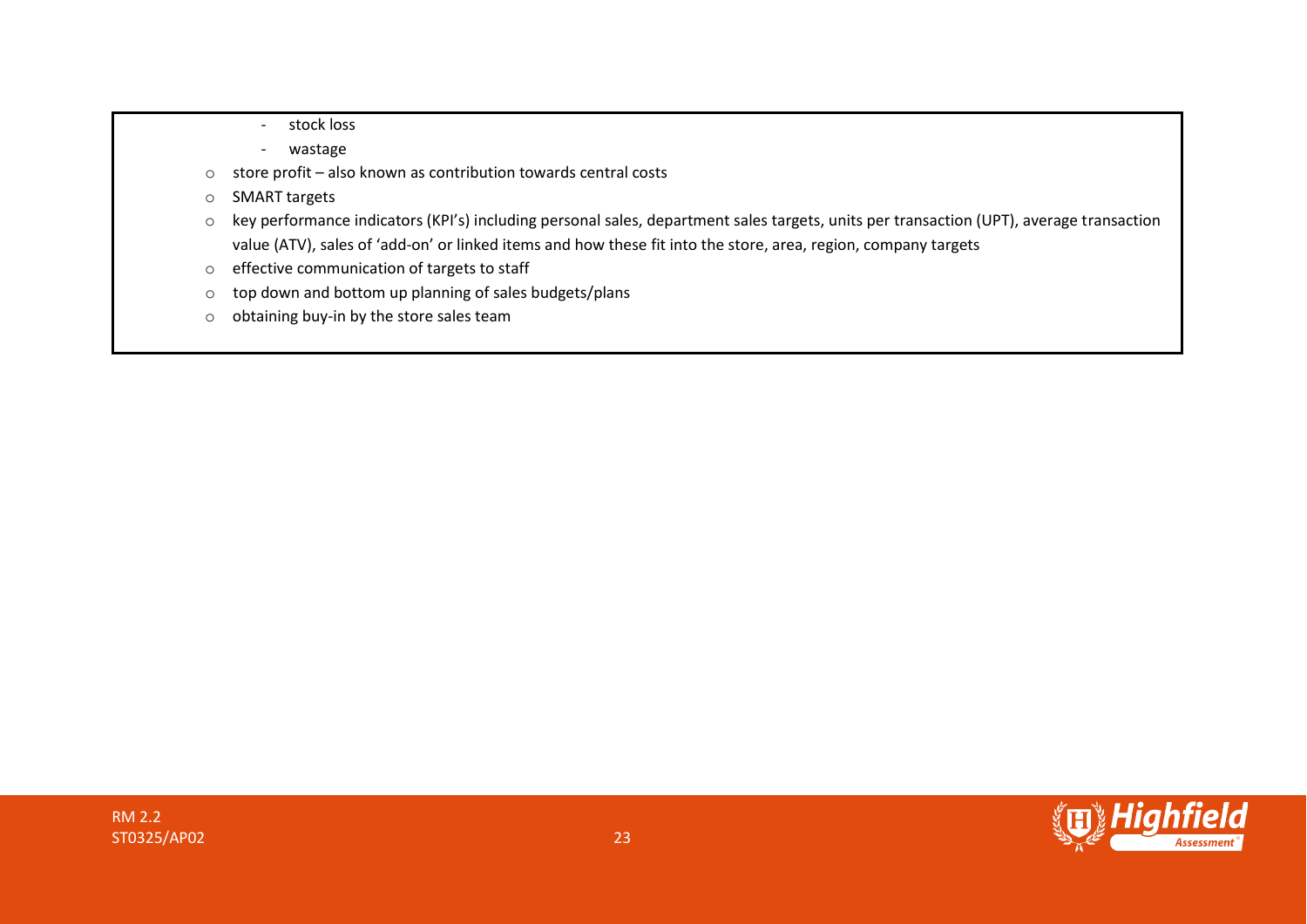| Knowledge<br><b>Behaviour</b><br><b>Skills</b><br>Analyse and interpret product/service<br>Take ownership of the service offer,<br>Keep up to date knowledge of product ranges,<br>sales information and use it to make<br>keeping self and team up to date with<br>brand development, promotions, current and<br>brand developments. Passionately<br>recommendations for future planning e.g. of<br>future trends. Understand how to analyse,<br>staff and resources, ideas for new initiatives.<br>take pride in new products and<br>interpret and share information and brief<br>Research and demonstrate new products/<br>services actively promoting these with<br>relevant stakeholders on products and services<br>services or initiatives to the team<br>colleagues and customers<br><b>Professional discussion</b><br>To pass, the following must be evidenced<br>To gain a distinction<br>Explain the importance of keeping up to date with current<br>PS1<br>There are no distinction criteria for this component<br>industry trends and provide examples of how this has been<br>achieved<br><b>Amplification and guidance</b><br><b>Current industry trends:</b><br>online, click and collect<br>$\circ$<br>cashier less stores<br>$\Omega$<br>radio frequency identification (RFID) tags<br>$\circ$<br>efficiencies e.g. lowering costs to compete with online retailers<br>$\circ$<br>marketing trends e.g. Black Friday promotions<br>$\circ$<br>local and national legislation regarding selling products e.g. tobacco, cigarettes, knives, alcohol<br>$\circ$<br>supporting store or head office functions<br>$\circ$<br>human resources (HR), marketing, finance, buying and merchandising<br>$\circ$<br>retail operations supporting other sales channels --- i.e. click and collect, ordering in store via tablet for sizes/ ranges not stocked<br>$\circ$ | <b>Product and service</b>                                                                                                                 |  |  |  |
|---------------------------------------------------------------------------------------------------------------------------------------------------------------------------------------------------------------------------------------------------------------------------------------------------------------------------------------------------------------------------------------------------------------------------------------------------------------------------------------------------------------------------------------------------------------------------------------------------------------------------------------------------------------------------------------------------------------------------------------------------------------------------------------------------------------------------------------------------------------------------------------------------------------------------------------------------------------------------------------------------------------------------------------------------------------------------------------------------------------------------------------------------------------------------------------------------------------------------------------------------------------------------------------------------------------------------------------------------------------------------------------------------------------------------------------------------------------------------------------------------------------------------------------------------------------------------------------------------------------------------------------------------------------------------------------------------------------------------------------------------------------------------------------------------------------------------------------------------------------------------------|--------------------------------------------------------------------------------------------------------------------------------------------|--|--|--|
|                                                                                                                                                                                                                                                                                                                                                                                                                                                                                                                                                                                                                                                                                                                                                                                                                                                                                                                                                                                                                                                                                                                                                                                                                                                                                                                                                                                                                                                                                                                                                                                                                                                                                                                                                                                                                                                                                 |                                                                                                                                            |  |  |  |
|                                                                                                                                                                                                                                                                                                                                                                                                                                                                                                                                                                                                                                                                                                                                                                                                                                                                                                                                                                                                                                                                                                                                                                                                                                                                                                                                                                                                                                                                                                                                                                                                                                                                                                                                                                                                                                                                                 |                                                                                                                                            |  |  |  |
|                                                                                                                                                                                                                                                                                                                                                                                                                                                                                                                                                                                                                                                                                                                                                                                                                                                                                                                                                                                                                                                                                                                                                                                                                                                                                                                                                                                                                                                                                                                                                                                                                                                                                                                                                                                                                                                                                 |                                                                                                                                            |  |  |  |
|                                                                                                                                                                                                                                                                                                                                                                                                                                                                                                                                                                                                                                                                                                                                                                                                                                                                                                                                                                                                                                                                                                                                                                                                                                                                                                                                                                                                                                                                                                                                                                                                                                                                                                                                                                                                                                                                                 |                                                                                                                                            |  |  |  |
|                                                                                                                                                                                                                                                                                                                                                                                                                                                                                                                                                                                                                                                                                                                                                                                                                                                                                                                                                                                                                                                                                                                                                                                                                                                                                                                                                                                                                                                                                                                                                                                                                                                                                                                                                                                                                                                                                 |                                                                                                                                            |  |  |  |
|                                                                                                                                                                                                                                                                                                                                                                                                                                                                                                                                                                                                                                                                                                                                                                                                                                                                                                                                                                                                                                                                                                                                                                                                                                                                                                                                                                                                                                                                                                                                                                                                                                                                                                                                                                                                                                                                                 |                                                                                                                                            |  |  |  |
|                                                                                                                                                                                                                                                                                                                                                                                                                                                                                                                                                                                                                                                                                                                                                                                                                                                                                                                                                                                                                                                                                                                                                                                                                                                                                                                                                                                                                                                                                                                                                                                                                                                                                                                                                                                                                                                                                 | how to keep up to date with retail trends/news - e.g. news apps (retail subject), alerts, newspapers, TV news, trade magazines,<br>$\circ$ |  |  |  |

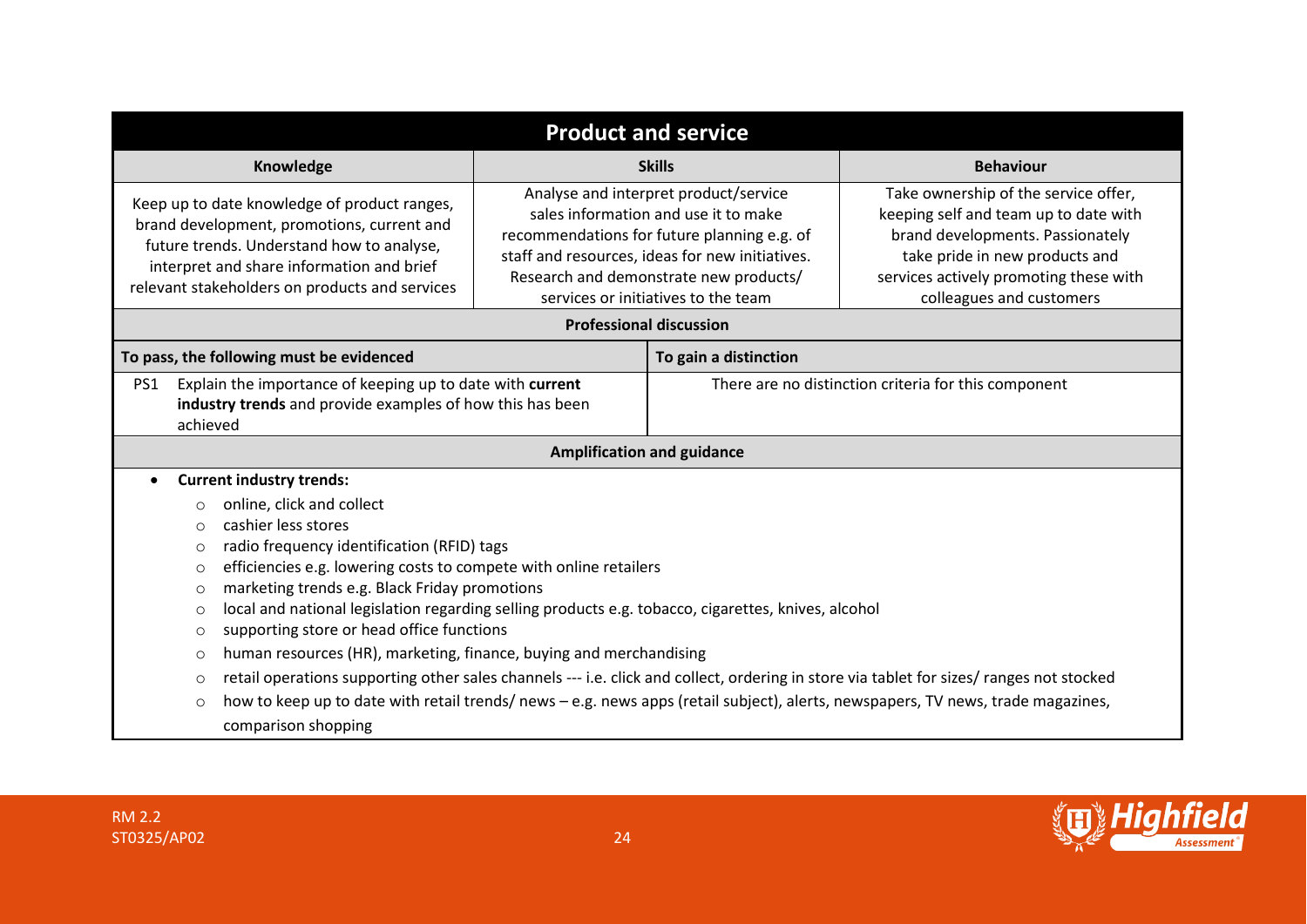- o interpret and share information, e.g. customer service satisfaction, mystery shoppers, customer surveys including till receipt surveys via online code, product knowledge and awareness of new lines
- o service offer, i.e. history of own company (service level, products and unique selling point (USP))
- o product ranges -where to find information, internally, externally, risk analysis and risk assessments
	- changing product range in line with changing demographics
	- expanding product ranges in retailers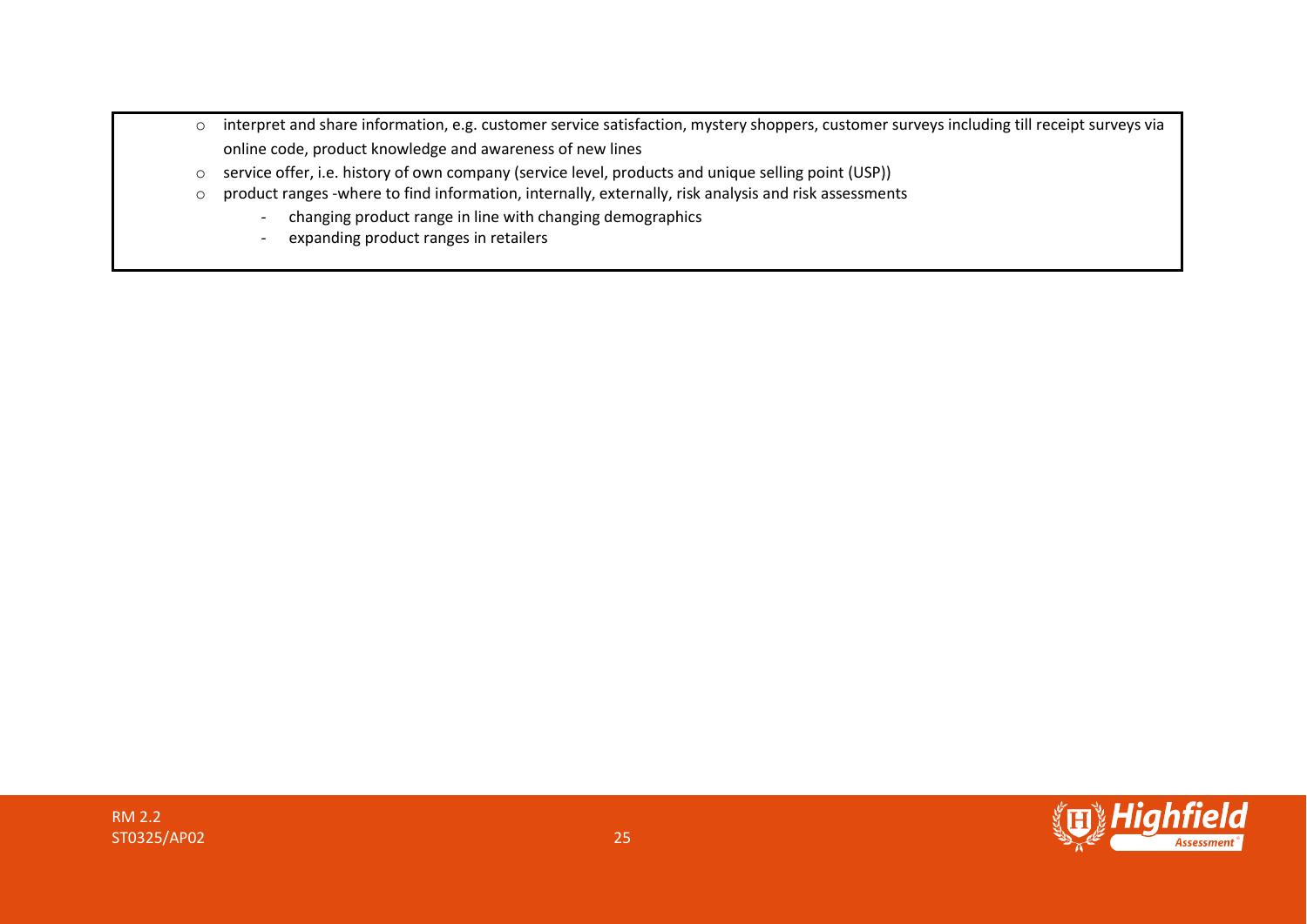| <b>Brand reputation</b> |                                                                                                                          |                                                                                                                                                                                                                                                                                |                                                                                                                                                                                                                                                                                          |                                                                                                                      |  |
|-------------------------|--------------------------------------------------------------------------------------------------------------------------|--------------------------------------------------------------------------------------------------------------------------------------------------------------------------------------------------------------------------------------------------------------------------------|------------------------------------------------------------------------------------------------------------------------------------------------------------------------------------------------------------------------------------------------------------------------------------------|----------------------------------------------------------------------------------------------------------------------|--|
|                         |                                                                                                                          | Knowledge                                                                                                                                                                                                                                                                      | <b>Skills</b>                                                                                                                                                                                                                                                                            | <b>Behaviour</b>                                                                                                     |  |
|                         |                                                                                                                          | Understand the importance of upholding brand<br>reputation, how brand reputation can become<br>compromised and the impact on the business,<br>and how threats can be managed. Identify the<br>impact of social media on the industry and how it<br>is used in own organisation | Ensure the team carry out activities in line with<br>business and brand values that actively market the<br>business, support competitiveness and help meet<br>business objectives. Identify possible risks to brand<br>reputation and take action to prevent or minimise<br>their impact | Champion the brand and work closely<br>with team and management to ensure<br>brand reputation is upheld at all times |  |
|                         |                                                                                                                          |                                                                                                                                                                                                                                                                                | <b>Written exam</b>                                                                                                                                                                                                                                                                      |                                                                                                                      |  |
|                         |                                                                                                                          | To pass, the following must be evidenced                                                                                                                                                                                                                                       |                                                                                                                                                                                                                                                                                          |                                                                                                                      |  |
| BR1                     |                                                                                                                          | Principles of brand reputation                                                                                                                                                                                                                                                 |                                                                                                                                                                                                                                                                                          |                                                                                                                      |  |
| BR <sub>2</sub>         |                                                                                                                          | Importance of adhering to brand standards, branding and messaging                                                                                                                                                                                                              |                                                                                                                                                                                                                                                                                          |                                                                                                                      |  |
|                         |                                                                                                                          |                                                                                                                                                                                                                                                                                | <b>Amplification and guidance</b>                                                                                                                                                                                                                                                        |                                                                                                                      |  |
| $\bullet$               |                                                                                                                          | <b>Brand reputation:</b>                                                                                                                                                                                                                                                       |                                                                                                                                                                                                                                                                                          |                                                                                                                      |  |
|                         | $\circ$                                                                                                                  | unique selling point (USP)                                                                                                                                                                                                                                                     |                                                                                                                                                                                                                                                                                          |                                                                                                                      |  |
|                         | positioning within the market<br>$\circ$                                                                                 |                                                                                                                                                                                                                                                                                |                                                                                                                                                                                                                                                                                          |                                                                                                                      |  |
|                         | potential dangers to brand reputation, including those posed by social media and websites such as Trust Pilot<br>$\circ$ |                                                                                                                                                                                                                                                                                |                                                                                                                                                                                                                                                                                          |                                                                                                                      |  |
|                         | multi-channel consistency<br>$\circ$                                                                                     |                                                                                                                                                                                                                                                                                |                                                                                                                                                                                                                                                                                          |                                                                                                                      |  |
|                         | vision statement and values<br>$\circ$                                                                                   |                                                                                                                                                                                                                                                                                |                                                                                                                                                                                                                                                                                          |                                                                                                                      |  |
|                         | local and national legislation regarding selling products e.g. tobacco, cigarettes, knives, alcohol<br>$\circ$           |                                                                                                                                                                                                                                                                                |                                                                                                                                                                                                                                                                                          |                                                                                                                      |  |
|                         | social responsibility, for example recycling, being carbon neutral<br>$\circ$                                            |                                                                                                                                                                                                                                                                                |                                                                                                                                                                                                                                                                                          |                                                                                                                      |  |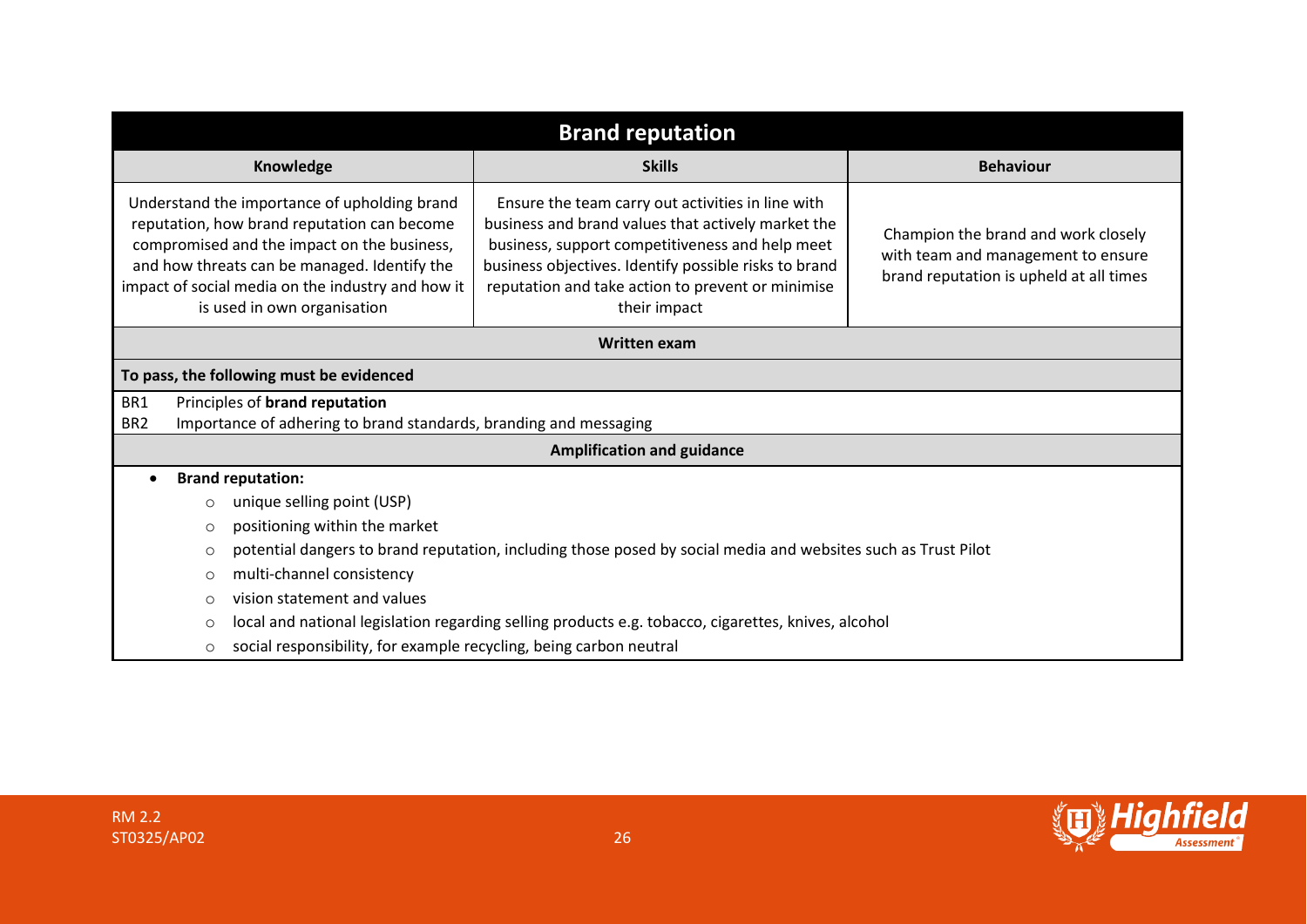| <b>Merchandising</b>                                                                                                                                                                                                                                                                                                                                                                                                                                                                                                                                                            |                                                                                                                                                                                                                                                                                                                                  |                                                                                                              |  |  |  |
|---------------------------------------------------------------------------------------------------------------------------------------------------------------------------------------------------------------------------------------------------------------------------------------------------------------------------------------------------------------------------------------------------------------------------------------------------------------------------------------------------------------------------------------------------------------------------------|----------------------------------------------------------------------------------------------------------------------------------------------------------------------------------------------------------------------------------------------------------------------------------------------------------------------------------|--------------------------------------------------------------------------------------------------------------|--|--|--|
| Knowledge                                                                                                                                                                                                                                                                                                                                                                                                                                                                                                                                                                       | <b>Skills</b>                                                                                                                                                                                                                                                                                                                    | <b>Behaviour</b>                                                                                             |  |  |  |
| Understand key features of merchandising and<br>Ensure effective merchandising set up,<br>how these link with the business' merchandising<br>monitoring and maintenance in own area of<br>plan to achieve sales targets. Know the particular<br>business. Measure the impact of merchandising<br>requirements of related activities such as<br>on sales and report the outcome to colleagues<br>seasonal peaks and troughs over the retail<br>and senior managers, providing<br>recommendations for improvements, and<br>calendar year<br>implementing changes within own remit |                                                                                                                                                                                                                                                                                                                                  | Adapt merchandising principles to own<br>environment, store configuration, local needs<br>and sales patterns |  |  |  |
|                                                                                                                                                                                                                                                                                                                                                                                                                                                                                                                                                                                 | <b>Written exam</b>                                                                                                                                                                                                                                                                                                              |                                                                                                              |  |  |  |
| To pass, the following must be evidenced                                                                                                                                                                                                                                                                                                                                                                                                                                                                                                                                        |                                                                                                                                                                                                                                                                                                                                  |                                                                                                              |  |  |  |
| ME <sub>2</sub><br>ME3<br>ME4                                                                                                                                                                                                                                                                                                                                                                                                                                                                                                                                                   | ME1<br>Key principles of merchandising, including their impact on the retail calendar<br>How local and national trends and requirements can influence merchandising<br>The importance of following merchandising plans<br>How online and in store promotions differ and can be used as part of a coherent merchandising strategy |                                                                                                              |  |  |  |
|                                                                                                                                                                                                                                                                                                                                                                                                                                                                                                                                                                                 | <b>Amplification and guidance</b>                                                                                                                                                                                                                                                                                                |                                                                                                              |  |  |  |
| <b>Principles of merchandising:</b><br>for example, less is more, pyramid principle, repetition, focal points, symmetry<br>$\circ$<br>visual merchandising<br>$\circ$                                                                                                                                                                                                                                                                                                                                                                                                           |                                                                                                                                                                                                                                                                                                                                  |                                                                                                              |  |  |  |
| product positioning in store, coordinating items, window displays<br>best practice communication to stores for effective visual merchandising displays<br>add-on / complementary items<br>$\overline{\phantom{a}}$<br>knowledge of hot spots, key product placement locations within the store                                                                                                                                                                                                                                                                                  |                                                                                                                                                                                                                                                                                                                                  |                                                                                                              |  |  |  |
| $\circ$<br>and promotions                                                                                                                                                                                                                                                                                                                                                                                                                                                                                                                                                       | retail calendar - supporting product launches by effective planning, utilising the retail calendar to not clash with other item launches                                                                                                                                                                                         |                                                                                                              |  |  |  |
| Positioning of impulse / add-on products and their value to retailers<br>$\circ$                                                                                                                                                                                                                                                                                                                                                                                                                                                                                                |                                                                                                                                                                                                                                                                                                                                  |                                                                                                              |  |  |  |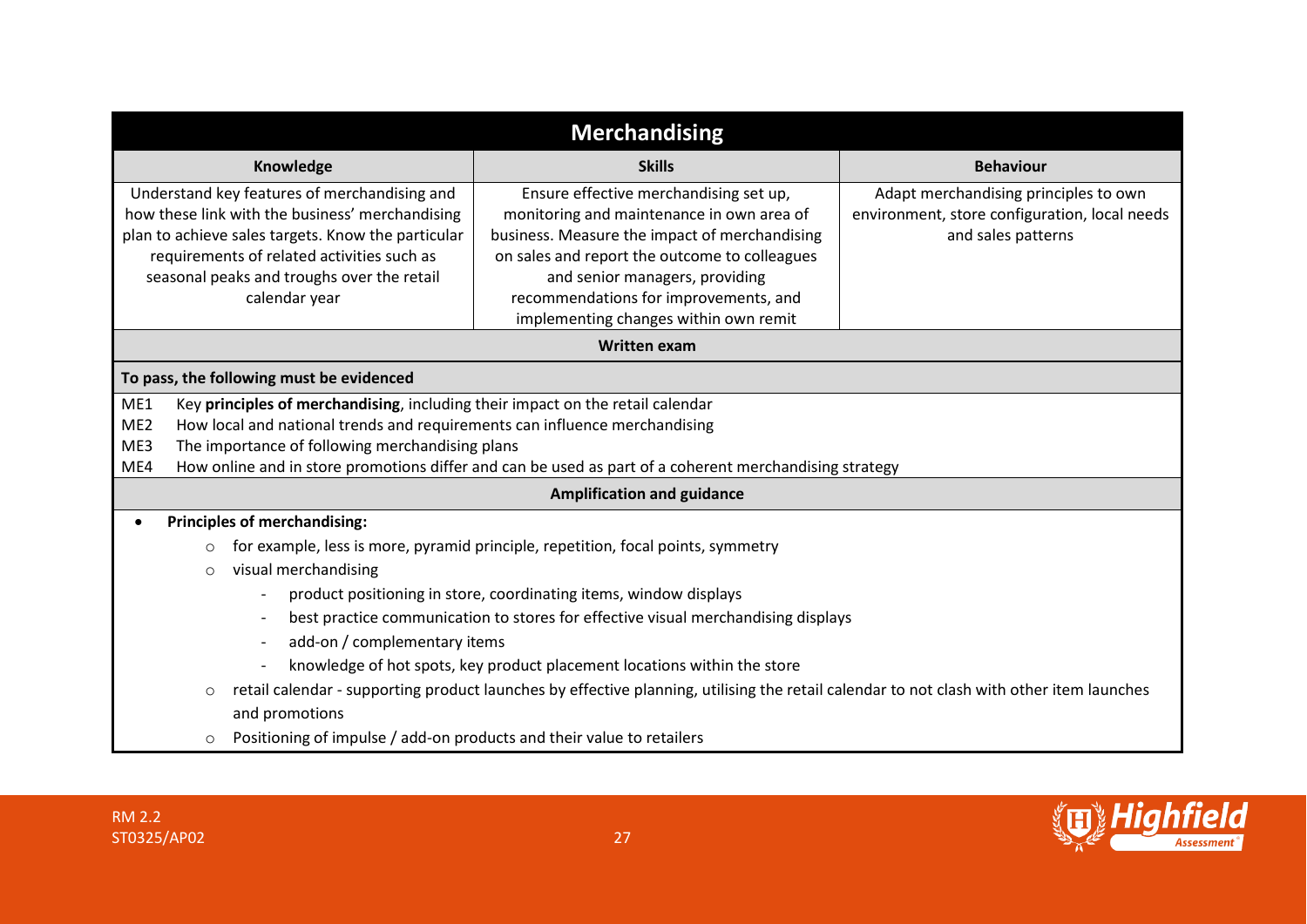|                                                                                                                                                                                                                                                                                                                                                                                                                                                                                                                                                                                                                                                                                                                                                                                                                                                                                                                                                                               | <b>Stock</b>                                                                                                                                                                                                                              |                                                                                               |  |  |
|-------------------------------------------------------------------------------------------------------------------------------------------------------------------------------------------------------------------------------------------------------------------------------------------------------------------------------------------------------------------------------------------------------------------------------------------------------------------------------------------------------------------------------------------------------------------------------------------------------------------------------------------------------------------------------------------------------------------------------------------------------------------------------------------------------------------------------------------------------------------------------------------------------------------------------------------------------------------------------|-------------------------------------------------------------------------------------------------------------------------------------------------------------------------------------------------------------------------------------------|-----------------------------------------------------------------------------------------------|--|--|
| Knowledge                                                                                                                                                                                                                                                                                                                                                                                                                                                                                                                                                                                                                                                                                                                                                                                                                                                                                                                                                                     | <b>Skills</b>                                                                                                                                                                                                                             | <b>Behaviour</b>                                                                              |  |  |
| Understand how to manage an effective stock<br>control system; recognise the financial<br>implications to the business and own<br>responsibility to manage stock to meet sales<br>targets, marketing activities and business<br>objectives                                                                                                                                                                                                                                                                                                                                                                                                                                                                                                                                                                                                                                                                                                                                    | Monitor the stock management system to<br>minimise the cost of damage to stock and the loss<br>of stock to the business. Ensure audit compliance<br>and react quickly to results to maintain business<br>standards and stock requirements | Take ownership of stock management<br>systems to meet current and projected<br>business needs |  |  |
|                                                                                                                                                                                                                                                                                                                                                                                                                                                                                                                                                                                                                                                                                                                                                                                                                                                                                                                                                                               | <b>Written exam</b>                                                                                                                                                                                                                       |                                                                                               |  |  |
| To pass, the following must be evidenced                                                                                                                                                                                                                                                                                                                                                                                                                                                                                                                                                                                                                                                                                                                                                                                                                                                                                                                                      |                                                                                                                                                                                                                                           |                                                                                               |  |  |
| ST <sub>1</sub><br>The principles of managing an effective stock control system<br>ST <sub>2</sub><br>The financial and operational implications of effective/ineffective stock control<br>ST <sub>3</sub><br>Correct storage conditions for a range of stock<br>The costs/benefits of manual and automated stock ordering systems<br>ST <sub>4</sub><br>ST <sub>5</sub><br>Legal requirements relating to stock control, movement and sale (e.g. age restricted, fireworks)                                                                                                                                                                                                                                                                                                                                                                                                                                                                                                  |                                                                                                                                                                                                                                           |                                                                                               |  |  |
|                                                                                                                                                                                                                                                                                                                                                                                                                                                                                                                                                                                                                                                                                                                                                                                                                                                                                                                                                                               | <b>Amplification and guidance</b>                                                                                                                                                                                                         |                                                                                               |  |  |
| <b>Stock control:</b><br>Merchandising, e.g. a department that works closely with buying department to accurately allocate stock that the buyer has bought -<br>$\circ$<br>ensuring that the right stock is in the right place at the right time and in the correct quantity (N.B. not to be confused with visual<br>merchandising (VM) – the display of stock in store)<br>rate of stock turn (RST) - how often stock levels are turned over in a year and for promotions<br>$\circ$<br>stock unit allocation calculation (target stock level), i.e. weeks/monthly sales cover for initial auto-replenishment calculation; average<br>$\circ$<br>weekly sales and the weekly stock cover required for the product, e.g. best-selling item - 6 weeks cover, with sales of 10 a week = 60<br>units<br>automated stock replenishment systems versus manual replenishment systems in normal trading and in key ramp up promotions, e.g.<br>$\circ$<br>Christmas, Valentine's Day |                                                                                                                                                                                                                                           |                                                                                               |  |  |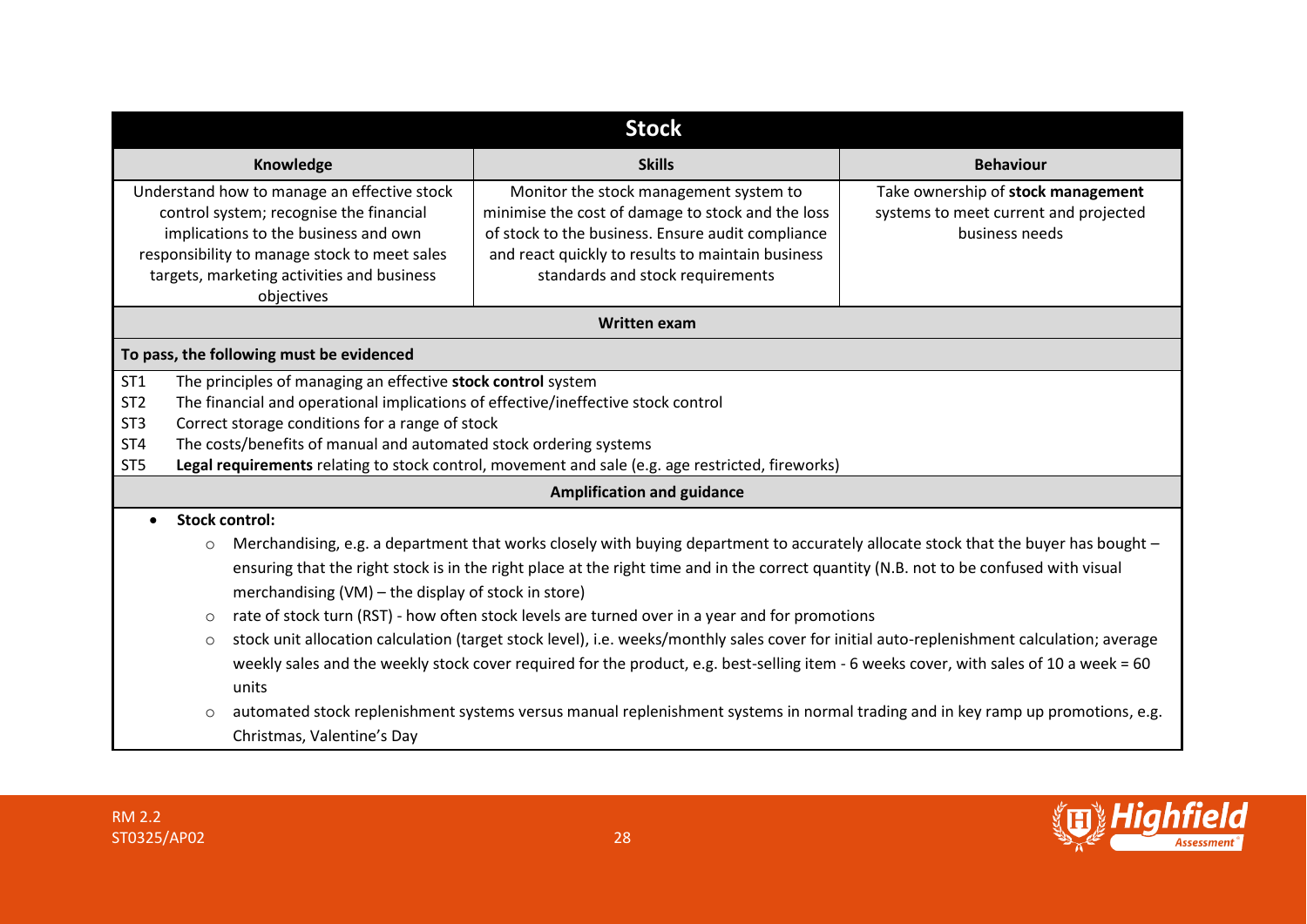- o wastage control how to manage and control/ minimise
- o food merchandising vs clothing i.e. much shorter shelf life
- o how to deal with over stocks and end of season lines in sale promotions, especially using multi-channel retailing
- o mark-downs and their effect on margin
- o how to effectively deal with ageing stock, e.g. marked down stock, inter-store transfers, recalls
- o the relationship of effective stock management to promotional events

#### • **Legal requirements:**

- o regarding selling products, e.g. tobacco, cigarettes, knives, alcohol, fireworks
- o us- by dates and best before dates

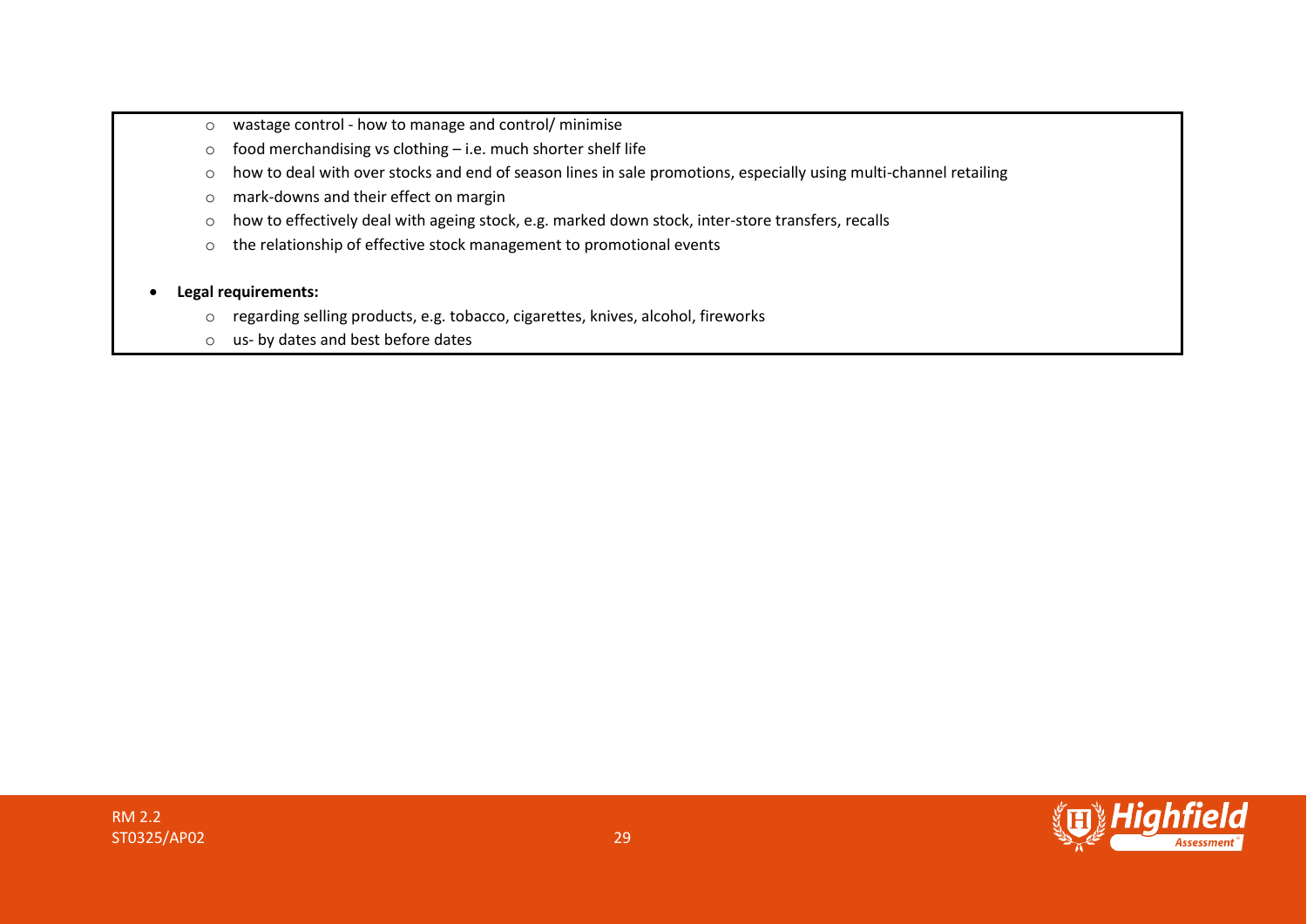|                                                                                                                                                                                                                                                                           | Developing self and others                                                                                                                                  |                                                                                                                                                                                                                                                                                       |                                                                                                                                                                                                                                                                                                                 |                  |  |  |
|---------------------------------------------------------------------------------------------------------------------------------------------------------------------------------------------------------------------------------------------------------------------------|-------------------------------------------------------------------------------------------------------------------------------------------------------------|---------------------------------------------------------------------------------------------------------------------------------------------------------------------------------------------------------------------------------------------------------------------------------------|-----------------------------------------------------------------------------------------------------------------------------------------------------------------------------------------------------------------------------------------------------------------------------------------------------------------|------------------|--|--|
|                                                                                                                                                                                                                                                                           | Knowledge                                                                                                                                                   |                                                                                                                                                                                                                                                                                       | <b>Skills</b>                                                                                                                                                                                                                                                                                                   | <b>Behaviour</b> |  |  |
| Identify a variety of ways to inspire and motivate<br>team members, how to positively influence their<br>approach to work and how to pass on knowledge<br>and experience. Understand the importance of,<br>and process for, ensuring team members' and<br>own development |                                                                                                                                                             | Work with team members to maximise their<br>potential and achieve organisation's objectives.<br>Implement effective and accurate training on<br>products, services and legislation governing sales,<br>such as age restricted products, trading standards<br>and weights and measures | Help team members balance work and life<br>priorities, realise their potential and see the<br>benefits of self- development and<br>improvement. Demonstrate commitment to<br>self-improvement, championing a culture of<br>continual development and progression                                                |                  |  |  |
|                                                                                                                                                                                                                                                                           | <b>Written exam</b>                                                                                                                                         |                                                                                                                                                                                                                                                                                       |                                                                                                                                                                                                                                                                                                                 |                  |  |  |
| To pass, the following must be evidenced                                                                                                                                                                                                                                  |                                                                                                                                                             |                                                                                                                                                                                                                                                                                       |                                                                                                                                                                                                                                                                                                                 |                  |  |  |
| DS1<br>DS <sub>2</sub><br>DS3<br>DS4<br>DS5                                                                                                                                                                                                                               | <b>Training needs analysis</b><br>The learning and development cycle<br>The importance of feedback<br><b>Learning styles</b><br><b>Training plan design</b> |                                                                                                                                                                                                                                                                                       |                                                                                                                                                                                                                                                                                                                 |                  |  |  |
|                                                                                                                                                                                                                                                                           | <b>Professional discussion</b>                                                                                                                              |                                                                                                                                                                                                                                                                                       |                                                                                                                                                                                                                                                                                                                 |                  |  |  |
| To pass, the following must be evidenced                                                                                                                                                                                                                                  |                                                                                                                                                             |                                                                                                                                                                                                                                                                                       | To gain a distinction                                                                                                                                                                                                                                                                                           |                  |  |  |
| Provide examples of how staff are managed effectively, including<br>DS <sub>6</sub><br>motivation and development of teams and individual staff<br>members                                                                                                                |                                                                                                                                                             | DS7<br>DS8                                                                                                                                                                                                                                                                            | Demonstrates staff engagement, motivation, performance<br>management and how this has led to increased performance<br>Provide examples of when improvement activities have been<br>actively sought to develop own performance to raise standards in<br>sales, promotions, team performance and customer service |                  |  |  |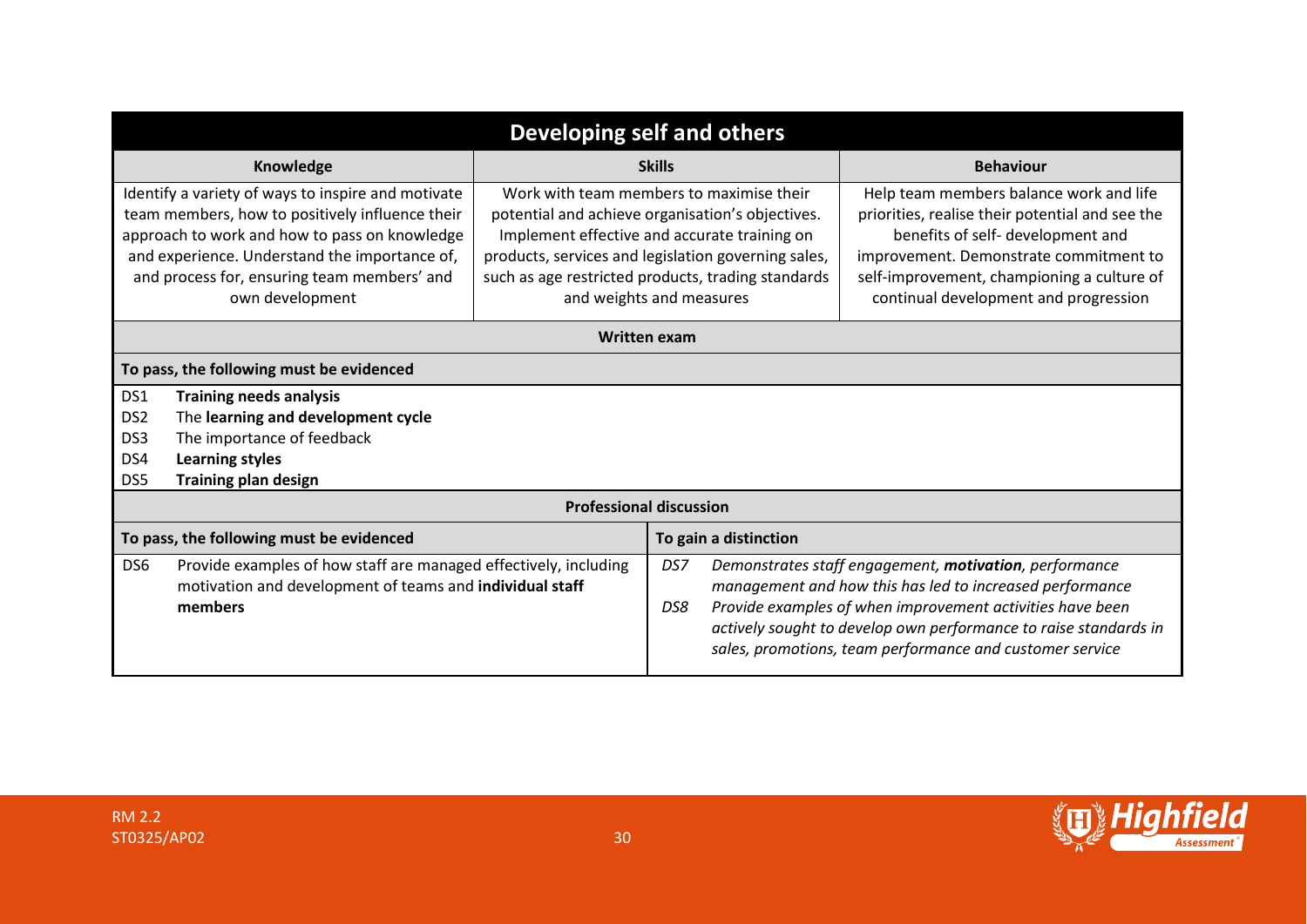#### **Amplification and guidance**

#### • **Learning and development cycle:**

o identifying learning needs, plan and design learning, deliver differing learning to suit individual/team and learning need(s), evaluate learning and results

#### • **Training needs analysis:**

- o fundamentals of carrying out a training needs analysis and the component parts
- o feedback from staff surveys

#### • **Learning styles:**

o Vark model (visual, auditory, kinesthetic, linguistic)

#### • **Training plan design**

- o personal development plan (PDP)
- o SMART objectives
- o personal development review

#### • **Motivation:**

o theories, for example Taylor, Mayo, Maslow, Herzberg, McGregor, Vroom

#### • **Individual staff members:**

- o mentoring and self-reflection and evaluation
- o how to coach and mentor
- $\circ$  the difference between a leader and a manager with the advantages and disadvantages of each in different roles/ scenarios
- o one-to-ones
- o conducting appraisals
- o building confidence of self and others
- o developing selling skills of self and others

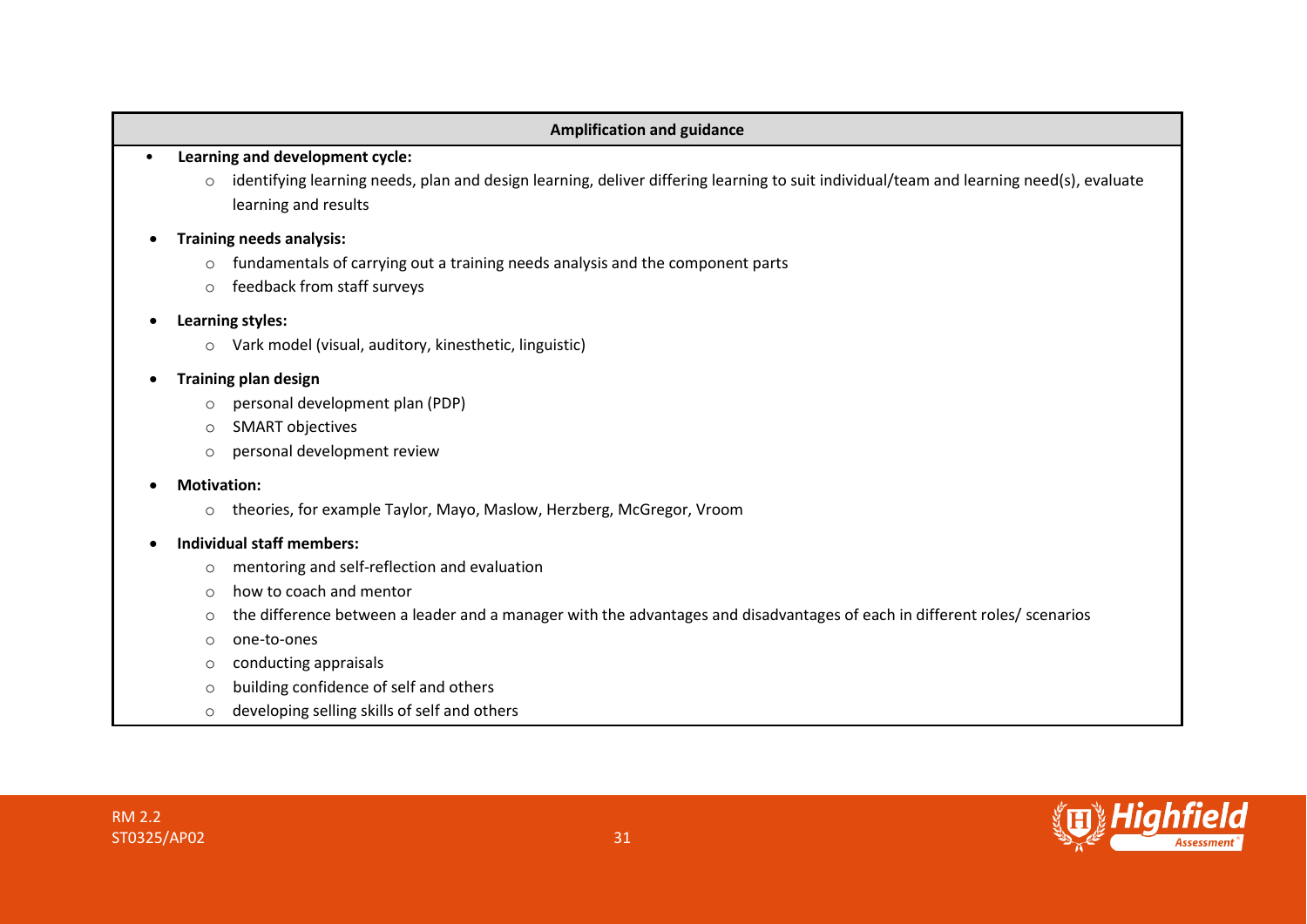| <b>Team performance</b>                                                                                                                                                                                                                         |                                                                                                                                                                |                                                                                                                                                                          |  |  |  |
|-------------------------------------------------------------------------------------------------------------------------------------------------------------------------------------------------------------------------------------------------|----------------------------------------------------------------------------------------------------------------------------------------------------------------|--------------------------------------------------------------------------------------------------------------------------------------------------------------------------|--|--|--|
| Knowledge                                                                                                                                                                                                                                       | <b>Skills</b>                                                                                                                                                  | <b>Behaviour</b>                                                                                                                                                         |  |  |  |
| Know how to recruit, retain and develop the<br>right people for the right roles. Know the key<br>theories of performance management and how<br>to apply them to retail teams using own<br>organisation's tools and protocols to support<br>them | Recruit the right people into the right job,<br>monitor team performance and recognise<br>excellence, effectively manage performance that<br>is below standard | Orchestrate effective team dynamics, build<br>effective relationships that select the right<br>person for the right task, recognise individual<br>styles and preferences |  |  |  |
|                                                                                                                                                                                                                                                 | <b>Written exam</b>                                                                                                                                            |                                                                                                                                                                          |  |  |  |
| To pass, the following must be evidenced                                                                                                                                                                                                        |                                                                                                                                                                |                                                                                                                                                                          |  |  |  |
| TP1<br>The principles and legal requirements for recruitment and selection<br>TP <sub>2</sub><br>Factors that impact on retention of staff<br>TP3<br>The principles of an effective performance management system                               |                                                                                                                                                                |                                                                                                                                                                          |  |  |  |
|                                                                                                                                                                                                                                                 | <b>Amplification and guidance</b>                                                                                                                              |                                                                                                                                                                          |  |  |  |
| <b>Recruitment:</b>                                                                                                                                                                                                                             |                                                                                                                                                                |                                                                                                                                                                          |  |  |  |
| recruitment process<br>$\circ$                                                                                                                                                                                                                  |                                                                                                                                                                |                                                                                                                                                                          |  |  |  |
| assessment day processes<br>$\circ$                                                                                                                                                                                                             |                                                                                                                                                                |                                                                                                                                                                          |  |  |  |
| competency based interviews<br>$\circ$                                                                                                                                                                                                          |                                                                                                                                                                |                                                                                                                                                                          |  |  |  |
| $\circ$                                                                                                                                                                                                                                         | job description and person specification                                                                                                                       |                                                                                                                                                                          |  |  |  |
| O                                                                                                                                                                                                                                               | Equality Act 2010, including protected characteristics                                                                                                         |                                                                                                                                                                          |  |  |  |
| eligibility to work in the UK-Immigration Asylum and Nationality Act 2006<br>$\circ$                                                                                                                                                            |                                                                                                                                                                |                                                                                                                                                                          |  |  |  |
| probationary period<br>$\circ$                                                                                                                                                                                                                  |                                                                                                                                                                |                                                                                                                                                                          |  |  |  |
| Performance management:                                                                                                                                                                                                                         |                                                                                                                                                                |                                                                                                                                                                          |  |  |  |
| processes<br>O                                                                                                                                                                                                                                  |                                                                                                                                                                |                                                                                                                                                                          |  |  |  |
| continual development/ learning (CPD)<br>$\circ$                                                                                                                                                                                                |                                                                                                                                                                |                                                                                                                                                                          |  |  |  |

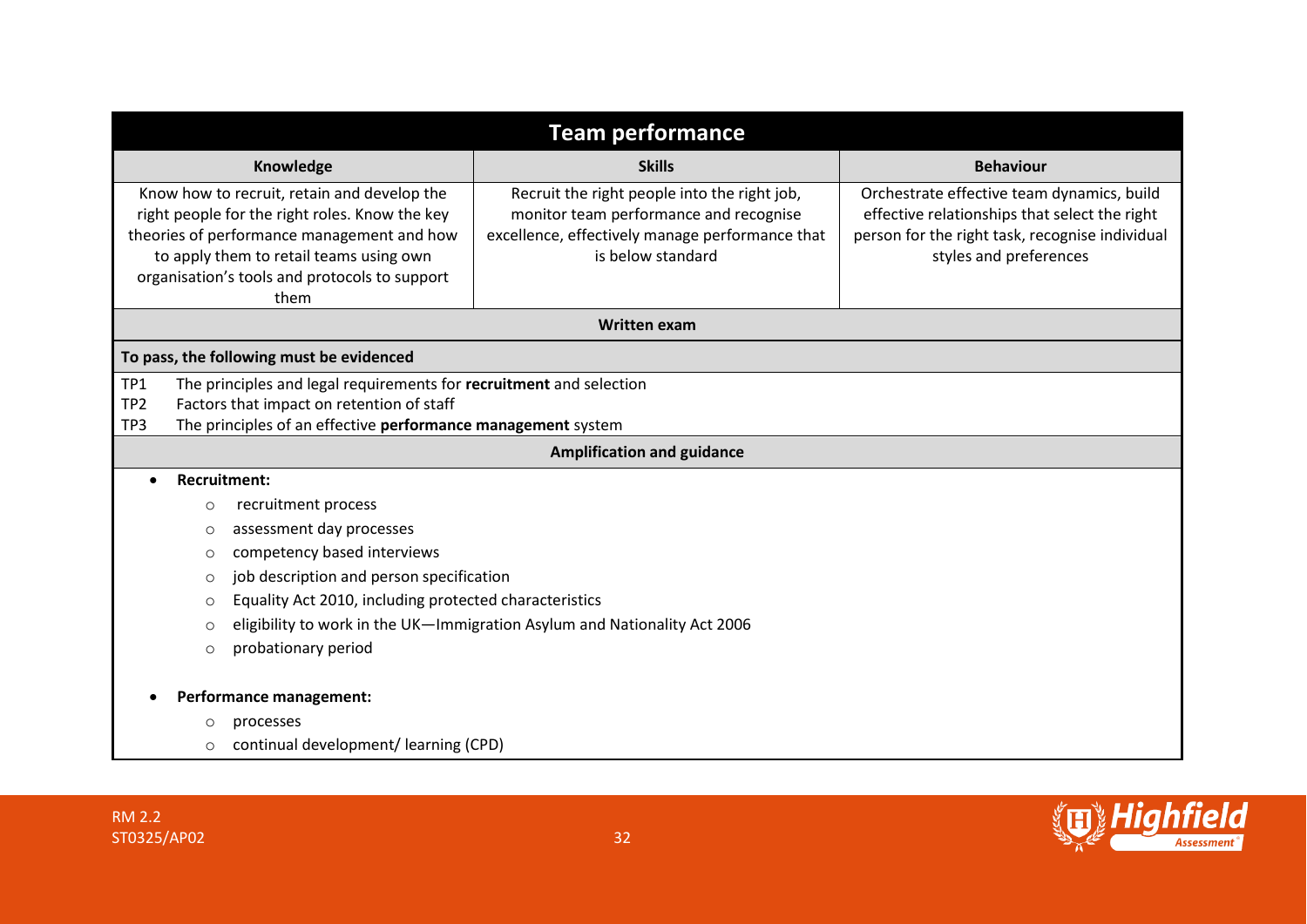- o informal and formal disciplinary process
- o Mabey elements of performance management cycle
- o benchmarking
- o theories team for example, Belbin, Tuckman
- o attrition (staff leavers) and staff turnover
	- how to calculate
	- causes of
- o time management
	- four quadrants of time management, (e.g. Eisenhower Decision Matrix, Stephen Covey's Time Management Matrix)
	- Pareto principle (80/20 rule)
	- prioritisation
- o paper versus electronic time management / planning

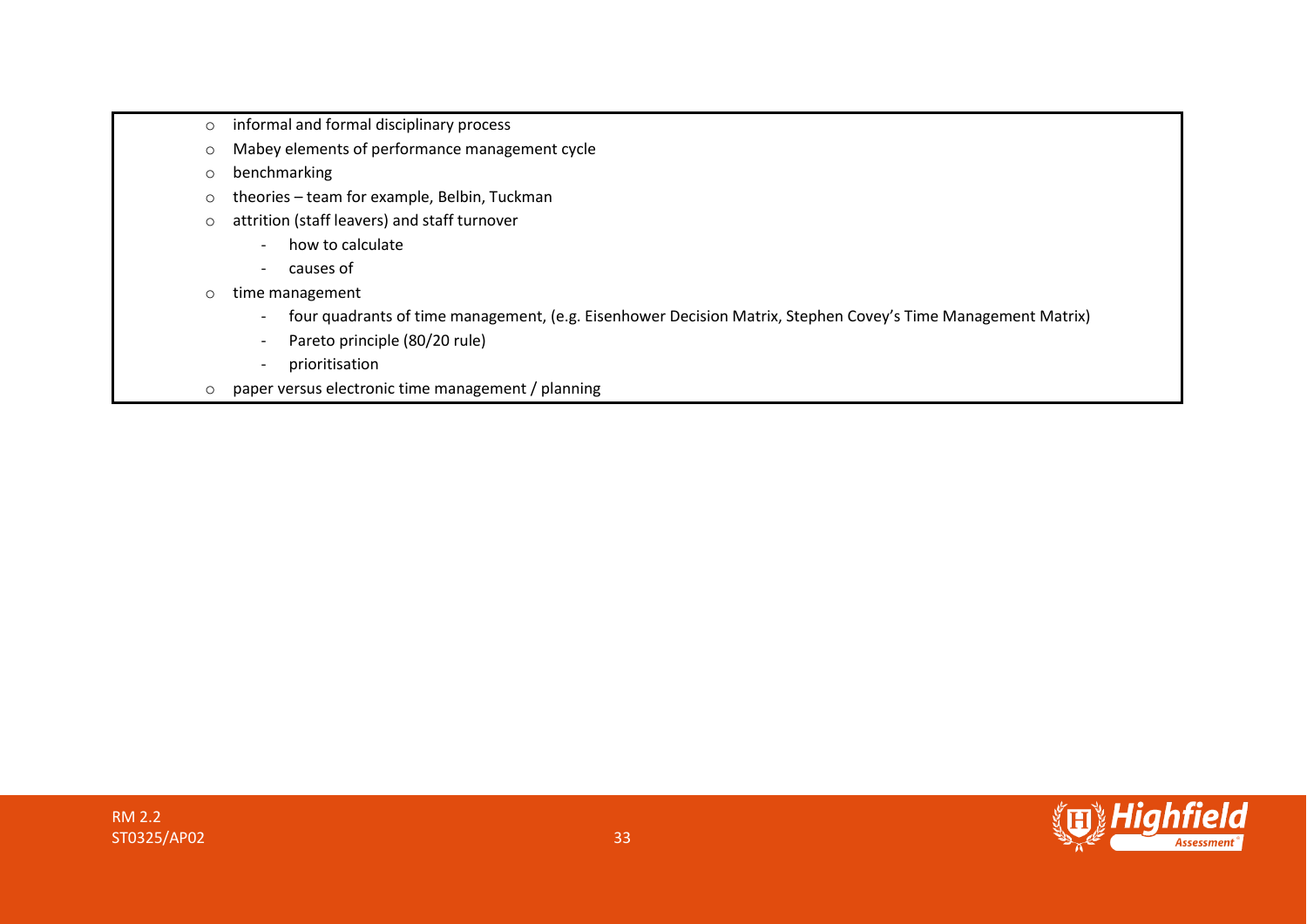| <b>Legal and governance</b>                                                                                                       |                                |                                                                                                                                                                                                                 |                                                                                                                                                                                                       |  |  |  |
|-----------------------------------------------------------------------------------------------------------------------------------|--------------------------------|-----------------------------------------------------------------------------------------------------------------------------------------------------------------------------------------------------------------|-------------------------------------------------------------------------------------------------------------------------------------------------------------------------------------------------------|--|--|--|
| Knowledge                                                                                                                         |                                | <b>Skills</b>                                                                                                                                                                                                   | <b>Behaviour</b>                                                                                                                                                                                      |  |  |  |
| Understand environmental, legislative,<br>corporate, data protection and social<br>responsibilities relating to retail businesses |                                | Manage and continuously review adherence<br>to legislation and regulations/policies for<br>due diligence; handle audits and regulatory<br>authorities such as the environmental health<br>officer appropriately | Be accountable, advocate and adhere<br>to the importance of working legally in<br>the best interests of all people                                                                                    |  |  |  |
|                                                                                                                                   | <b>Written exam</b>            |                                                                                                                                                                                                                 |                                                                                                                                                                                                       |  |  |  |
| To pass, the following must be evidenced                                                                                          |                                |                                                                                                                                                                                                                 |                                                                                                                                                                                                       |  |  |  |
| Legal requirements relating to managing a range of retail operations<br>LG1                                                       |                                |                                                                                                                                                                                                                 |                                                                                                                                                                                                       |  |  |  |
| Health and safety<br>LG <sub>2</sub>                                                                                              |                                |                                                                                                                                                                                                                 |                                                                                                                                                                                                       |  |  |  |
| <b>Trading standards</b><br>LG <sub>3</sub>                                                                                       |                                |                                                                                                                                                                                                                 |                                                                                                                                                                                                       |  |  |  |
| Data protection<br>LG4                                                                                                            |                                |                                                                                                                                                                                                                 |                                                                                                                                                                                                       |  |  |  |
| <b>Corporate and social responsibility</b><br>LG5                                                                                 |                                |                                                                                                                                                                                                                 |                                                                                                                                                                                                       |  |  |  |
|                                                                                                                                   | <b>Professional discussion</b> |                                                                                                                                                                                                                 |                                                                                                                                                                                                       |  |  |  |
| To pass, the following must be evidenced<br>To gain a distinction                                                                 |                                |                                                                                                                                                                                                                 |                                                                                                                                                                                                       |  |  |  |
| LG6<br>Describe how the retail operation meets legislative and<br>regulatory needs                                                |                                | LG7<br>minimum                                                                                                                                                                                                  | Demonstrate how a proactive approach to risk management has<br>been implemented, including proactively educating and monitoring<br>staff on health and safety and risk matters beyond the legislative |  |  |  |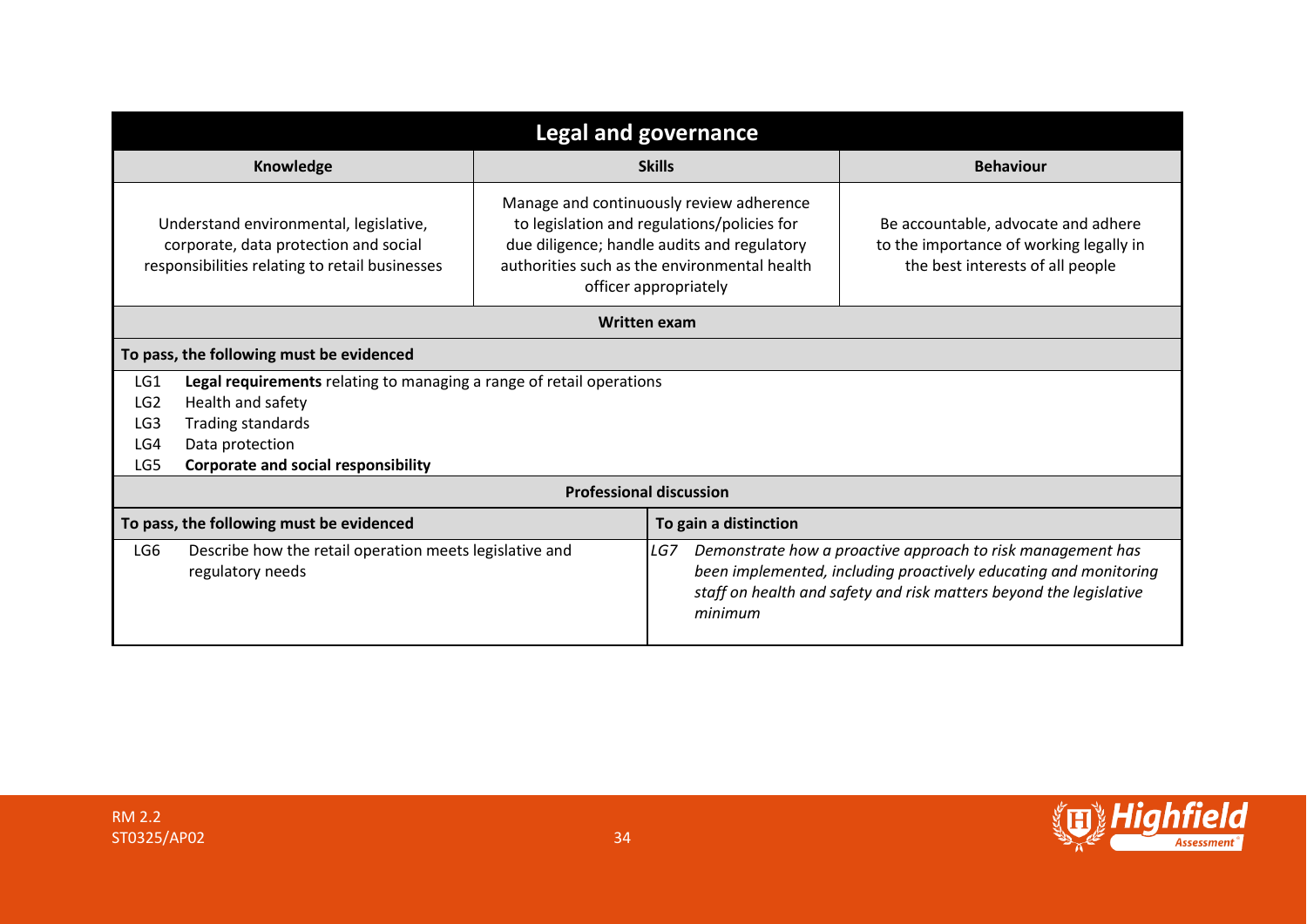| <b>Amplification and guidance</b> |                                                                 |  |  |  |  |  |
|-----------------------------------|-----------------------------------------------------------------|--|--|--|--|--|
|                                   | Legal requirements:                                             |  |  |  |  |  |
| $\circ$                           | health and safety                                               |  |  |  |  |  |
| $\circ$                           | data protection                                                 |  |  |  |  |  |
| $\circ$                           | licensing (where applicable)                                    |  |  |  |  |  |
| $\circ$                           | sale of goods                                                   |  |  |  |  |  |
| $\circ$                           | consumer rights                                                 |  |  |  |  |  |
| $\circ$                           | food safety (where applicable)                                  |  |  |  |  |  |
| $\circ$                           | date expired food                                               |  |  |  |  |  |
| $\circ$                           | trading standards                                               |  |  |  |  |  |
| $\circ$                           | employment law                                                  |  |  |  |  |  |
| $\circ$                           | dealing with a terror threat                                    |  |  |  |  |  |
| $\circ$                           | legal requirements regarding non-compliance                     |  |  |  |  |  |
|                                   | Health and Safety at Work Act                                   |  |  |  |  |  |
|                                   | Management of Health and safety at work regulations 1999        |  |  |  |  |  |
|                                   | Risk assessments<br>$\overline{\phantom{a}}$                    |  |  |  |  |  |
|                                   | <b>RIDDOR</b>                                                   |  |  |  |  |  |
|                                   | <b>GDPR</b><br>$\overline{\phantom{a}}$                         |  |  |  |  |  |
|                                   | Licensing Act 2003                                              |  |  |  |  |  |
|                                   | Consumer Rights Act 2015 (instore, online and software)         |  |  |  |  |  |
|                                   | invitation to treat within contract law (window price displays) |  |  |  |  |  |
|                                   | food safety (where applicable)                                  |  |  |  |  |  |
|                                   | employment law                                                  |  |  |  |  |  |
|                                   | <b>Corporate and social responsibility:</b>                     |  |  |  |  |  |
| $\circ$                           | roles and responsibilities within stores                        |  |  |  |  |  |

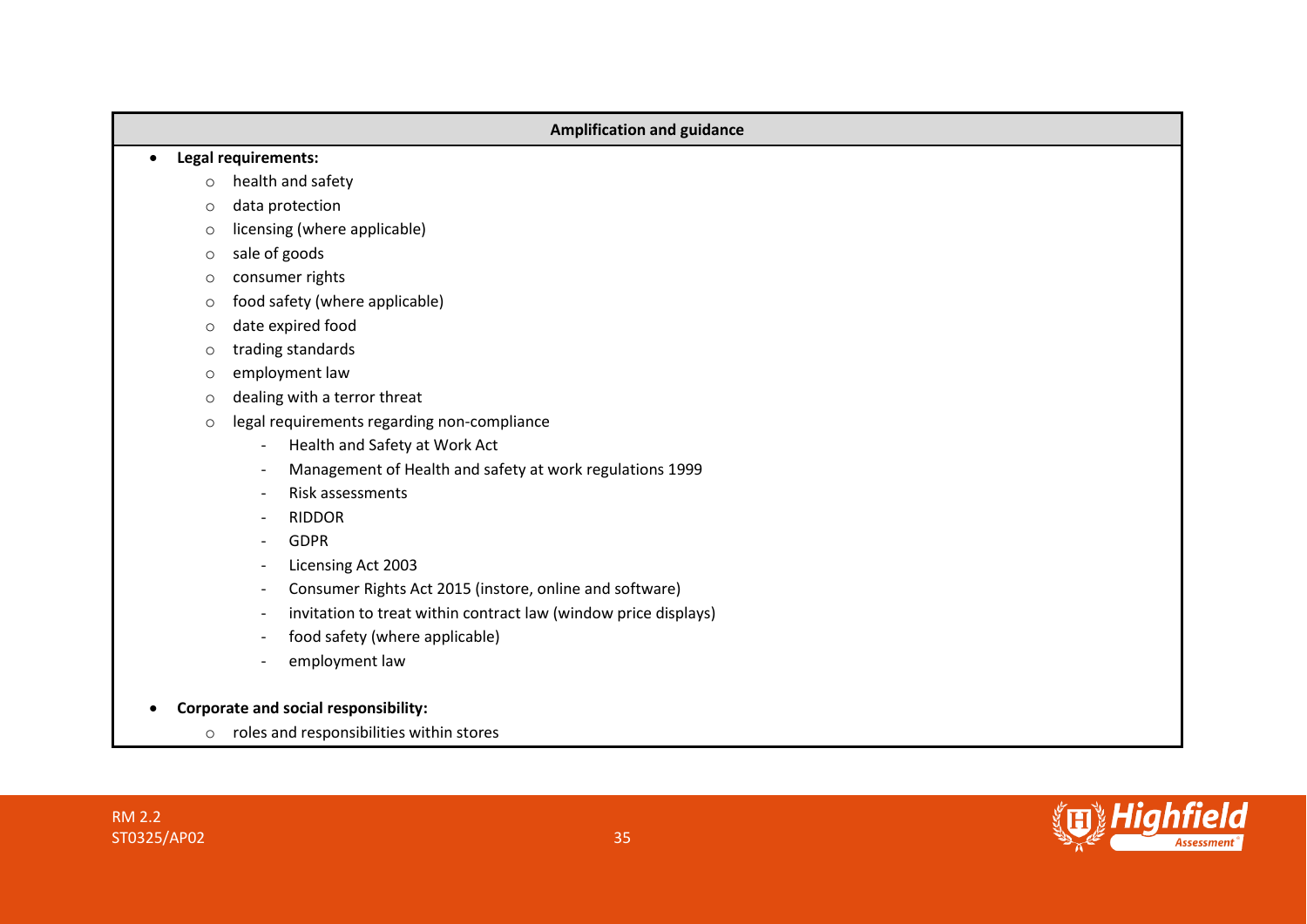- o sustainability
- o carbon footprint
- o recycling
- o community liaison
- o food wastage
- o limiting land fill
- o potential additional customer costs associated with ethical procedures
- o organisational governance / corporate governance
	- role of chairman, chief executive officer (CEO), managing director (MD)
	- non-executive directors
		- whistle-blowing

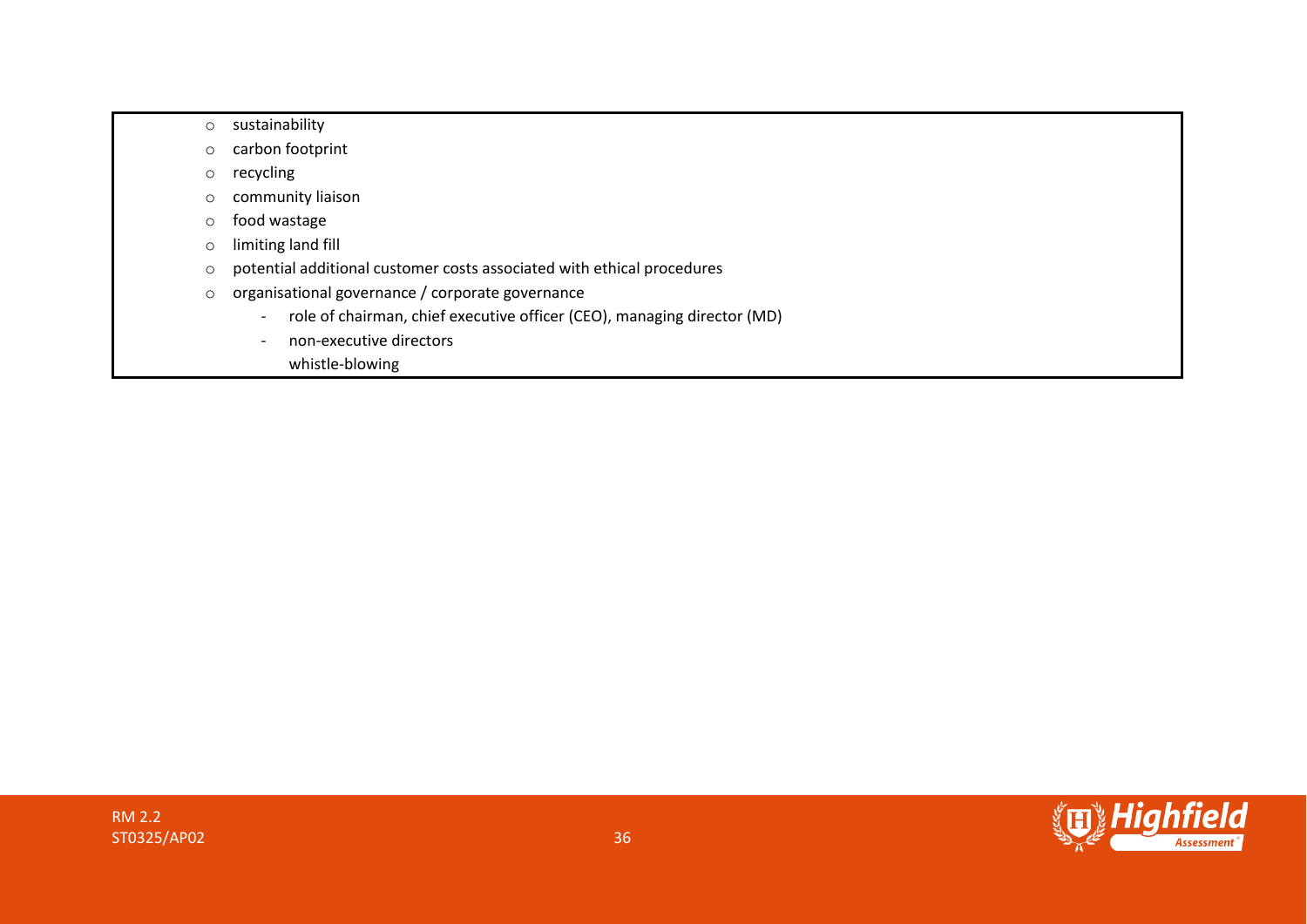|                                                                                                                                                                                                                                                                                                                                                                                                                                                                                                                                                                                                                                                                                                                                                                                            | <b>Business project</b>                                                                                                                                                                                                                                                                                                                                                                                                                                                                                                    |                                                                         |                                                                                                                       |                                                                                                                                                                                                                                                                                                                                                                                                                                                                                                                                   |  |  |
|--------------------------------------------------------------------------------------------------------------------------------------------------------------------------------------------------------------------------------------------------------------------------------------------------------------------------------------------------------------------------------------------------------------------------------------------------------------------------------------------------------------------------------------------------------------------------------------------------------------------------------------------------------------------------------------------------------------------------------------------------------------------------------------------|----------------------------------------------------------------------------------------------------------------------------------------------------------------------------------------------------------------------------------------------------------------------------------------------------------------------------------------------------------------------------------------------------------------------------------------------------------------------------------------------------------------------------|-------------------------------------------------------------------------|-----------------------------------------------------------------------------------------------------------------------|-----------------------------------------------------------------------------------------------------------------------------------------------------------------------------------------------------------------------------------------------------------------------------------------------------------------------------------------------------------------------------------------------------------------------------------------------------------------------------------------------------------------------------------|--|--|
| Knowledge                                                                                                                                                                                                                                                                                                                                                                                                                                                                                                                                                                                                                                                                                                                                                                                  |                                                                                                                                                                                                                                                                                                                                                                                                                                                                                                                            | <b>Skills</b>                                                           |                                                                                                                       | <b>Behaviour</b>                                                                                                                                                                                                                                                                                                                                                                                                                                                                                                                  |  |  |
|                                                                                                                                                                                                                                                                                                                                                                                                                                                                                                                                                                                                                                                                                                                                                                                            | Understand the vision of the business,<br>Lead the team to achieve and exceed<br>its competitive position and own role and<br>business objectives through forward<br>responsibility in the delivery of business<br>planning, analysis and evaluation of own<br>objectives. Understand the market in which<br>business area. Use sales and customer<br>the business operates and how this impacts<br>data to make sound and effective decisions<br>on the products/services it offers<br>which improve business performance |                                                                         |                                                                                                                       | Demonstrate personal responsibility for the<br>strategic direction and objectives for own area<br>of the business                                                                                                                                                                                                                                                                                                                                                                                                                 |  |  |
|                                                                                                                                                                                                                                                                                                                                                                                                                                                                                                                                                                                                                                                                                                                                                                                            |                                                                                                                                                                                                                                                                                                                                                                                                                                                                                                                            |                                                                         | <b>Business project</b>                                                                                               |                                                                                                                                                                                                                                                                                                                                                                                                                                                                                                                                   |  |  |
|                                                                                                                                                                                                                                                                                                                                                                                                                                                                                                                                                                                                                                                                                                                                                                                            | To pass, the following must be evidenced                                                                                                                                                                                                                                                                                                                                                                                                                                                                                   |                                                                         |                                                                                                                       | To gain a distinction                                                                                                                                                                                                                                                                                                                                                                                                                                                                                                             |  |  |
| Give a general introduction and background to the retail business,<br>BP1<br>including how this related to the wider organisation, local and<br>national environment<br>BP <sub>2</sub><br>Outline the problem, challenge or opportunity identified<br>BP3<br>State the aims and objectives of the project<br>Identify how the potential changes would lead to measurable<br>BP4<br>improvements and benefits to the retail business<br>BP <sub>5</sub><br>Consult relevant stakeholders (e.g. customers, team members,<br>managers) to inform the results and recommendations<br>BP <sub>6</sub><br>Provide a detailed analysis of costs associated with the proposed<br>recommendations<br>BP7<br>Identify applicable local and national legislation and ensure the<br>proposal complies |                                                                                                                                                                                                                                                                                                                                                                                                                                                                                                                            | <b>BP11</b><br><b>BP12</b><br><b>BP13</b><br><b>BP14</b><br><b>BP15</b> | including on-line considerations<br>a challenge or opportunity<br>current situation<br>organisation<br>recommendation | Give a detailed introduction and background of the retail<br>business, wider organisations, local and national environments,<br>Outline the current situation which has led to the identification of<br>Provide detailed aims and objectives for the project, linking to the<br>Identification of measurable improvements and benefits to the<br>Provide evidence of wide consultation with a range of<br>stakeholders and show how responses have been effectively<br>evaluated and their content considered and included in the |  |  |
| BP8<br>Provide research methodology to demonstrate a logical, coherent<br>approach                                                                                                                                                                                                                                                                                                                                                                                                                                                                                                                                                                                                                                                                                                         |                                                                                                                                                                                                                                                                                                                                                                                                                                                                                                                            | <b>BP16</b>                                                             |                                                                                                                       | A thorough analysis of costs and benefits of the recommendations<br>in the short, medium and long term                                                                                                                                                                                                                                                                                                                                                                                                                            |  |  |
| Make clear recommendations for implementation<br>BP <sub>9</sub><br>Concise validation and justification of recommendations<br><b>BP10</b>                                                                                                                                                                                                                                                                                                                                                                                                                                                                                                                                                                                                                                                 |                                                                                                                                                                                                                                                                                                                                                                                                                                                                                                                            | <b>BP17</b>                                                             | legal requirements                                                                                                    | Critically analyse the project to ensure it meets organisational and                                                                                                                                                                                                                                                                                                                                                                                                                                                              |  |  |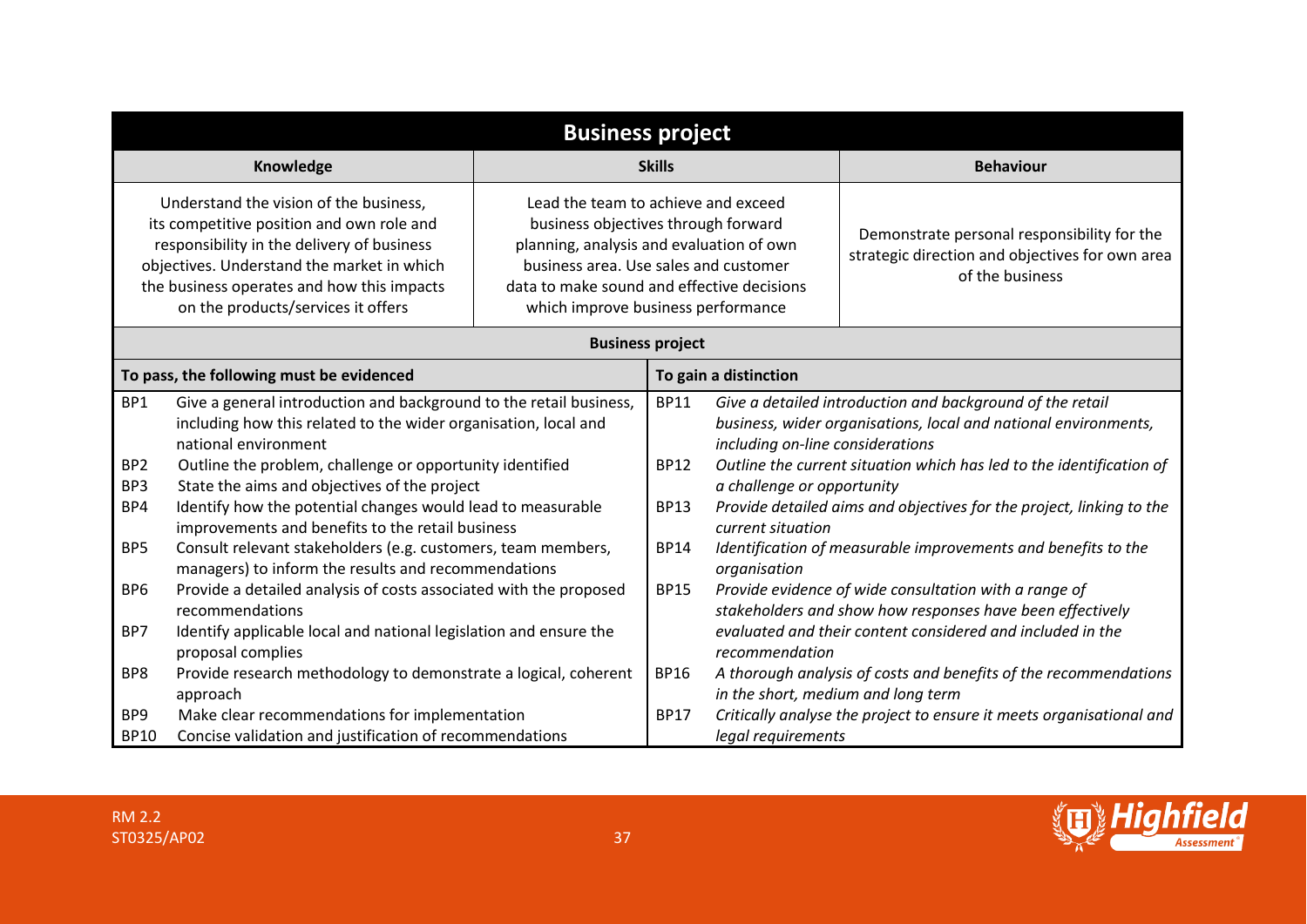| BP18<br><b>BP19</b><br><b>BP20</b> | Effectively design and use a research methodology using<br>qualitative and quantitative research to its best effect<br>Detailed recommendations for implementation<br>Provide a comprehensive link from the project into the medium<br>term strategy of the retail business |
|------------------------------------|-----------------------------------------------------------------------------------------------------------------------------------------------------------------------------------------------------------------------------------------------------------------------------|
| <b>BP21</b><br><b>BP22</b>         | Detailed validation and justification of recommendations<br>Proposed timeframes for implementation                                                                                                                                                                          |



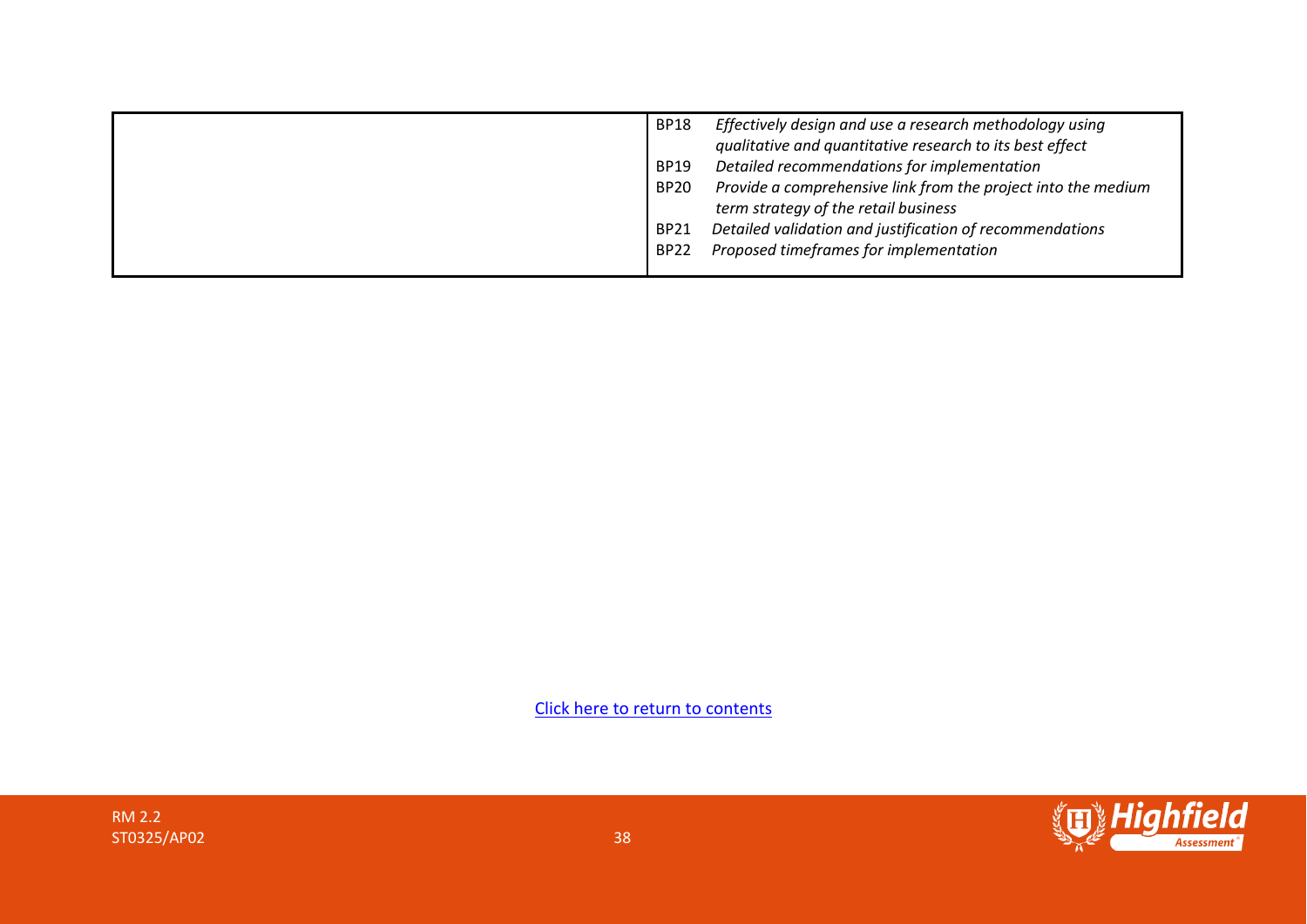# **Assessment summary**

<span id="page-38-0"></span>The end-point assessment for retail manager is made up of 3 components that that should be taken in the following order:

- 1. A 2-hour written exam, with 5 minutes reading time, consisting of 6 short and 2 longer scenario-based questions, which may be broken down into several sub-questions, from the same question scenario
- 2. A retail business project recommended to be a minimum of 2000 words (-10%) and a maximum of 5000 words (+10%), excluding any annexes. The report must be accompanied by the written submission sheet which is available to download from the Highfield Assessment website
- 3. A 1-hour professional discussion

As an employer/training provider, you should agree a plan and schedule with the apprentice to ensure all assessment components can be completed effectively.

Each component of the end-point assessment will be assessed against the appropriate criteria laid out in this kit, which will be used to determine a grade for each individual component.

# **Written exam**

- To achieve a pass, apprentices must achieve at least 60% (48 out of 80)
- To achieve a distinction, apprentices must achieve at least 85% (68 out of 80)

# **Business project**

- To achieve a pass in the retail business project, all pass criteria must be covered
- To achieve a distinction in the retail business project, all pass and all distinction criteria should be covered

# **Professional discussion**

- To achieve a pass in the professional discussion, all pass criteria must be covered
- To achieve a distinction in the professional discussion, all pass and all distinction criteria must be covered

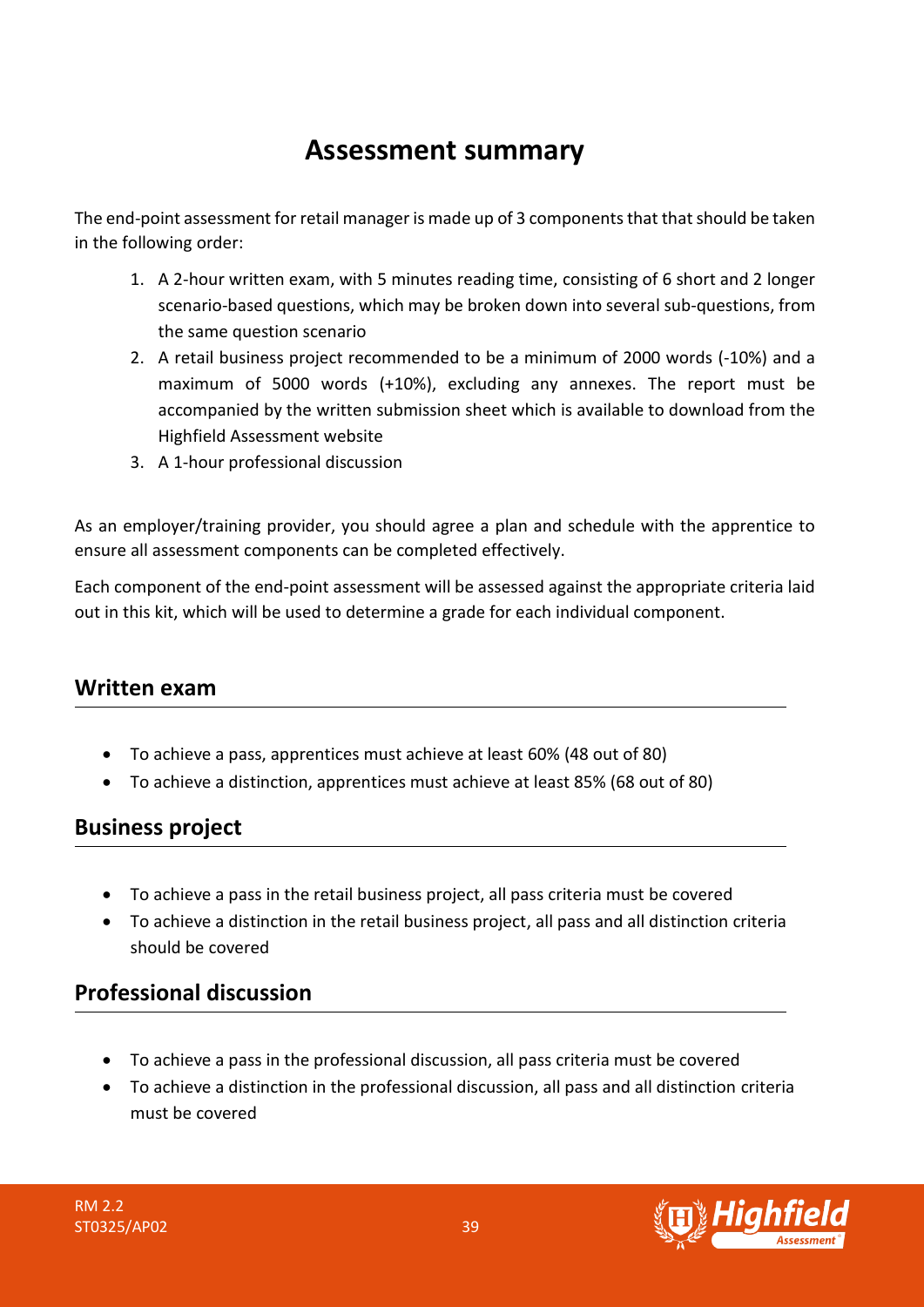# **Grading**

The overall grade for the apprentice is determined using the matrix below:

| <b>Written exam</b> | <b>Retail business</b><br>project | <b>Professional</b><br>discussion | <b>Overall outcome</b> |
|---------------------|-----------------------------------|-----------------------------------|------------------------|
| Pass                | Pass                              | Pass                              | Pass                   |
| Pass                | Pass                              | Distinction                       | Pass                   |
| Pass                | Distinction                       | Pass                              | Pass                   |
| Distinction         | Pass                              | Pass                              | Pass                   |
| Distinction         | Pass                              | Distinction                       | Pass                   |
| Pass                | Distinction                       | Distinction                       | <b>Distinction</b>     |
| <b>Distinction</b>  | Distinction                       | Pass                              | <b>Distinction</b>     |
| Distinction         | Distinction                       | Distinction                       | <b>Distinction</b>     |

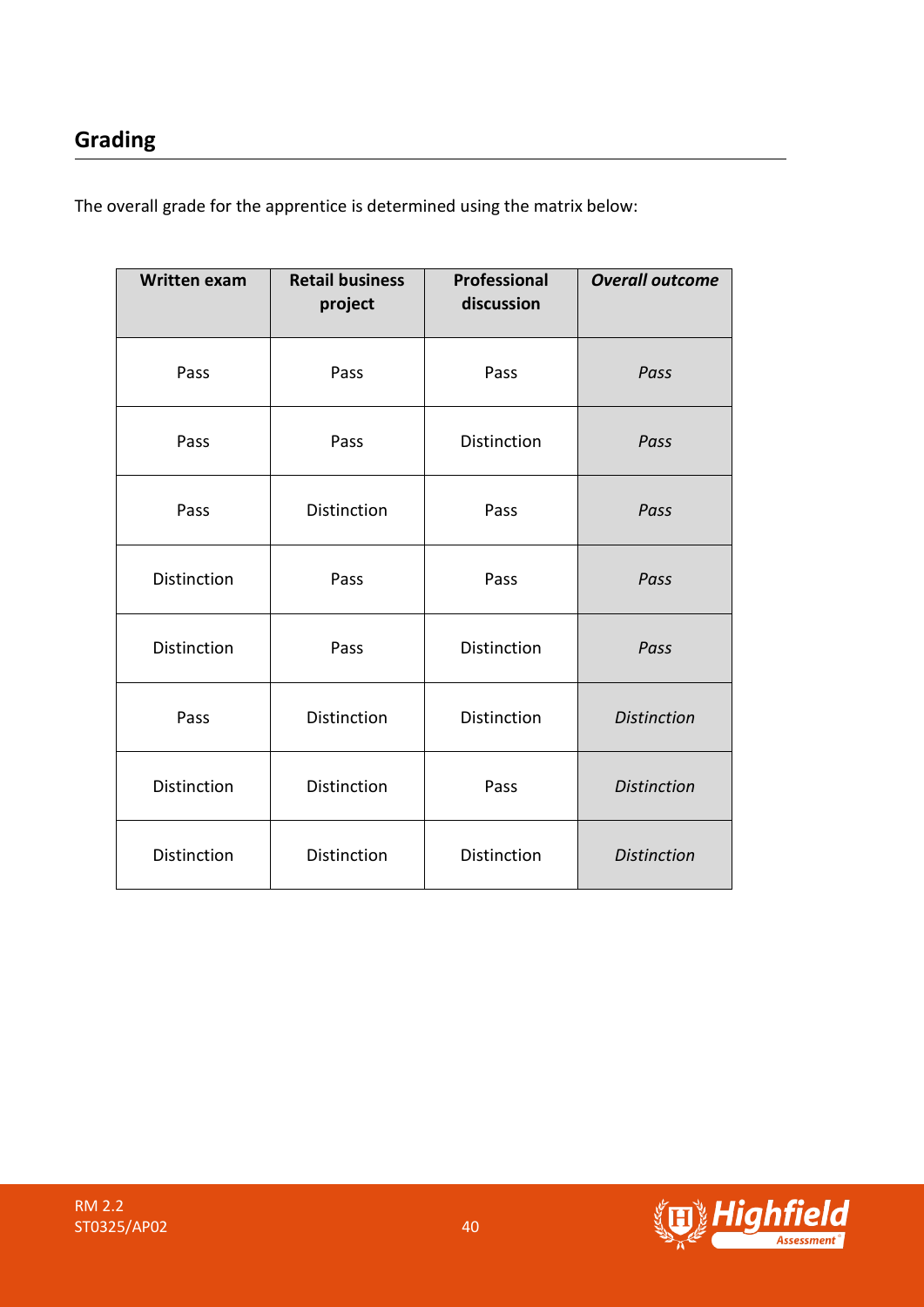## **Resits**

Should an apprentice fail 1 assessment activity **only** on the first attempt (or during a subsequent retake), a resit of that activity should be scheduled as soon as the apprentice is ready, when practicable for the business and in line with the policies, practices and procedures of Highfield.

The resit is usually expected to take place after all the required assessments have been taken and the individual assessment results and overall apprenticeship result has been given to the apprentice. There is no limit on the amount of times an apprentice can resit a single failed activity.

## **Retakes**

Should an apprentice fail 2 or more activities, a full retake must take place. A period of further training and development lasting between 1 and 3 months must take place before the retake is scheduled and a new assessment window will be agreed following the period of additional learning. The decision on how much time is required is based on a discussion between the apprentice, their employer and end-point assessor. This further training can begin as soon as a learner's result has been released.

There is no limit on the number of retakes that can take place should the apprentice fail 2 or more activities during subsequent retakes. In the event an apprentice fails 1 activity **only** as part of a retake, a resit of that activity should be scheduled in line with the guidance in the resit section above.

The above information is worded differently to that in the assessment plan, but People 1<sup>st</sup> have confirmed its accuracy.

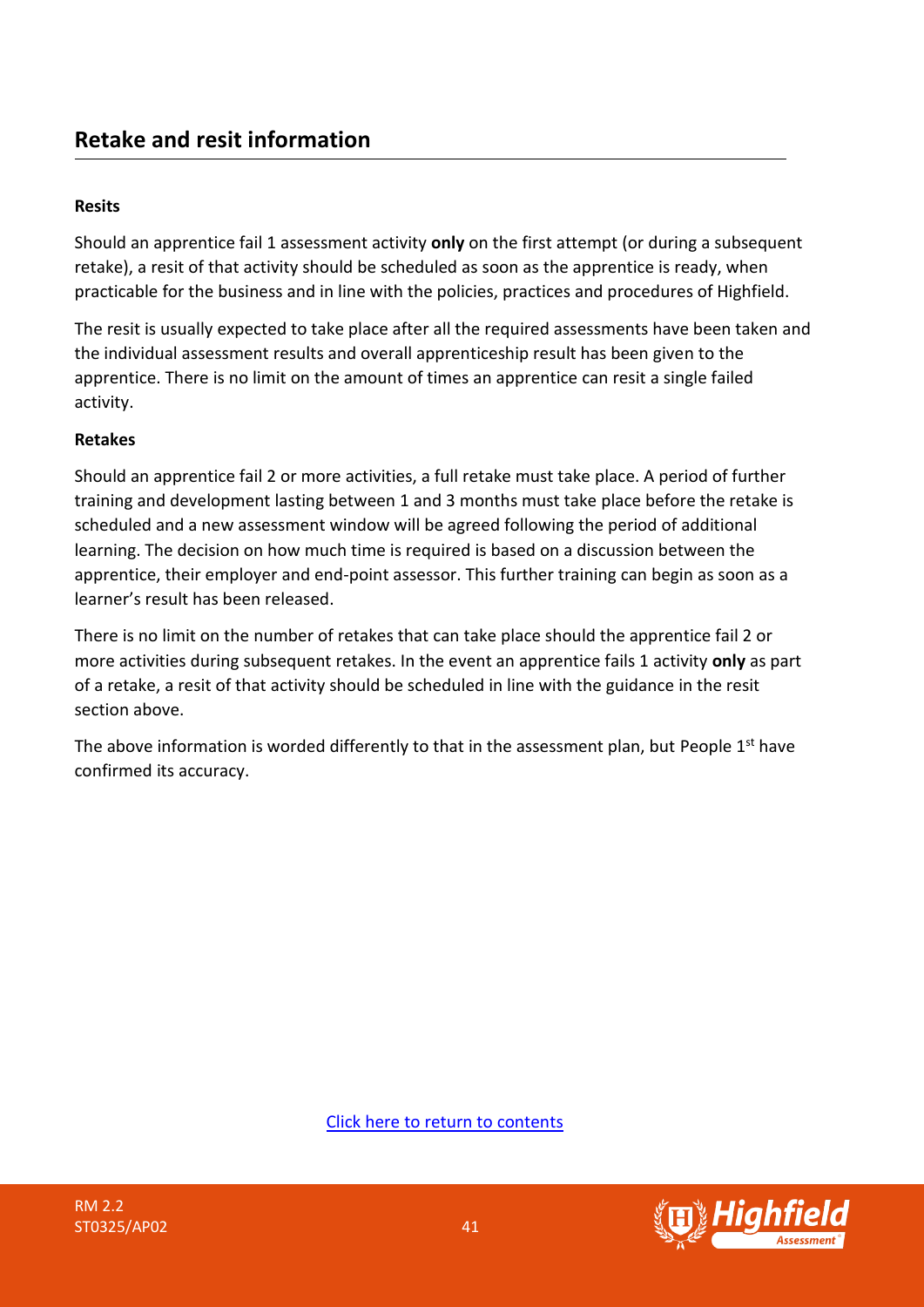# <span id="page-41-0"></span>**Assessing the written exam**

The following areas (knowledge) of the retail manager standard will be assessed by a 2-hour written exam consisting of a minimum of 6 short and 2 longer scenario-based questions, with the pass mark being 60% and the distinction mark being 85%. Each of these 8 questions may be broken down into several sub-questions, from the same question scenario. Each sub-question will indicate how many marks it is worth.

The topics covered within the exam are listed below:

- Financial
- Leadership
- Marketing
- Communications
- Sales and Promotion
- Brand reputation
- Merchandising
- Stock
- Developing self and others
- Team performance
- Legal and governance

The individual marking sections are detailed in the table below:

| Areas of the standard to covered                                             | Percentage of questions in<br>the exam |
|------------------------------------------------------------------------------|----------------------------------------|
| Financial<br>Stock                                                           | 30%                                    |
| Communications                                                               | 15%                                    |
| Marketing<br><b>Brand reputation</b><br>Merchandising<br>Sales and promotion | 20%                                    |
| Legal and governance                                                         | 10%                                    |
| Leadership<br>Team Performance<br>Developing self and others                 | 25%                                    |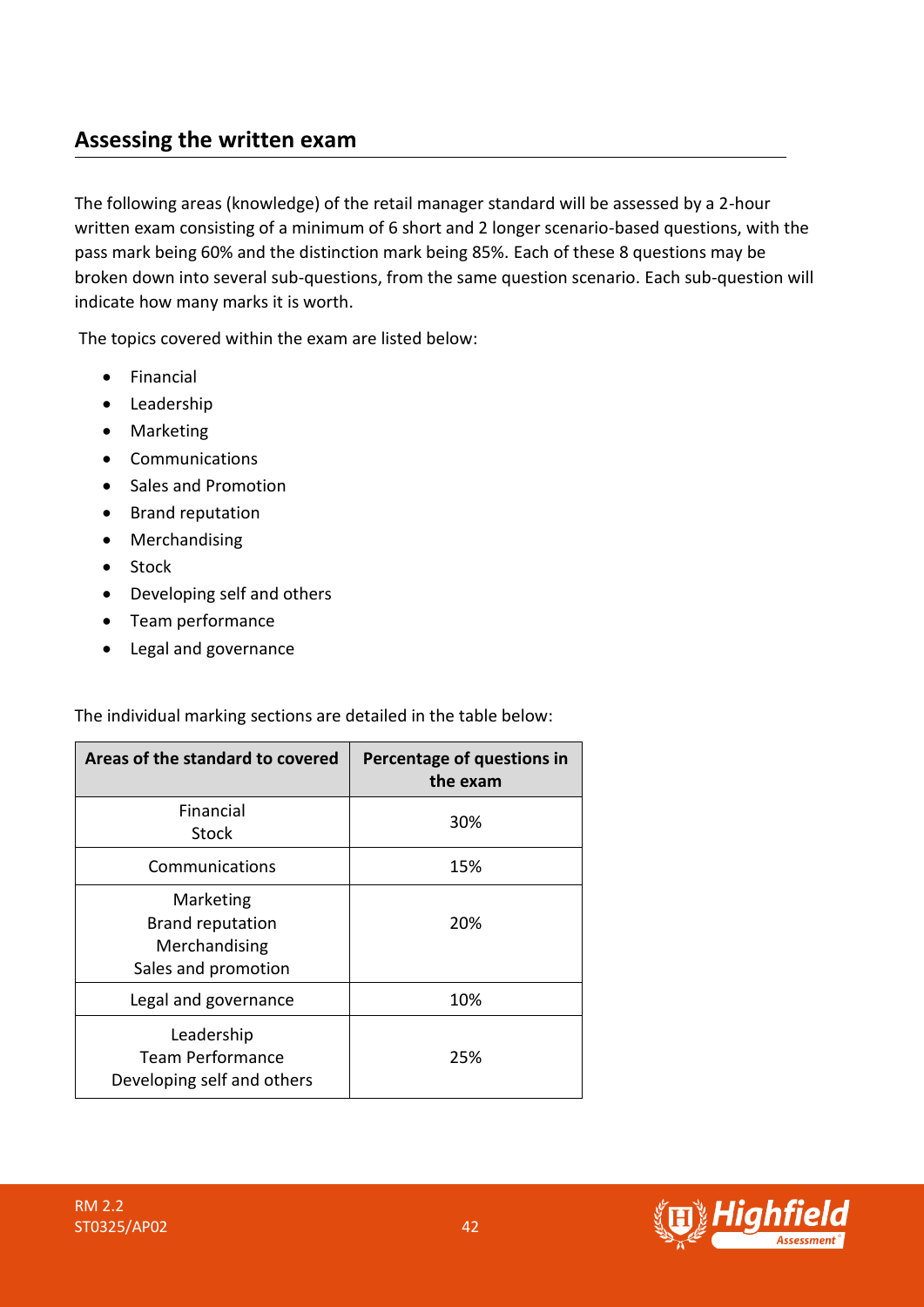## **Before the assessment**

- While on-programme, the employer/training provider should brief the apprentice on the areas to be assessed by the written exam.
- In readiness for end-point assessment, the apprentice should complete a sample test. A test is available to download from the Highfield Assessment website.

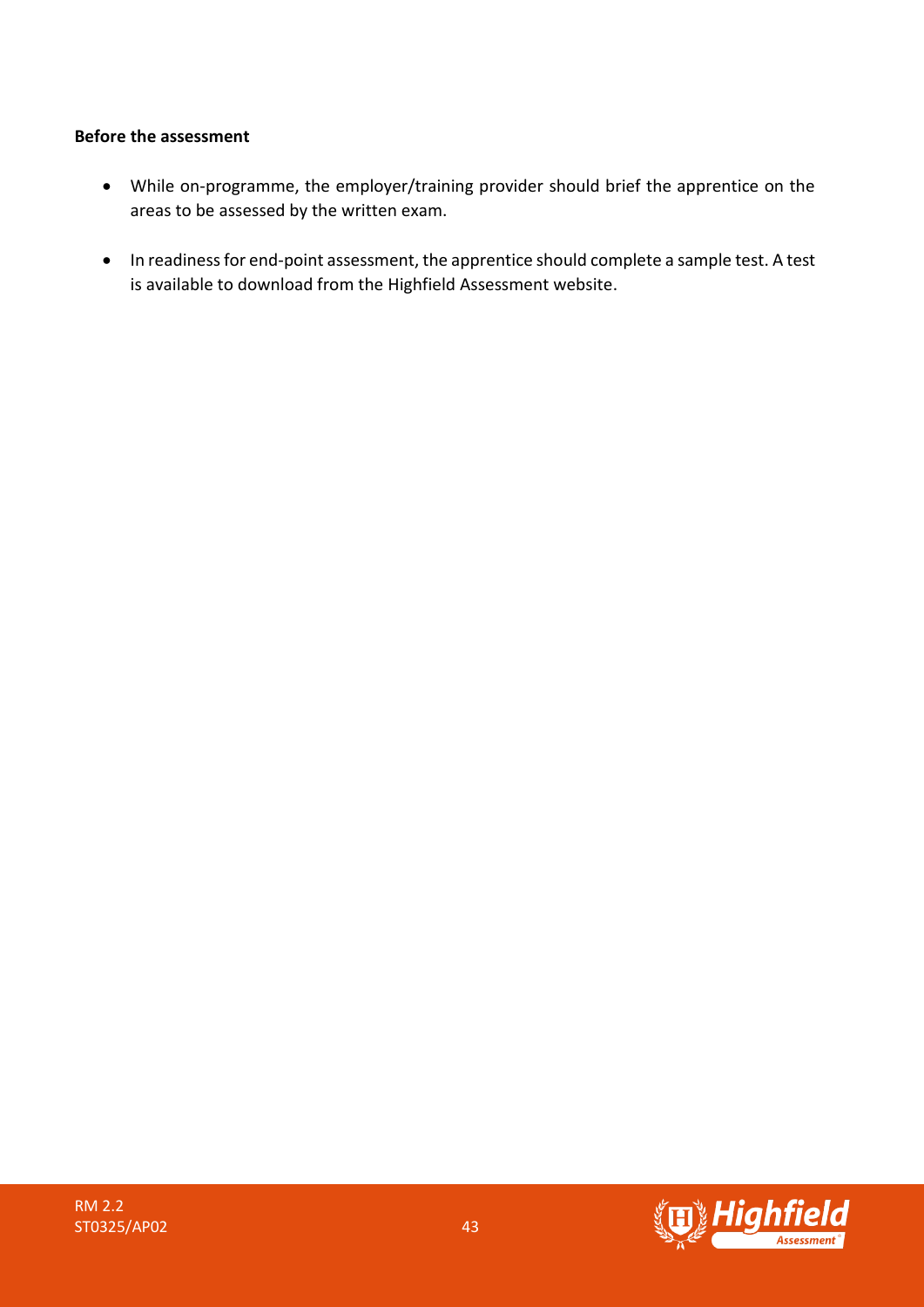# **Written exam criteria**

| The apprentice will                                                                                                   | Criteria covered in the written exam |                                                                                                                                    |
|-----------------------------------------------------------------------------------------------------------------------|--------------------------------------|------------------------------------------------------------------------------------------------------------------------------------|
|                                                                                                                       |                                      | <b>Financial</b>                                                                                                                   |
| Understand the key drivers of<br>profitable retail performance                                                        | FN1                                  | How to apply general principles of operating<br>commercially in a retail environment                                               |
| and the relationship of<br>forecasting to the retail                                                                  | FN <sub>2</sub>                      | Scope and content of a business strategy and future<br>plans/influencing factors                                                   |
| calendar; know how to analyse<br>and use information for                                                              | FN3                                  | Profit margin specifications and implications thereof<br>for difference products/services                                          |
| forecasting,                                                                                                          | FN4                                  | Principles of budgeting and forecasting                                                                                            |
| and how to report on financial<br>results. Identify                                                                   | FN <sub>5</sub>                      | The difference between a budget, 'actuals' and cash<br>flow                                                                        |
| the impact of different types of<br>costs on the business and<br>understand how to make<br>effective use of resources | FN6                                  | Key financial data in a retail business, its importance<br>and how it should be used to analyse performance and<br>inform planning |

| The apprentice will                                                                                                                                                |                        | Criteria covered in the written exam        |  |  |
|--------------------------------------------------------------------------------------------------------------------------------------------------------------------|------------------------|---------------------------------------------|--|--|
| Leadership                                                                                                                                                         |                        |                                             |  |  |
| Understand different<br>leadership styles used in retail<br>businesses and when to use<br>them effectively to motivate<br>and inspire the team to do their<br>best | LE1<br>LE <sub>2</sub> | Leadership styles<br>Theories of motivation |  |  |

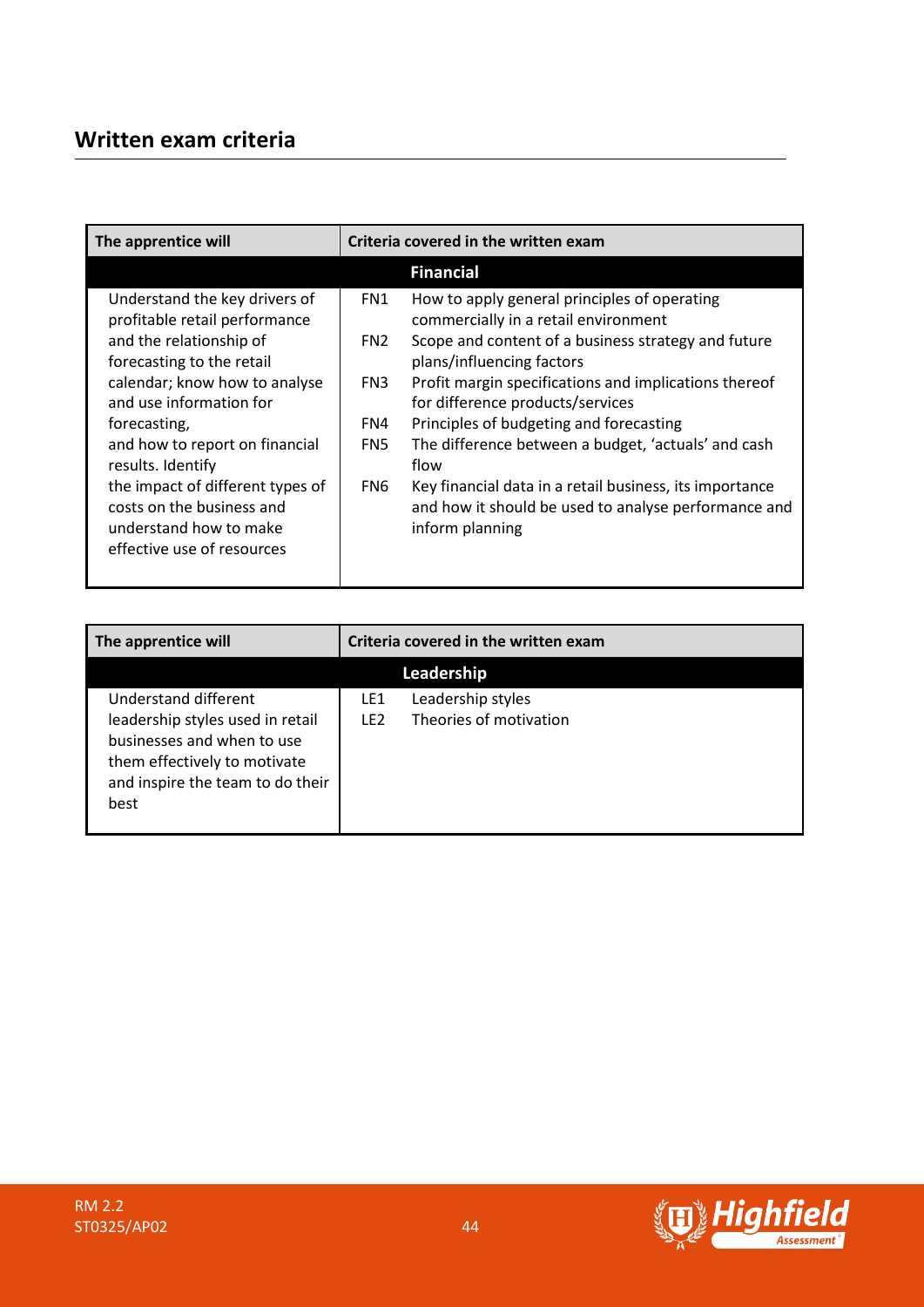| The apprentice will                                                                                                                                                                                                                                                                                                                                                              | Criteria covered in the written exam |                                                                                                                                                                                                                                                                                                                          |  |
|----------------------------------------------------------------------------------------------------------------------------------------------------------------------------------------------------------------------------------------------------------------------------------------------------------------------------------------------------------------------------------|--------------------------------------|--------------------------------------------------------------------------------------------------------------------------------------------------------------------------------------------------------------------------------------------------------------------------------------------------------------------------|--|
|                                                                                                                                                                                                                                                                                                                                                                                  |                                      | <b>Marketing</b>                                                                                                                                                                                                                                                                                                         |  |
| Know the key factors<br>influencing a marketing plan<br>such as product launch and life<br>cycle, pricing, discount and<br>special offers and ways of<br>marketing via physical and<br>other media. Understand how<br>own business has formed<br>marketing plan and how own<br>role can best utilise marketing<br>strategies to address demand<br>throughout the retail calendar | MA1<br>MA2<br>MA3<br>MA4             | Online, print and in person marketing methods used in<br>the retail industry, including the comparative benefits<br>and limitations<br>Product launch/product life cycle<br>Principles of price based marketing (sales, discounting,<br>special offers)<br>How marketing strategies link to the retail sales<br>calendar |  |

| The apprentice will                                                                                                                                                                                                                                                    | Criteria covered in the written exam                                                        |                                                                                                                                                                                                                                                                                                                                                                                                                                            |  |  |  |
|------------------------------------------------------------------------------------------------------------------------------------------------------------------------------------------------------------------------------------------------------------------------|---------------------------------------------------------------------------------------------|--------------------------------------------------------------------------------------------------------------------------------------------------------------------------------------------------------------------------------------------------------------------------------------------------------------------------------------------------------------------------------------------------------------------------------------------|--|--|--|
|                                                                                                                                                                                                                                                                        | <b>Communications</b>                                                                       |                                                                                                                                                                                                                                                                                                                                                                                                                                            |  |  |  |
| Understand how to<br>communicate and cascade<br>information effectively at all<br>levels and to a diverse<br>audience. Know how to identify<br>the information required for<br>decision making, how it should<br>be gathered and reported<br>internally and externally | CO <sub>1</sub><br>CO <sub>2</sub><br>CO <sub>3</sub><br>CO <sub>4</sub><br>CO <sub>5</sub> | The variety of methods of communication available<br>and how to use these effectively depending on the<br>situation and audience<br>Verbal/non-verbal/written, face to face, on-line, via<br>telephone, brand standard/corporate image<br>How to establish the needs of individuals (team<br>members and customers)<br>Principles of active listening<br>The importance of giving constructive feedback and<br>acting on feedback received |  |  |  |

| The apprentice will                                                                                                                                | Criteria covered in the written exam |                                                                                                                                                              |  |  |
|----------------------------------------------------------------------------------------------------------------------------------------------------|--------------------------------------|--------------------------------------------------------------------------------------------------------------------------------------------------------------|--|--|
| <b>Merchandising</b>                                                                                                                               |                                      |                                                                                                                                                              |  |  |
| Understand key features of<br>merchandising and how these                                                                                          | ME <sub>1</sub>                      | Key principles of merchandising, including their impact<br>on the retail calendar                                                                            |  |  |
| link with the business'<br>merchandising plan to achieve                                                                                           | ME <sub>2</sub>                      | How local and national trends and requirements can<br>influence merchandising                                                                                |  |  |
| sales targets. Know the<br>particular requirements of<br>related activities such as<br>seasonal peaks and troughs<br>over the retail calendar year | ME3<br>ME4                           | The importance of following merchandising plans<br>How online and in store promotions differ and can be<br>used as part of a coherent merchandising strategy |  |  |

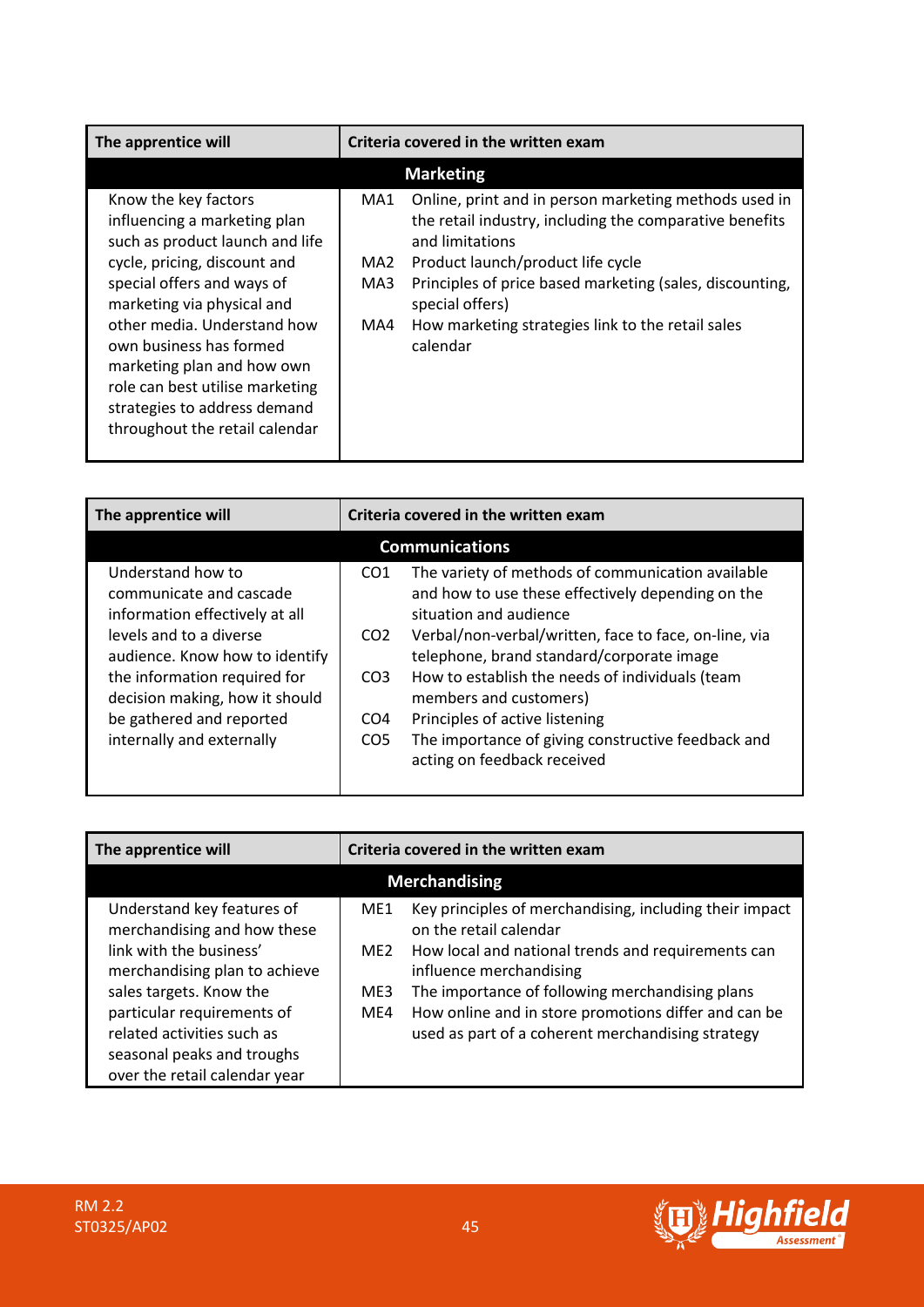| The apprentice will                                            |                 | Criteria covered in the written exam                                                                |  |
|----------------------------------------------------------------|-----------------|-----------------------------------------------------------------------------------------------------|--|
|                                                                |                 | <b>Stock</b>                                                                                        |  |
| Understand how to manage an<br>effective stock control system; | ST <sub>1</sub> | The principles of managing an effective stock control<br>system                                     |  |
| recognise the financial<br>implications to the business and    | ST <sub>2</sub> | The financial and operational implications of<br>effective/ineffective stock control                |  |
| own responsibility to manage                                   | ST <sub>3</sub> | Correct storage conditions for a range of stock                                                     |  |
| stock to meet sales targets,<br>marketing activities and       | ST <sub>4</sub> | The costs/benefits or manual and automated stock<br>ordering systems                                |  |
| business objectives                                            | ST <sub>5</sub> | Legal requirements relating to stock control,<br>movement and sale (e.g. age restricted, fireworks) |  |

| The apprentice will                                                                                                                                                                                                                                                                   | Criteria covered in the written exam        |                                                                                                                                        |  |  |  |
|---------------------------------------------------------------------------------------------------------------------------------------------------------------------------------------------------------------------------------------------------------------------------------------|---------------------------------------------|----------------------------------------------------------------------------------------------------------------------------------------|--|--|--|
|                                                                                                                                                                                                                                                                                       | Developing self and others                  |                                                                                                                                        |  |  |  |
| Identify a variety of ways to<br>inspire and motivate team<br>members, how to positively<br>influence their approach to<br>work and how to pass on<br>knowledge and experience.<br>Understand the importance of,<br>and process for, ensuring team<br>members' and own<br>development | DS1<br>DS <sub>2</sub><br>DS3<br>DS4<br>DS5 | Training needs analysis<br>The learning and development cycle<br>The importance of feedback<br>Learning styles<br>Training plan design |  |  |  |

| The apprentice will                                                                                                                               | Criteria covered in the written exam |                                                                        |  |  |
|---------------------------------------------------------------------------------------------------------------------------------------------------|--------------------------------------|------------------------------------------------------------------------|--|--|
| <b>Team performance</b>                                                                                                                           |                                      |                                                                        |  |  |
| Know how to recruit, retain and<br>develop the right people for the                                                                               | TP1                                  | The principles and legal requirements for recruitment<br>and selection |  |  |
| right roles. Know the key                                                                                                                         | TP <sub>2</sub>                      | Factors that impact on retention of staff                              |  |  |
| theories of performance<br>management and how to apply<br>them to retail teams using own<br>organisation's tools and<br>protocols to support them | TP3                                  | The principles of an effective performance<br>management system        |  |  |

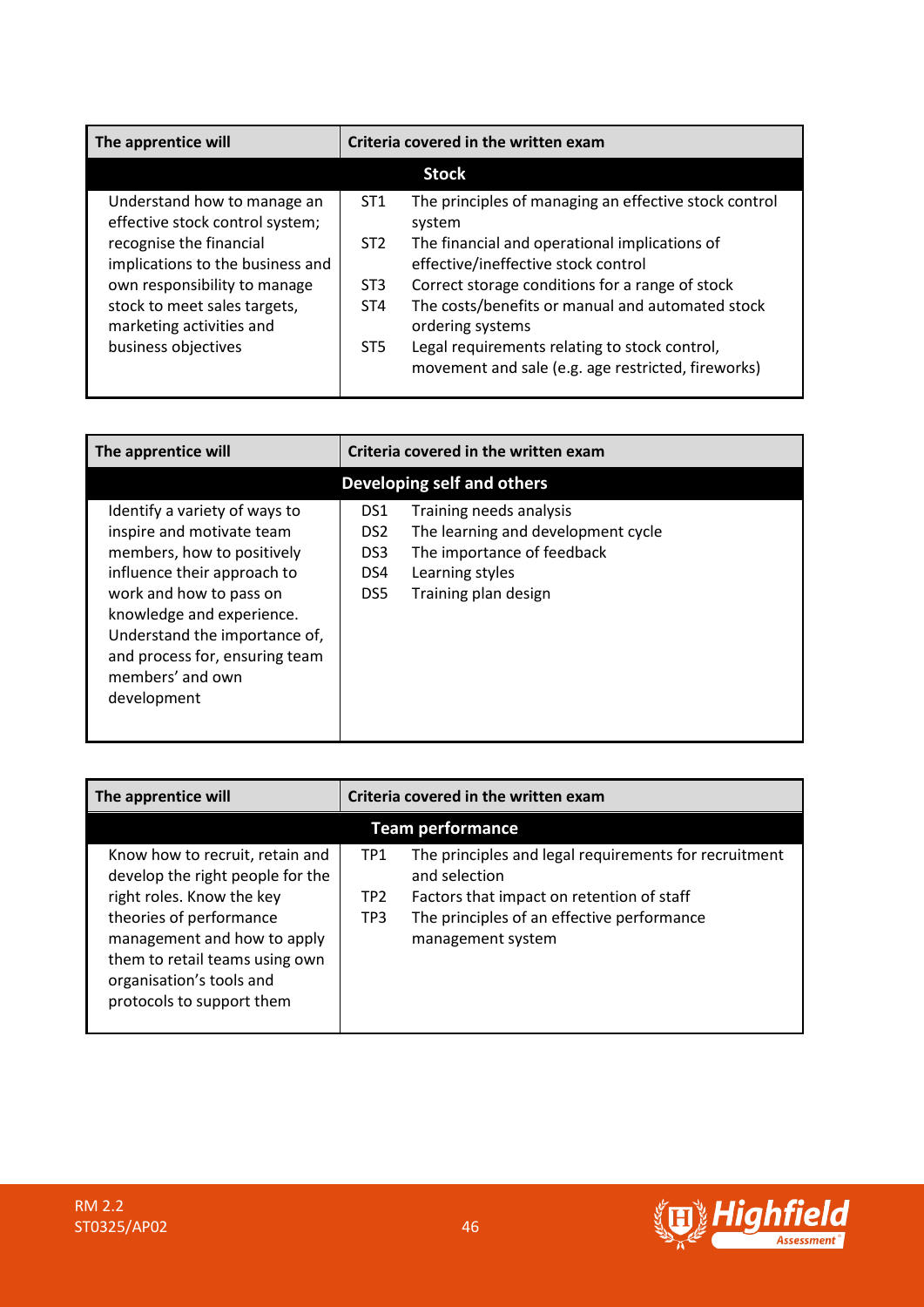| The apprentice will                                                                | Criteria covered in the written exam |                                                                                              |  |  |
|------------------------------------------------------------------------------------|--------------------------------------|----------------------------------------------------------------------------------------------|--|--|
| Legal and governance                                                               |                                      |                                                                                              |  |  |
| Understand environmental,<br>legislative, corporate, data<br>protection and social | LG1<br>LG2                           | Legal requirements relating to managing a range of<br>retail operations<br>Health and safety |  |  |
| responsibilities relating to retail<br>businesses                                  | LG3<br>LG4<br>LG5                    | <b>Trading standards</b><br>Data protection<br>Corporate and social responsibility           |  |  |

| The apprentice will                                                                                                                                                                                                                            | Criteria covered in the written exam                                     |                                                                                                                                           |  |  |  |
|------------------------------------------------------------------------------------------------------------------------------------------------------------------------------------------------------------------------------------------------|--------------------------------------------------------------------------|-------------------------------------------------------------------------------------------------------------------------------------------|--|--|--|
|                                                                                                                                                                                                                                                | <b>Sales and promotion</b>                                               |                                                                                                                                           |  |  |  |
| Understand how to set sales<br>targets that are challenging but<br>realistic and how to lead team<br>members to achieve sales<br>targets, maximising<br>opportunities and reducing<br>potential threats to sales across<br>the retail calendar | SP <sub>1</sub><br>SP <sub>2</sub><br>SP <sub>3</sub><br>SP <sub>4</sub> | Principles of setting team and individual sales targets<br>Data analysis<br>Threats to sales targets<br>Principles of the retail calendar |  |  |  |

| The apprentice will                                                                                                                                                                                                                                                                     |                                    | Criteria covered in the written exam                                                                   |  |  |  |
|-----------------------------------------------------------------------------------------------------------------------------------------------------------------------------------------------------------------------------------------------------------------------------------------|------------------------------------|--------------------------------------------------------------------------------------------------------|--|--|--|
|                                                                                                                                                                                                                                                                                         | <b>Brand reputation</b>            |                                                                                                        |  |  |  |
| Understand the importance of<br>upholding brand reputation,<br>how brand reputation can<br>become compromised and the<br>impact on the business, and<br>how threats can be managed.<br>Identify the impact of social<br>media on the industry and how<br>it is used in own organisation | BR <sub>1</sub><br>BR <sub>2</sub> | Principles of brand reputation<br>Importance of adhering to brand standards, branding<br>and messaging |  |  |  |

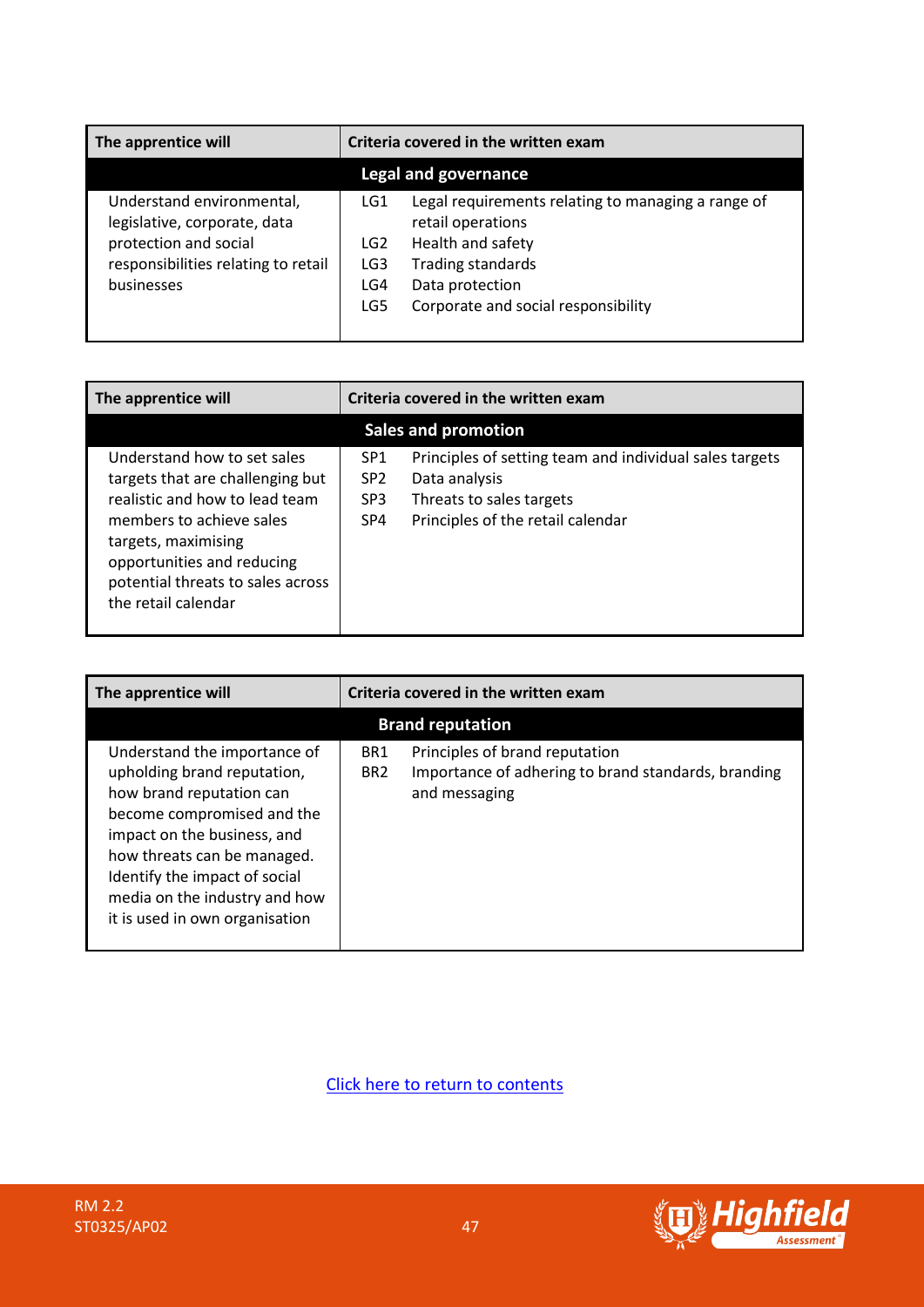# <span id="page-47-0"></span>**Assessing the business project**

The purpose of the business project is to ensure the apprentice understands today's industry and what the consumer wants in a retail business, while relating this to their own retail organisation.

The project topic should not focus on an immediate problem, opportunity or idea, but prepare a medium-term strategy, for example, for a 2-year period for a department in a large retail organisation, or for the entire operation for a smaller organisation. It must look at opportunities and challenges, could incorporate new ideas and must lead to a coherent plan which would be appropriate for the business, match the organisation's objectives, identify measurable improvements and make recommendations for implementation.

Once the project has been identified by the apprentice, it should be discussed with their employer/training provider, this should be at least 1 month prior to the readiness for independent end-point assessment. The employer/training provider will then determine whether the proposed project has the potential to meet the criteria of the business project. The apprentice will then prepare a 1-page synopsis of their proposed project to bring to the end-point assessment planning meeting no less than 5 working days prior to the presentation.

The apprentice will be required to prepare a written copy of their proposal which should be 200 to 300 words and then present it to the end-point assessor at a pre-planned meeting, which may be face-to-face or via a web-based system. At this meeting, the apprentice, end-point assessor and the employer will discuss the proposal and the end-point assessor should approve it. If for any reason the proposal is not approved, the apprentice must re-submit a revised proposal within 1 week. The learner must not proceed with writing the final business project until the approval has been received and the end point assessment window starts.

Once the proposal has been approved, the apprentice will have no more than the 4-month assessment window period to prepare the project and should include:

- introduction and background
- outline of challenge or opportunity
- aims and objectives
- identification of measurable improvements and benefits to the organisation
- evidence of consultation and engagement of stakeholders
- analysis of costs and commercial context
- legislative requirements explained and adhered to
- evidence of effective research
- justified recommendations for implementation
- proposed timeframes for implementation

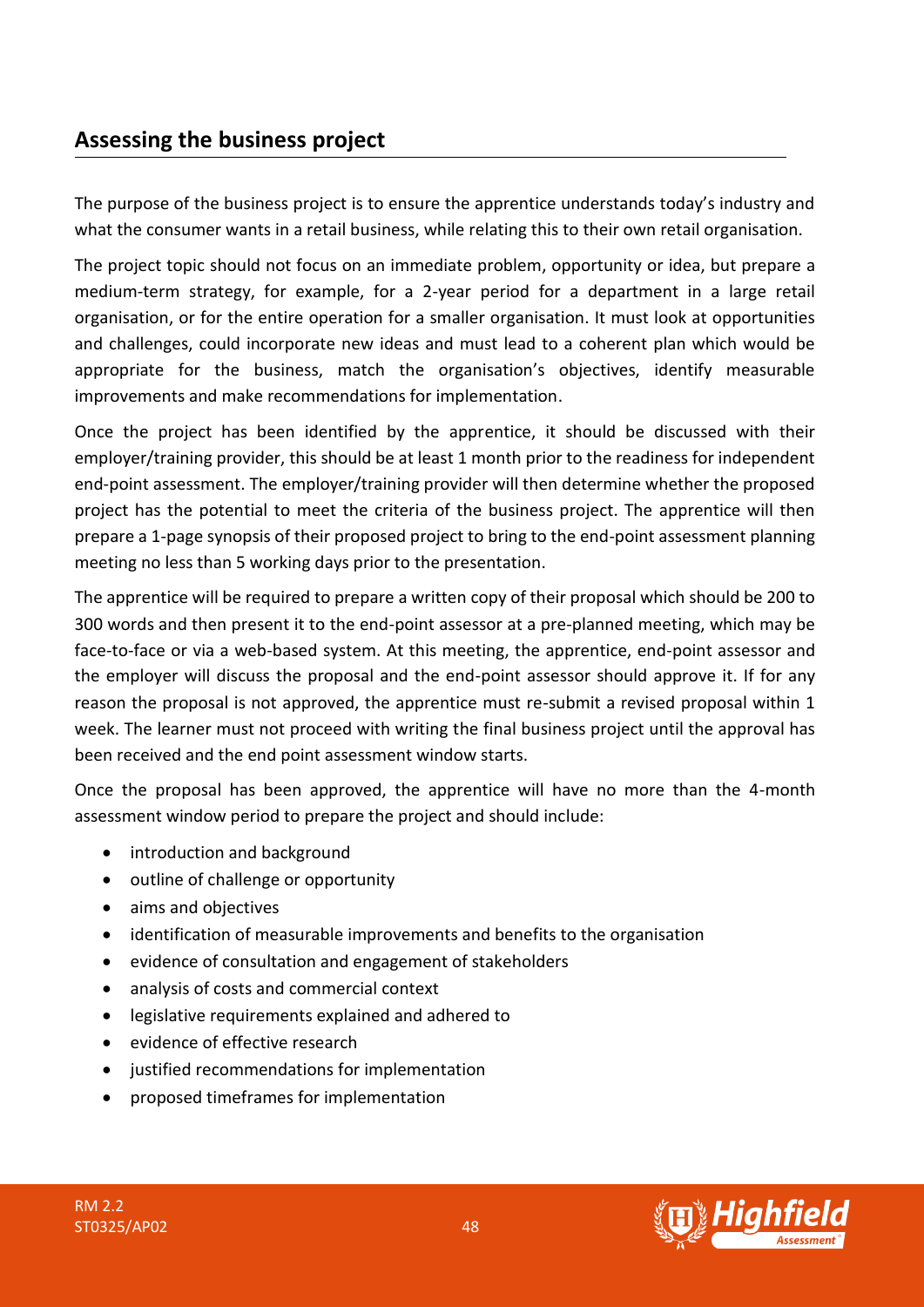The apprentice should be given sufficient time to undertake the research and writing of the project and allocated the required facilities either within or away from the workplace. In addition, time will need to be given to allow the apprentice to prepare for the presentation of their project.

The business project must be presented to the end-point assessor within the 4-month assessment period at a pre-arranged date, which will be mutually agreed. The written project, plus any supporting information, must be submitted to Highfield at least 5 days in advance of the apprentice's presentation, which will enable the end-point assessor to mark, read, reflect and prepare questions for the presentation given by the apprentice. The business project should be submitted via Dropbox, in either PDF or Word format.

The apprentice may present their project in a format of their choosing; however, they should ensure that they cover the key recommendations from their project within the detail contained within the report.

The final business project does not need to be implemented, the business project is a written report that acts as a detailed business case regarding their idea/improvement and needs to purely focus on the assessment criteria.

The apprentice will have 30 minutes to deliver their presentation to the end-point assessor and this should include time for questions and answers at the end. An appropriate, quiet place should be available for the presentation to ensure that there are no interruptions; this may be on or off site. The employer can be present during the presentation as an observer only and as such, must not interact with the assessment activity.

The end-point assessor will then mark the written project and the presentation against the criteria listed below.

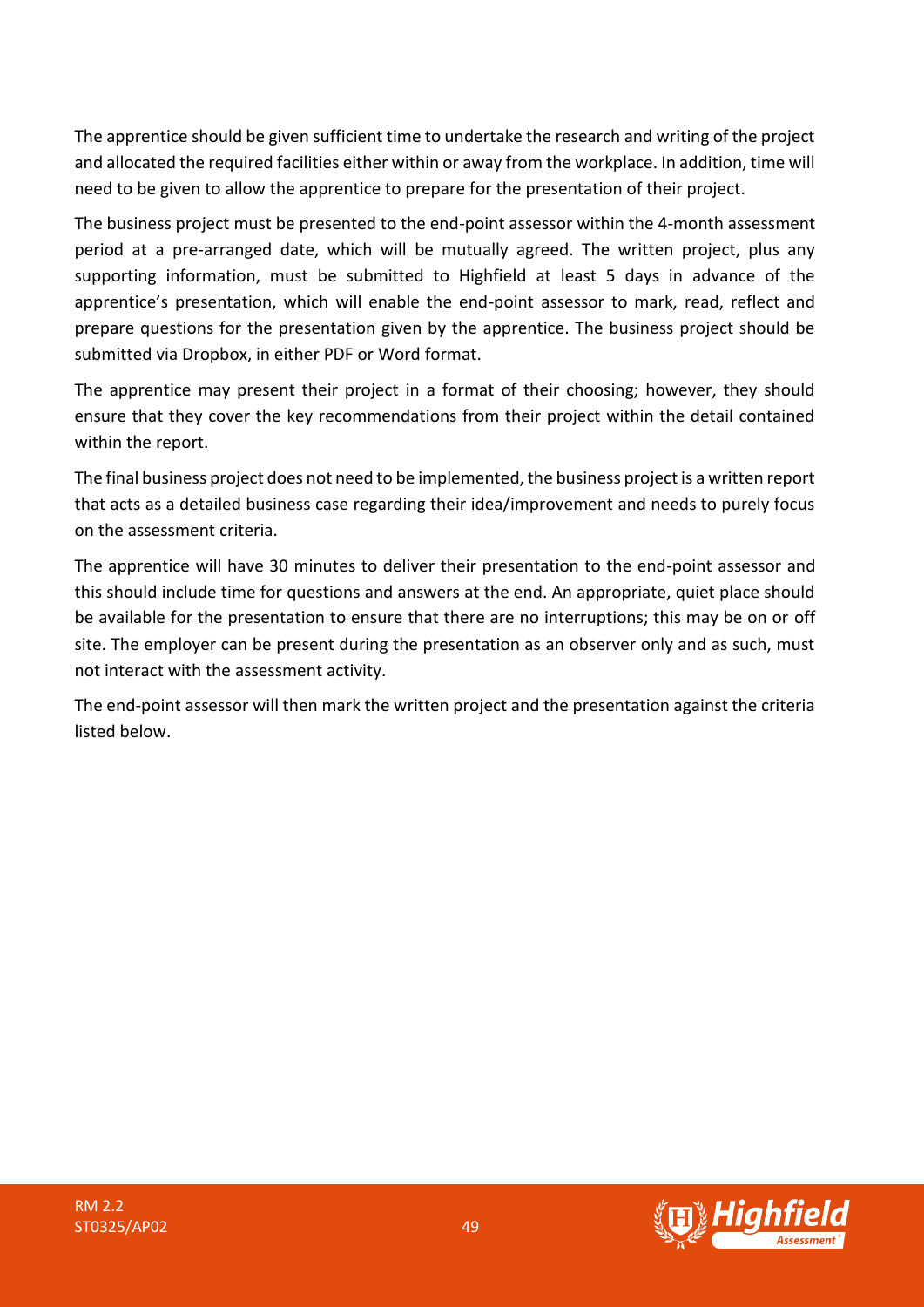The following page includes the criteria that must be covered by the business project.

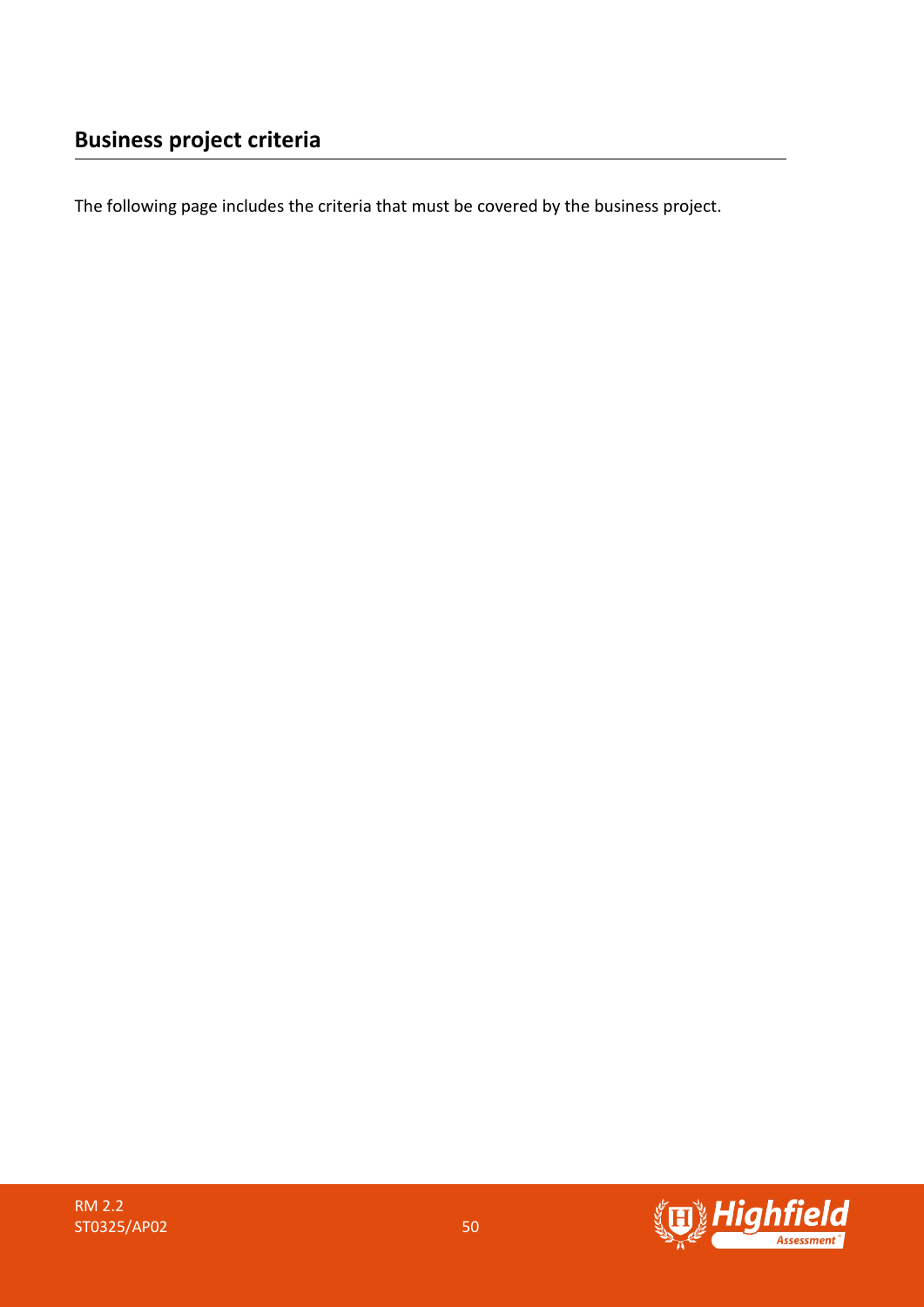| <b>Business project</b>                  |                                                                                                                                                               |                       |                                                                                                                                                                  |  |
|------------------------------------------|---------------------------------------------------------------------------------------------------------------------------------------------------------------|-----------------------|------------------------------------------------------------------------------------------------------------------------------------------------------------------|--|
| To pass, the following must be evidenced |                                                                                                                                                               | To gain a distinction |                                                                                                                                                                  |  |
| BP1                                      | Give a general introduction and background to the retail<br>business, including how this related to the wider organisation,<br>local and national environment | <b>BP11</b>           | Give a detailed introduction and background of the retail<br>business, wider organisations, local and national environments,<br>including on-line considerations |  |
| BP <sub>2</sub>                          | Outline the problem, challenge or opportunity identified                                                                                                      | <b>BP12</b>           | Outline the current situation which has led to the identification of                                                                                             |  |
| BP3                                      | State the aims and objectives of the project                                                                                                                  |                       | a challenge or opportunity                                                                                                                                       |  |
| BP4                                      | Identify how the potential changes would lead to measurable<br>improvements and benefits to the retail business                                               | <b>BP13</b>           | Provide detailed aims and objectives for the project, linking to the<br>current situation                                                                        |  |
| BP <sub>5</sub>                          | Consult relevant stakeholders (e.g. customers, team members,<br>managers) to inform the results and recommendations                                           | <b>BP14</b>           | Identification of measurable improvements and benefits to the<br>organisation                                                                                    |  |
| BP <sub>6</sub>                          | Provide a detailed analysis of costs associated with the<br>proposed recommendations                                                                          | <b>BP15</b>           | Provide evidence of wide consultation with a range of<br>stakeholders and show how responses have been effectively                                               |  |
| BP7                                      | Identify applicable local and national legislation and ensure the<br>proposal complies                                                                        |                       | evaluated and their content considered and included in the<br>recommendation                                                                                     |  |
| BP8                                      | Provide research methodology to demonstrate a logical,<br>coherent approach                                                                                   | <b>BP16</b>           | A thorough analysis of costs and benefits of the recommendations<br>in the short, medium and long term                                                           |  |
| BP <sub>9</sub><br><b>BP10</b>           | Make clear recommendations for implementation<br>Concise validation and justification of recommendations                                                      | <b>BP17</b>           | Critically analyse the project to ensure it meets organisational<br>and legal requirements                                                                       |  |
|                                          |                                                                                                                                                               | <b>BP18</b>           | Effectively design and use a research methodology using<br>qualitative and quantitative research to its best effect                                              |  |
|                                          |                                                                                                                                                               | <b>BP19</b>           | Detailed recommendations for implementation                                                                                                                      |  |
|                                          |                                                                                                                                                               | <b>BP20</b>           | Comprehensive link from the project into the medium term                                                                                                         |  |
|                                          |                                                                                                                                                               |                       | strategy of the retail business                                                                                                                                  |  |
|                                          |                                                                                                                                                               | <b>BP21</b>           | Detailed validation and justification of recommendations                                                                                                         |  |
|                                          |                                                                                                                                                               | <b>BP22</b>           | Proposed timeframes for implementation                                                                                                                           |  |

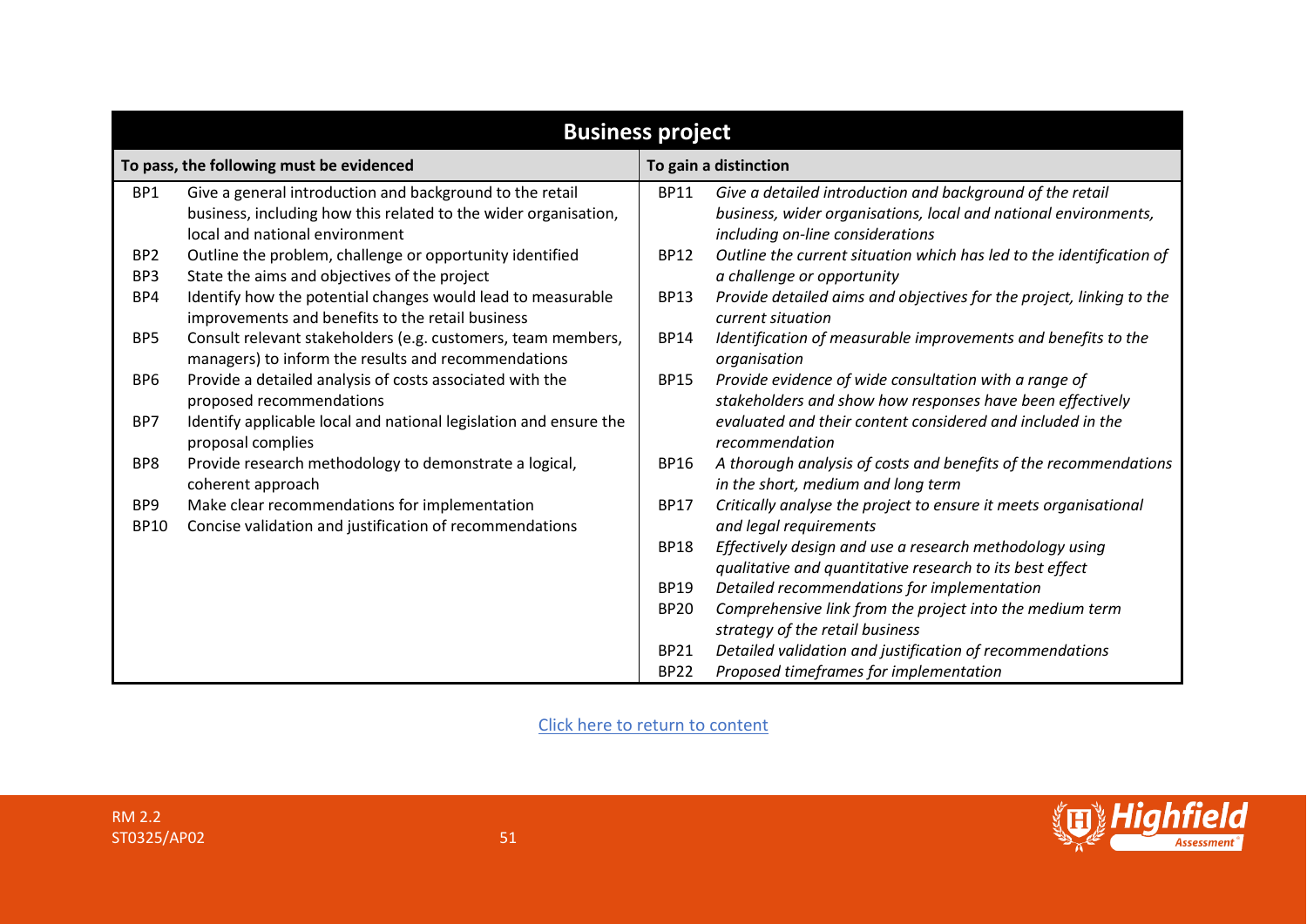# <span id="page-51-0"></span>**Assessing the professional discussion**

Throughout the 1-hour professional discussion, the assessor will review the apprentice's competence in all of the pass criteria outlined in this document as a minimum, therefore apprentices should prepare for the professional discussion by considering how the criteria can be met. The professional discussion will be conducted in a 'controlled environment' i.e. a quiet room, away from the normal place of work.

The apprentice can only achieve a distinction by covering all of the pass and distinction criteria, which is outlined in the distinction column.

The discussion be divided into 3 stages:

- a review of the period of learning, development and continuous assessment (approximately 10 minutes)
- coverage of the remaining areas for the professional discussion as shown below (approximately 40 minutes)
- personal development and reflection focusing on professional development (approximately 10 minutes).

## **Before the assessment:**

Employers/training providers should:

- ensure the apprentice knows the date, time and location of the assessment
- ensure the apprentice knows which retail team leader criteria will be assessed (outlined on the following pages)
- encourage the apprentice to reflect on their experience and learning on-programme to understand what is required to meet the standard and identify real-life examples
- be prepared to provide clarification to the apprentice, and signpost them to relevant parts of their on-programme experience as preparation for this assessment

It is suggested that a mock assessment is carried out by the apprentice in advance of the endpoint assessment with the training provider/employer giving feedback on any areas for improvement.



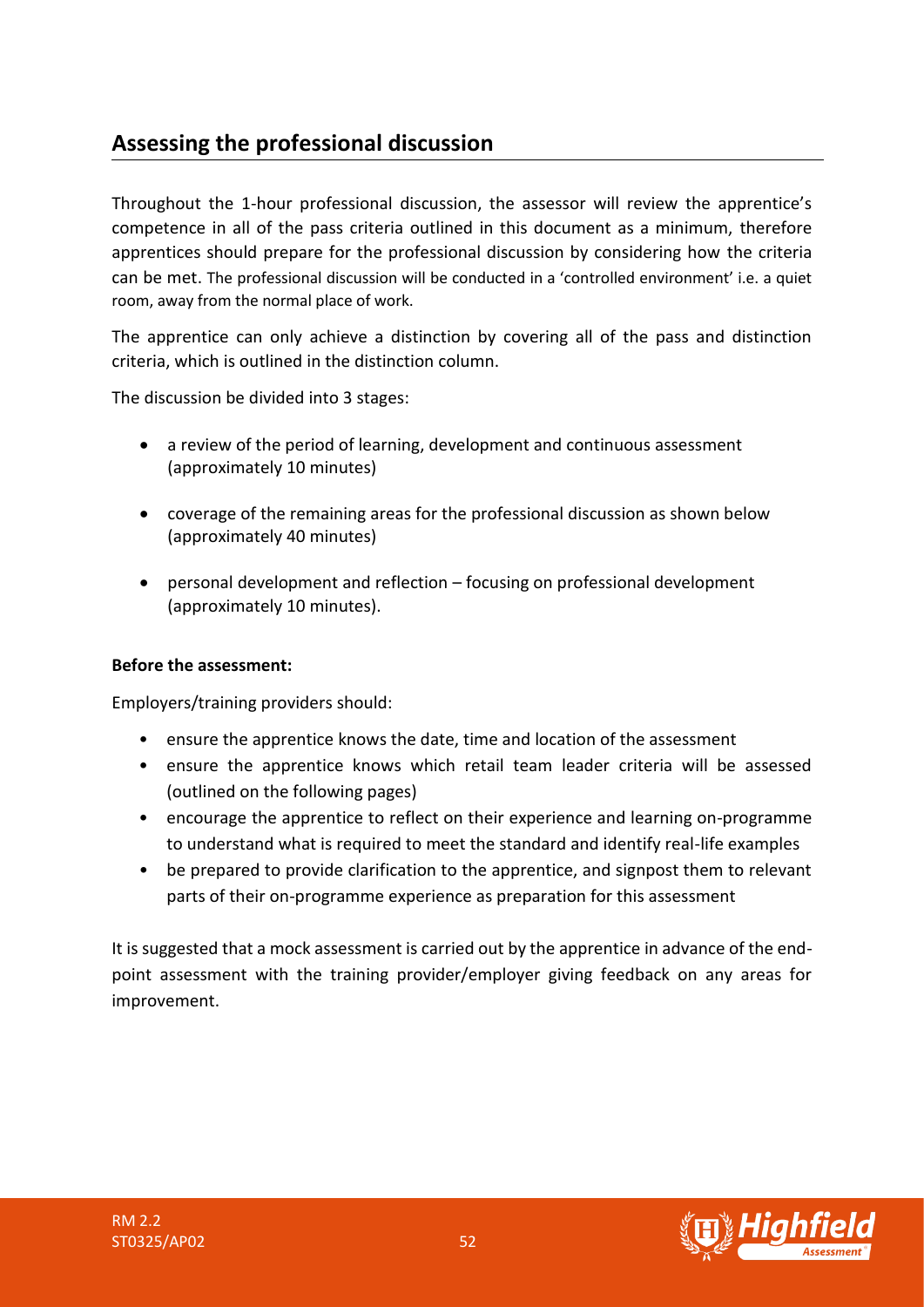# **Professional discussion - mock assessment**

It is the employer/training provider's responsibility to prepare apprentices for their endpoint assessment, and Highfield recommend that they experience a mock professional discussion in preparation for the real thing. The most appropriate form of mock assessment will depend on the apprentice's setting and the resources available at the time. In designing a mock assessment, the employer/training provider should consider the following elements in their planning:

- a 1-hour time slot should be available for the complete professional discussion, if it is intended to be a complete mock assessment covering all relevant standards, however this time may be split up to allow for progressive learning
- consider an audio recording of the mock, and to allow the mock to be observed by other apprentices, especially if it is not practicable for the employer/training provider to carry out a separate mock assessment with each apprentice
- ensure that the apprentice's performance is assessed by a competent trainer/assessor, and that feedback is shared with the apprentice, to complete the learning experience, the mock assessment document sheets available from the website may be used for this purpose
- structured 'open' questions should be used as part of the professional discussion which do not lead the apprentice, but allows them to express their knowledge in a calm and comfortable manner, some examples of this may include the following:
	- o marketing
		- can you please tell me who are your main competitors?
		- how do you monitor their activities?
	- o stock
		- Does stock ever get damaged in your business?
		- what do you do if it does?
	- o leadership
		- how do you plan each day?
		- how do you know what needs to be achieved on a daily/weekly basis?



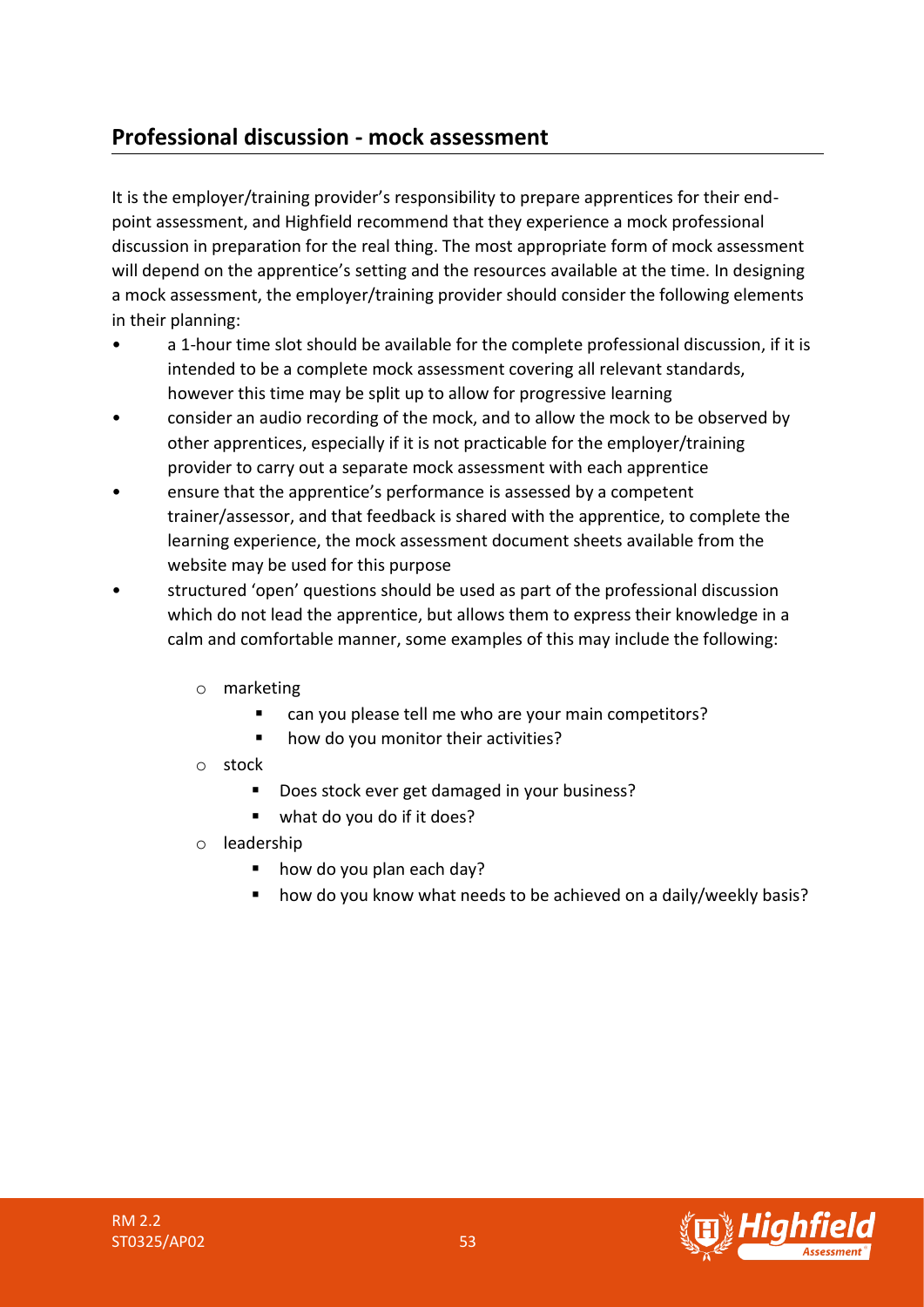# **Professional discussion criteria**

Throughout the 1-hour professional discussion, the assessor will review the apprentice's competence in all of the pass criteria outlined below as a minimum, therefore apprentices should prepare for the professional discussion by considering how the criteria can be met. The professional discussion will be conducted in a 'controlled environment' i.e. a quiet room, away from the normal place of work.

The apprentice can only achieve a distinction by covering all of the pass and distinction criteria, which is outlined in the distinction column.

The discussion be divided into 3 stages:

- a review of the period of learning, development and continuous assessment (approximately 10 minutes)
- coverage of the remaining areas for the professional discussion as shown below (approximately 40 minutes)
- personal development and reflection focusing on professional development (approximately 10 minutes).